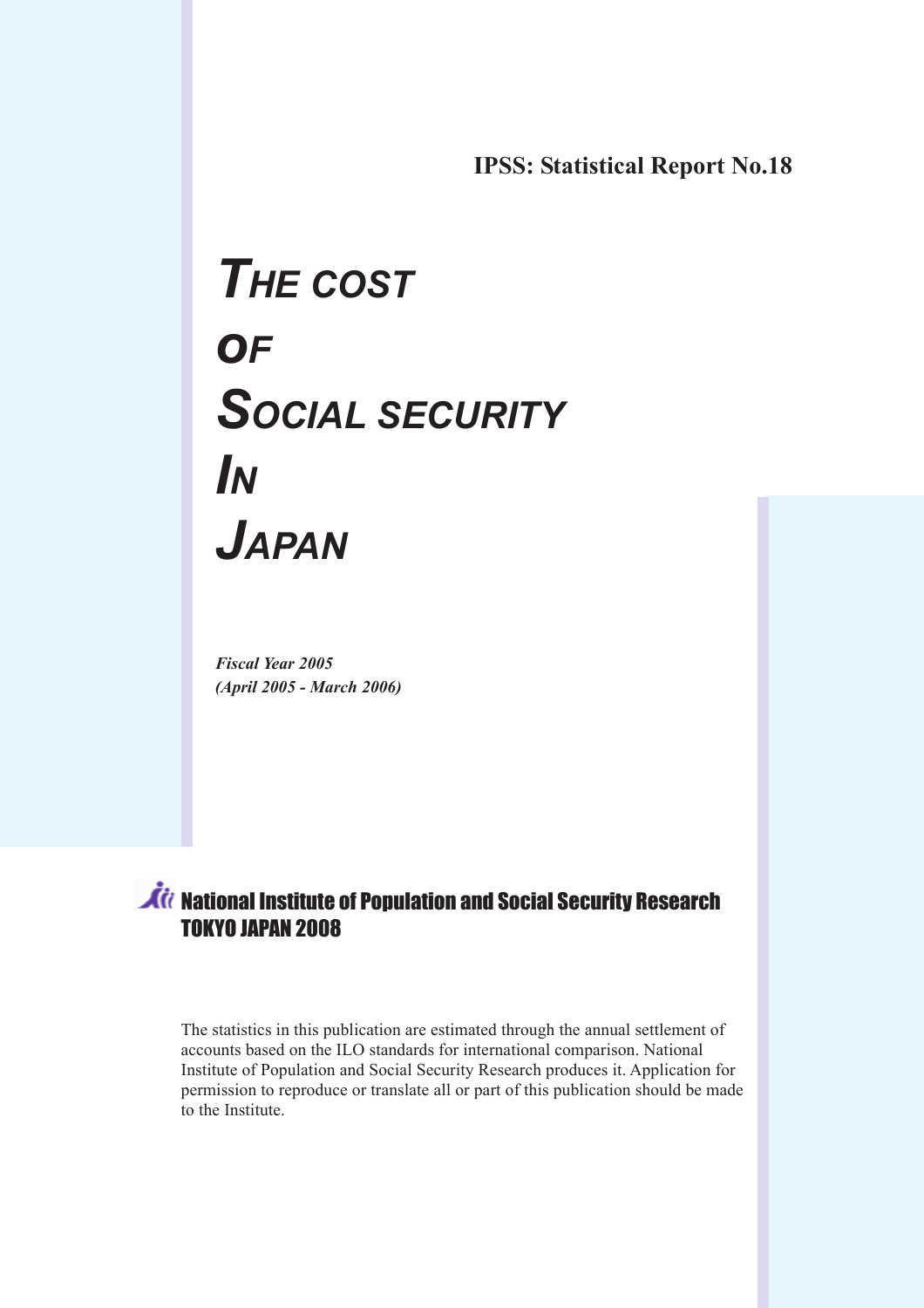## Contents of The Cost of Social Security in Japan 2005

### I. The Scope of Social Security Expenditure

#### II. Summary of Social Security Expenditure, FY 2005

- Table 1 Social Security Expenditure by category, fiscal years 2004 and 2005
- Table 2 Social Security Expenditure by category as a percentage of National Income
- Table 3 Social Security Expenditure per head of population and per household, fiscal years 2004 and 2005
- Figure 1 Social Security Expenditure by category, fiscal years 1970-2005
- Table 4 Social Security Expenditure by functional category, fiscal years 2004 and 2005
- Table 5 Social Security Expenditure by functional category as a percentage of National Income
- Figure 2 Social Security Expenditure by functional category, fiscal years 2001-2005
- Table 6 Social Security Expenditure for the elderly, fiscal years 2004 and 2005

#### III. Summary of Social Security Revenue by source, FY 2005

- Table 7 Social Security Revenue by source, fiscal years 2004 and 2005
- Figure 3 Social Security Expenditure by revenue, scheme, category, function and target individuals, fiscal year 2005

#### IV. Statistical tables

- Table 1 Social Security Expenditure by category, fiscal years 1950-2005
- Table 2 Three categories of Social Security Expenditure as a percentage of National Income, fiscal years 1951- 2005
- Table 3 Annual rates of increase in Social Security Expenditure and National Income, fiscal years 1951-2005
- Table 4 Social Security Expenditure and National Income per head of population, fiscal years 1951-2005
- Table 5 Social Security Expenditure for the elderly, fiscal years 1973-2005
- Table 6 Social Security Expenditure for child and family, fiscal years 1975-2005
- Table 7 Social Security Expenditure by institutional scheme, fiscal years 1996-2005
- Table 8 Social Security Expenditure by functional category, fiscal years 2001-2005
- Table 9 Cost of Social Security in fiscal year 2005 according to the ILO standards
- Table 10 Social Security Revenue by source, fiscal years 1951-2005
- Table 11 Social Security Revenue by source, fiscal years 2001-2005

### Reference: Description of functional categories in Social Security Expenditure

### Appendix: Estimation of Japan's Social Expenditure by OECD standards

#### References: International Comparison according to OECD Social Expenditure database

Symbols contained in the Tables are shown below:

| No figure                                                       | -              |  |
|-----------------------------------------------------------------|----------------|--|
| Minimum ratio when less than 0.05                               | 0 <sub>0</sub> |  |
| Estimated figure when less than half the unit used in the Table |                |  |
| Reduced figure (ratio)                                          | o£.            |  |

Please direct inquiries to: Third Office, Department of Research Planning and Coordination, National Institute of Population and Social Security Research

TEL: +81(0)3-3595-2985 FAX: +81(0)3-3591-4912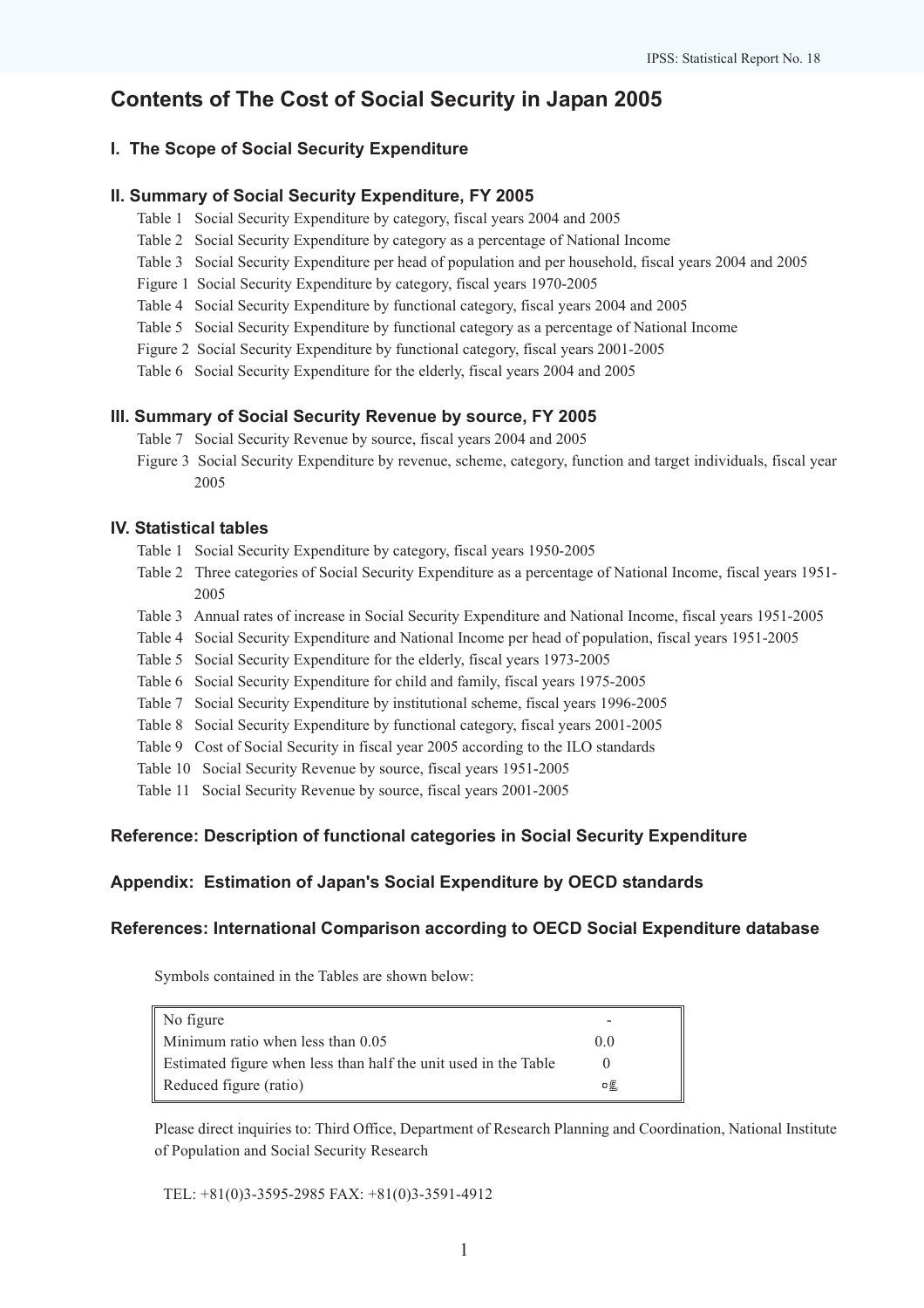# I. The Scope of Social Security Expenditure

1. The scope of social security expenditure is based on the ILO (International Labor Organization) standards for international comparison.

The ILO defines Social Security Expenditure as all schemes or services which meet the following three criteria:

- (i) The objectives of the schemes must be to grant benefits for at least one of the following risks and needs:  $(1)$ Old age; (2) Survivor; (3) Invalidity; (4) Employment injury; (5) Sickness and health; (6) Family; (7) Unemployment; (8) Housing; (9) Public assistance and others.
- (ii) The system must have been set up by legislation which attributes specific individual rights to, or which imposes specified obligations on, a public, semi-public or autonomous body.
- (iii) The system should be administered by a public, semi-public or autonomous body founded by legislation; or by a private body which has been granted rights to perform legal obligations. Specifically, the schemes for employment injury compensation are conducted by a private body as the case may be, though it should be included in the scope of Social Security Expenditure.

On the basis of the criteria listed above, the following schemes are included in these statistics: social insurance (including unemployment insurance and employment injury compensation insurance), family allowances, special schemes for public employees, public health service, public assistance, social welfare schemes and aid for war victims.

 Social Security Expenditure is based on the above ILO standards and is estimated in each fiscal year budget for expenditure in each system of social security in Japan. Since 1949, the ILO has conducted 19 international inquiries on the cost of social security, and provides social security expenses data submitted by various countries in "The Cost of Social Security" on its Internet homepage.

(See http://www.ilo.org/public/english/protection/secsoc/areas/stat/css/index.htm)

- 2. Social Security Expenditure is divided into "Medical care," "Pensions," and "Welfare & Others:"
- (i) "Medical care"includes costs for medical insurance, the medical service system for the aged, medical aid for public assistance, medical services for Workmen's Accident Compensation Insurance, as well as costs related to government-financed special medical services, such as the treatment of tuberculosis and mental disorders, and public health services conducted by local health centers.
- (ii) "Pensions" includes payments by public pension schemes such as National Pensions and Employee's Pension Insurance. It also includes some cash benefits paid in the form of pensions within the scheme of gratuities for retired public employees, and the scheme for Workmen's Accident Compensation Insurance.
- (iii) "Welfare & Others" includes expenses for social welfare services or long-term care, public assistances other than medical services, cash benefits for child allowance, sickness and injury cash benefits within the health insurance schemes, leave compensation benefits paid by the Workmen's Accident Compensation Insurance and unemployment benefits from Employment Insurance. In addition, Long-term care includes long-term care insurance benefits and public assistance long-term care services, atomic bomb victim longterm care insurance system co-payments, partial cost sharing and family-care leave benefits.

3. The functional classification of Social Security Expenditure sums up benefits for each of the risks and needs included in 1(i) of the above Scope of Social Security Expenditure.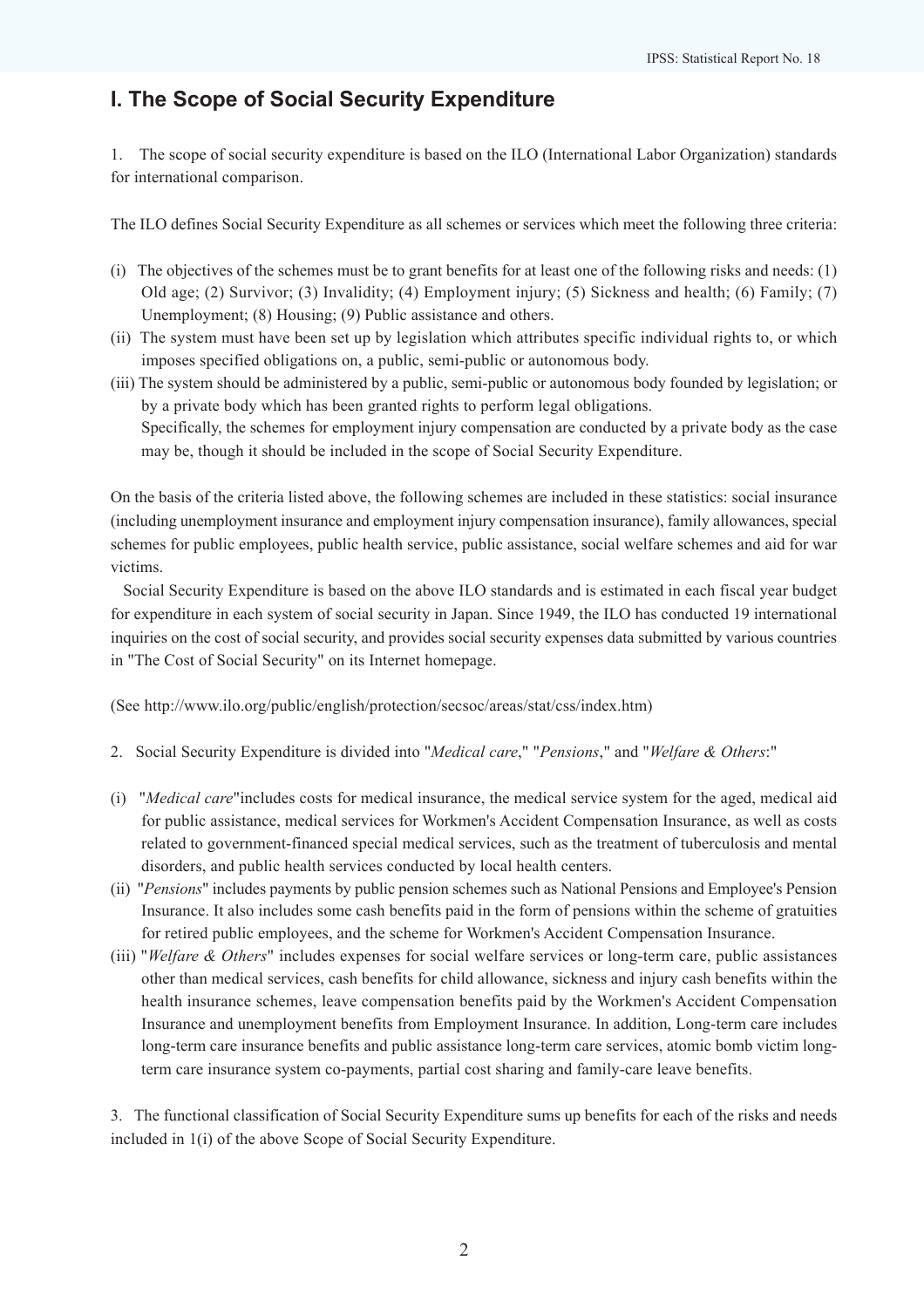4. The historical estimated data have been revised every five years in order to match the frame of the most recent year. The data since fiscal year 1989 have recalculated. You will find some differences from the previous year publication. The major changes made are followings;

- a. The new estimates of subsidies for public children's daycare are included since fiscal year of 2004.
- b. The charge collected from dispersed employee pension funds use to be included as "Transfer from other scheme" replaced to "Other receipts."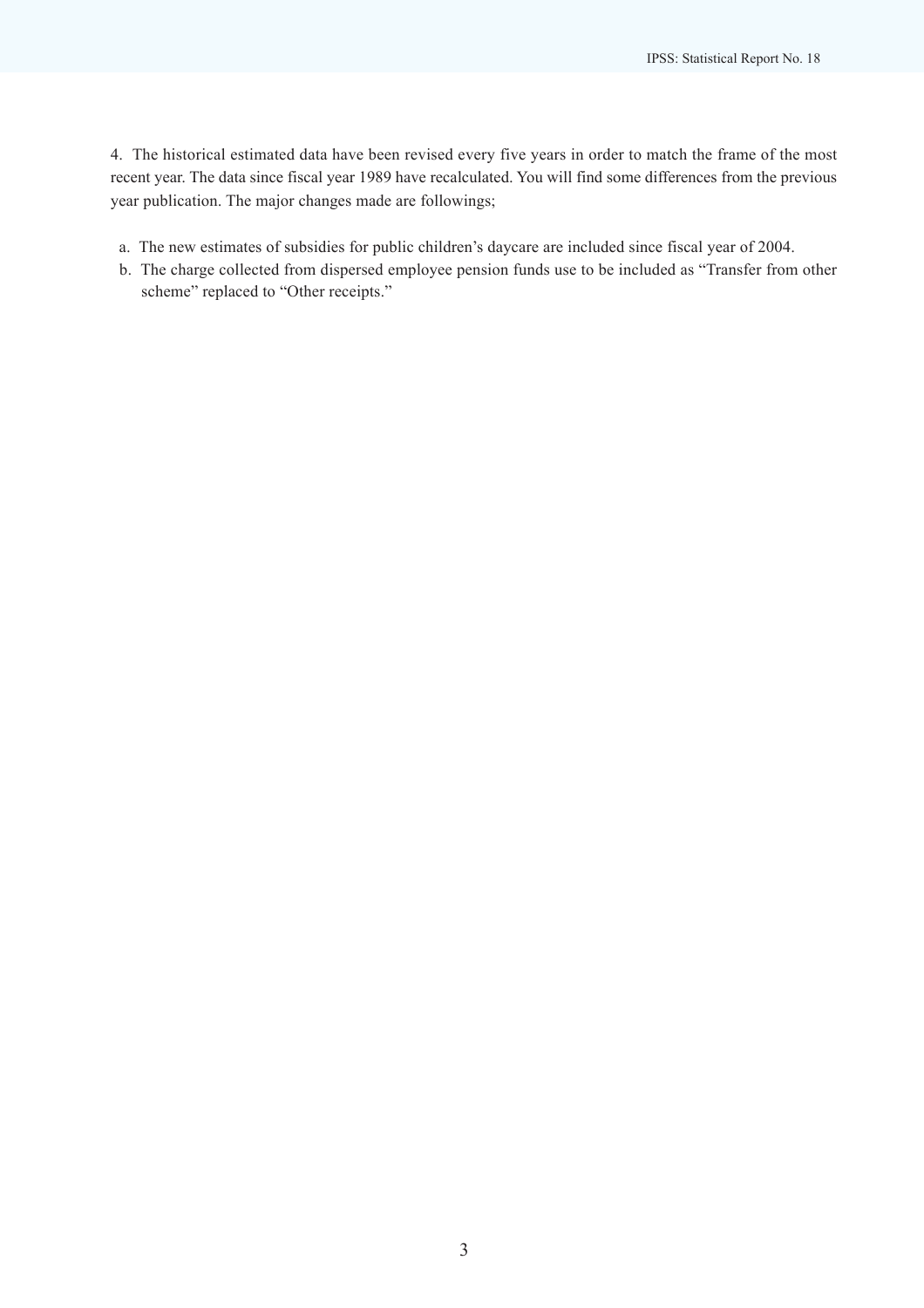# II. Summary of Social Security Expenditure, FY 2005

1. Social Security Expenditure in fiscal year 2005 was 87,945.0 billion yen.

- (i) Of the three categories, Medical care was estimated at 28,109.4 billion yen, accounting for 32.0 percent of the total; Pensions was 46,293.0 billion yen for a total share of 52.7 percent. Welfare & Others was 13,512.6billion yen for a total share of 15.4 percent.
- (ii) Social Security Expenditure increased by 2.3 percent in fiscal year 2005. The percentage share of the National Income was 23.91 percent.
- (iii) Social Security Expenditure per head of population was estimated at 688,100 yen, and the average expenditure per household was 1,844,700 yen.

| Social Security         | 2004                           | 2005                           | Compared with the previous year |                  |
|-------------------------|--------------------------------|--------------------------------|---------------------------------|------------------|
| Expenditure             |                                |                                | Amount of increase              | Rate of increase |
|                         | Hundreds of<br>millions of yen | Hundreds of<br>millions of yen | Hundreds of<br>millions of yen  | %                |
| Total                   | 859,709                        | 879,150                        | 19.441                          | 2.3              |
|                         | (100.0)                        | (100.0)                        |                                 |                  |
| Medical care            | 271,454                        | 281,094                        | 9,640                           | 3.6              |
|                         | (31.6)                         | (32.0)                         |                                 |                  |
| Pensions                | 455,188                        | 462,930                        | 7,742                           | 1.7              |
|                         | (52.9)                         | (52.7)                         |                                 |                  |
| Welfare & Others        | 133,066                        | 135,126                        | 2,060                           | 1.5              |
|                         | (15.5)                         | (15.4)                         |                                 |                  |
| of which Long-term care | 56,289                         | 58,795                         | 2,506                           | 4.5              |
|                         | (6.5)                          | (6.7)                          |                                 |                  |

|  | Table 1 Social Security Expenditure by category, fiscal years 2004 and 2005 |  |  |  |  |  |
|--|-----------------------------------------------------------------------------|--|--|--|--|--|
|--|-----------------------------------------------------------------------------|--|--|--|--|--|

Note: ( ) The ratio to the total is expressed as a percentage.

|  |  |  | Table 2 Social Security Expenditure by category as a percentage of National Income |  |  |  |  |  |  |
|--|--|--|------------------------------------------------------------------------------------|--|--|--|--|--|--|
|--|--|--|------------------------------------------------------------------------------------|--|--|--|--|--|--|

| Social Security<br>Expenditure | 2004  | 2005  | Increase compared with<br>the previous year |
|--------------------------------|-------|-------|---------------------------------------------|
|                                | $\%$  | %     | % point                                     |
| Total                          | 23.69 | 23.91 | 0.22                                        |
| Medical care                   | 7.48  | 7.65  | 0.17                                        |
| Pensions                       | 12.54 | 12.59 | 0.05                                        |
| Welfare & Others               | 3.67  | 3.68  | 0.01                                        |
| of which Long-term care        | 1.55  | 1.60  | 0.05                                        |

| Table 3 Social Security Expenditure per head of population and per household, fiscal years 2004 |  |
|-------------------------------------------------------------------------------------------------|--|
| and 2005                                                                                        |  |

| Social Security        | 2005<br>2004 |           | Compared with the previous year |                  |  |  |
|------------------------|--------------|-----------|---------------------------------|------------------|--|--|
| Expenditure            |              |           | Amount of increase              | Rate of increase |  |  |
|                        | $1,000$ yen  | 1,000 yen | 1,000 yen                       | $\%$             |  |  |
| Per head of population | 673.3        | 688.1     | 14.8                            | 2.2              |  |  |
| Per household          | 1,833.8      | 1,844.7   | 10.8                            | 0.6              |  |  |

Notes: Social Security Expenditure per household = (Total number of people in households/Total number of households) x Social Security Expenditure per head of population.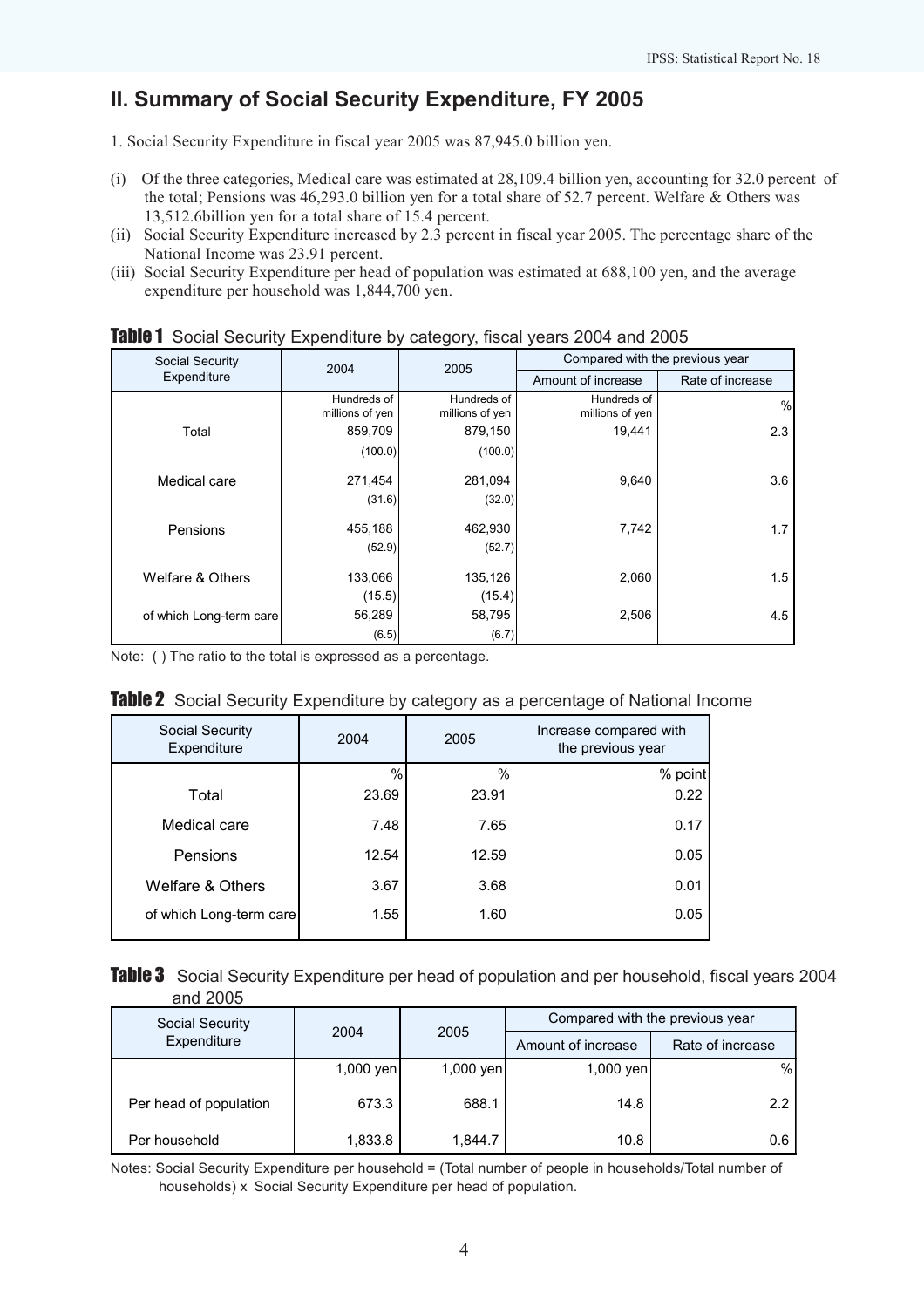

Figure 1 Social Security Expenditure by category, fiscal years 1970-2005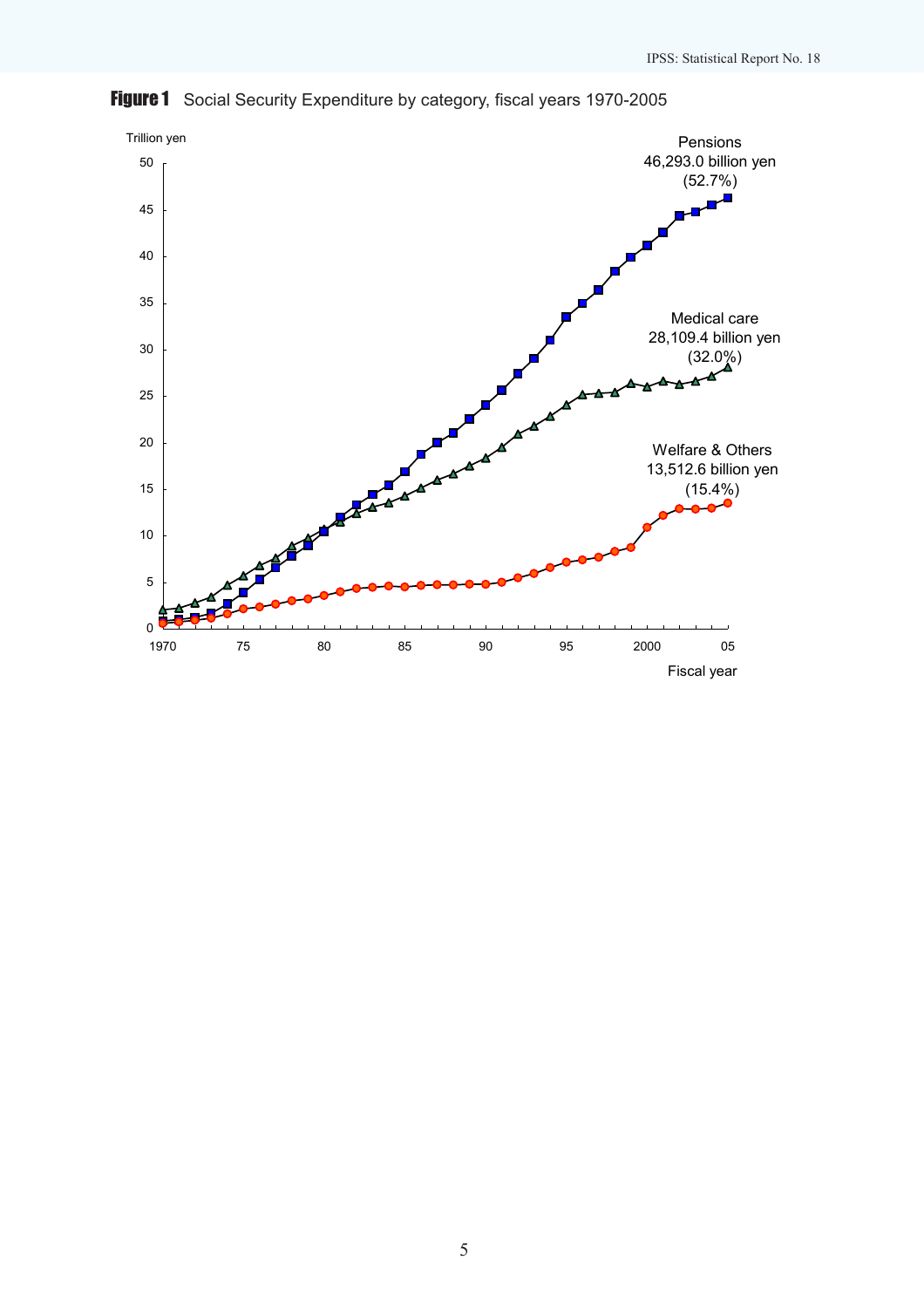2. As can be seen in Table 4 below showing Social Security Expenditure by functional category, "Old age" heads the list with 50.0% of the total, followed by "Sickness and health" at 31.3%. These two functional categories make up approximately 81.3% of the entire Social Security Expenditure. The other functional categories and their percentages of the total are "Survivors" (7.2%), "Family benefits" (3.6%), "Social assistance and others" (2.6%), "Invalidity benefits" (2.3%), "Unemployment" (1.5%), "Employment injury" (1.1%) and "Housing" (0.4%).

| Social Security                 | 2004                           | 2005                           | Compared with the previous year |                  |
|---------------------------------|--------------------------------|--------------------------------|---------------------------------|------------------|
| Expenditure                     |                                |                                | Amount of increase              | Rate of increase |
|                                 | Hundreds of<br>millions of yen | Hundreds of<br>millions of yen | Hundreds of<br>millions of yen  | $\%$             |
| Total                           | 859,709<br>(100.0)             | 879,150<br>(100.0)             | 19,441                          | 2.3              |
| Old age                         | 431,922<br>(50.2)              | 439,597<br>(50.0)              | 7,675                           | 1.8              |
| Survivors                       | 62,527<br>(7.3)                | 63,684<br>(7.2)                | 1,156                           | 1.8              |
| Invalidity benefits             | 19,732<br>(2.3)                | 19,995<br>(2.3)                | 263                             | 1.3              |
| Employment injury               | 9,763<br>(1.1)                 | 9,704<br>(1.1)                 | ▲ 58                            | $\triangle$ 0.6  |
| Sickness and health             | 265,383<br>(30.9)              | 275,067<br>(31.3)              | 9,684                           | 3.6              |
| Family benefits                 | 29,817<br>(3.5)                | 31,306<br>(3.6)                | 1,489                           | 5.0              |
| Unemployment                    | 14,442<br>(1.7)                | 13,444<br>(1.5)                | ▲ 998                           | $\triangle$ 6.9  |
| Housing                         | 3,130<br>(0.4)                 | 3,305<br>(0.4)                 | 175                             | 5.6              |
| Social assistance<br>and others | 22,993<br>(2.7)                | 23,048<br>(2.6)                | 56                              | 0.2              |

| Table 4 Social Security Expenditure by functional category, fiscal years 2004 and 2005 |  |  |  |
|----------------------------------------------------------------------------------------|--|--|--|
|                                                                                        |  |  |  |

Notes: 1. ( ) The ratio to the total is expressed as a percentage.

2. Refer to 'Reference' for more details about functional classifications.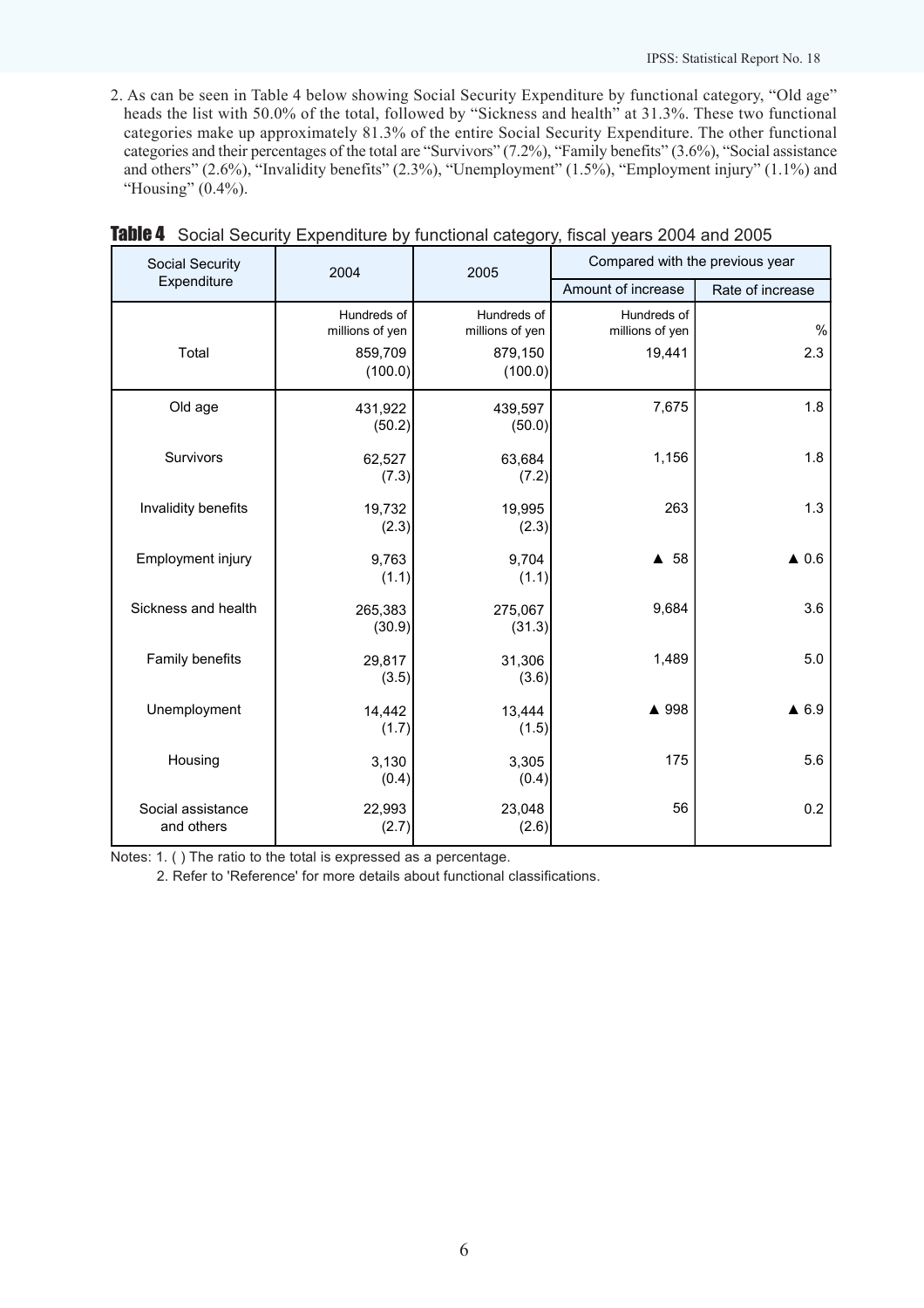| Social Security Expenditure     | 2004          | 2005  | Increase compared with<br>the previous year |
|---------------------------------|---------------|-------|---------------------------------------------|
|                                 | $\frac{0}{0}$ | $\%$  | % point                                     |
| Total                           | 23.69         | 23.91 | 0.22                                        |
| Old age                         | 11.90         | 11.96 | 0.06                                        |
| <b>Survivors</b>                | 1.72          | 1.73  | 0.01                                        |
| Invalidity benefits             | 0.54          | 0.54  | 0.00                                        |
| Employment injury               | 0.27          | 0.26  | $\triangle$ 0.01                            |
| Sickness and health             | 7.31          | 7.48  | 0.17                                        |
| Family benefits                 | 0.82          | 0.85  | 0.03                                        |
| Unemployment                    | 0.40          | 0.37  | $\triangle$ 0.03                            |
| Housing                         | 0.09          | 0.09  | 0.00                                        |
| Social assistance<br>and others | 0.63          | 0.63  | $\triangle$ 0.01                            |

Table 5 Social Security Expenditure by functional category as a percentage of National Income

## Figure 2 Social Security Expenditure by functional category, fiscal years 2001-2005

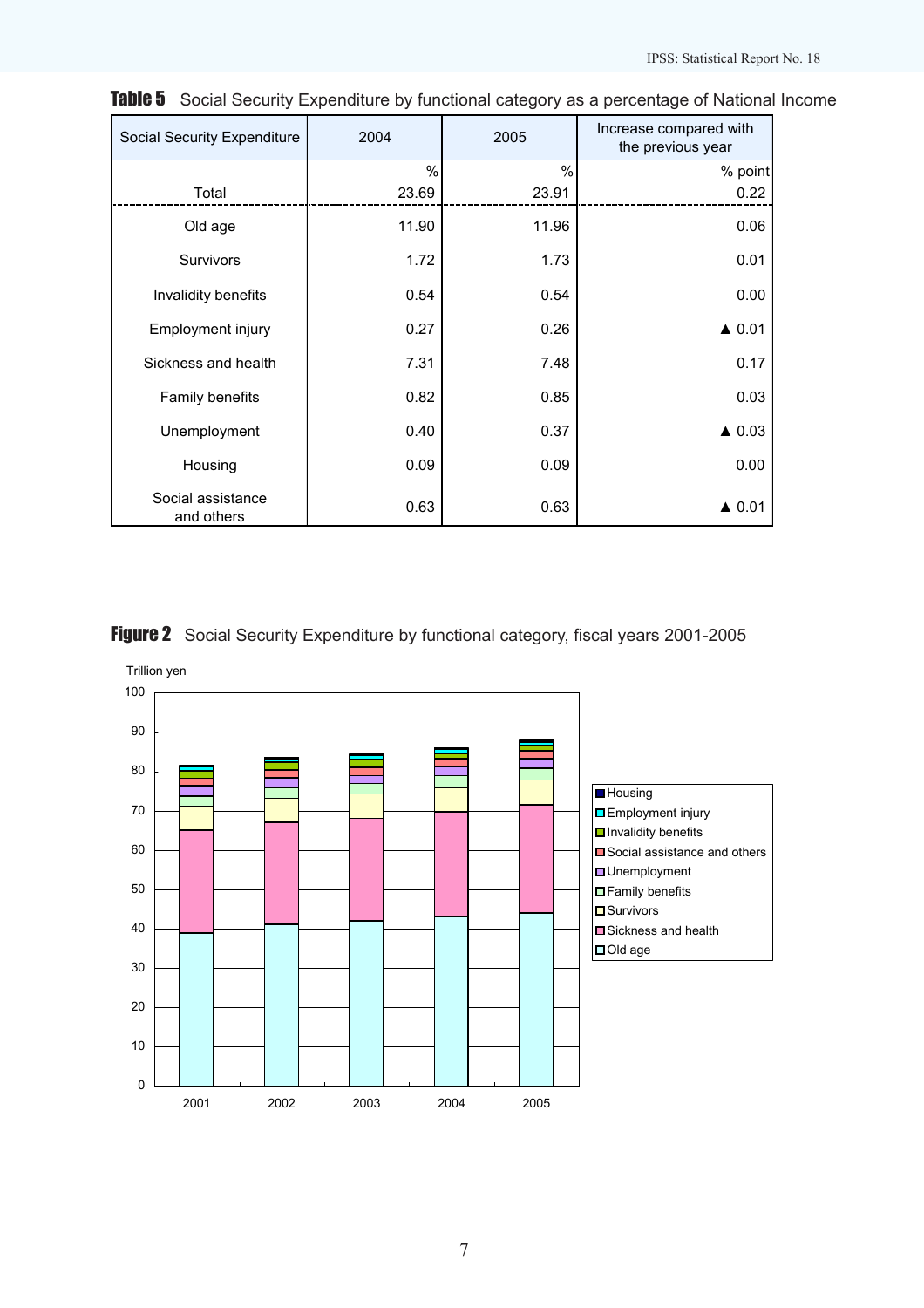3. Social Security Expenditure for the elderly (i.e., retirement pensions, medical care for the aged, welfare services for the aged) was 61,707.9 billion yen. Its share of Social Security Expenditure was 70.2 percent.

|                                                    | 2004                           | 2005                           | Rate of increase<br>compared with the<br>previous year |
|----------------------------------------------------|--------------------------------|--------------------------------|--------------------------------------------------------|
|                                                    | Hundreds of<br>millions of yen | Hundreds of<br>millions of yen | %                                                      |
| <b>Total Social Security</b><br><b>Expenditure</b> | 859,709                        | 879,150                        | 2.3                                                    |
|                                                    | (100.0)                        | (100.0)                        |                                                        |
| <b>Expenditure for the elderly</b>                 | Hundreds of<br>millions of yen | Hundreds of<br>millions of yen | $\%$                                                   |
| Pension benefits                                   | 438,143                        | 446,690                        | 2.0                                                    |
| Medical care                                       | 105,879                        | 106,669                        | 0.7                                                    |
| Welfare services                                   | 61,125                         | 62,465                         | 2.2                                                    |
| Subsidies for elderly<br>employees                 | 1,389                          | 1,256                          | $\blacktriangle$ 9.6                                   |
| Total                                              | 606,537                        | 617,079                        | 1.7                                                    |
|                                                    | (70.6)                         | (70.2)                         |                                                        |
| Population                                         |                                |                                | Rate of increase                                       |
| By age group                                       | 10 thousand                    | 10 thousand                    | $\%$                                                   |
| 60 and over                                        | 3,353                          | 3,434                          | 2.4                                                    |
| 65 and over                                        | 2,488                          | 2,576                          | 3.5                                                    |
| 70 and over                                        | 1,753                          | 1,830                          | 4.4                                                    |
| 75 and over                                        | 1,107                          | 1,164                          | 5.1                                                    |

|  | Table 6 Social Security Expenditure for the elderly, fiscal years 2004 and 2005 |  |  |  |  |  |  |
|--|---------------------------------------------------------------------------------|--|--|--|--|--|--|
|--|---------------------------------------------------------------------------------|--|--|--|--|--|--|

Notes: 1.() The ratio to the total Social Security Expenditure is expressed as a percentage.

- 2.Health and medical services expenditure for the aged consists of expenditures concerning measures for care control, the in-home welfare service expense not covered by long-term care insurance, etc.
- 3.Elderly employment maintenance benefits provide those over 60 who, from the time of reaching 60 years of age, are to continue working with a pay cut of more than 25%, with the equivalent of 15% of their pay until they reach 65 years of age, with the aim of promoting the maintenance of employment and reemployment among people aged between 60 and 65.
- 4.The applicable age group for the healthcare system for the elderly was in October 2002 raised by five years from the over-70s to the over 75s; thus it is necessary to bear in mind that the above figures for elderly healthcare (medical areas) benefits in 2003, 2004 and 2005 differ in terms of their applicable age range. That the rate of increase compared with the previous year is a negative figure is a reflection of this. According to the "2005 National Medical Care Expenditure (Estimates) (Ministry of Health, Labor and Welfare)," the national medical expenses for the over-75s in 2005 rose by 5.7% compared with the previous year.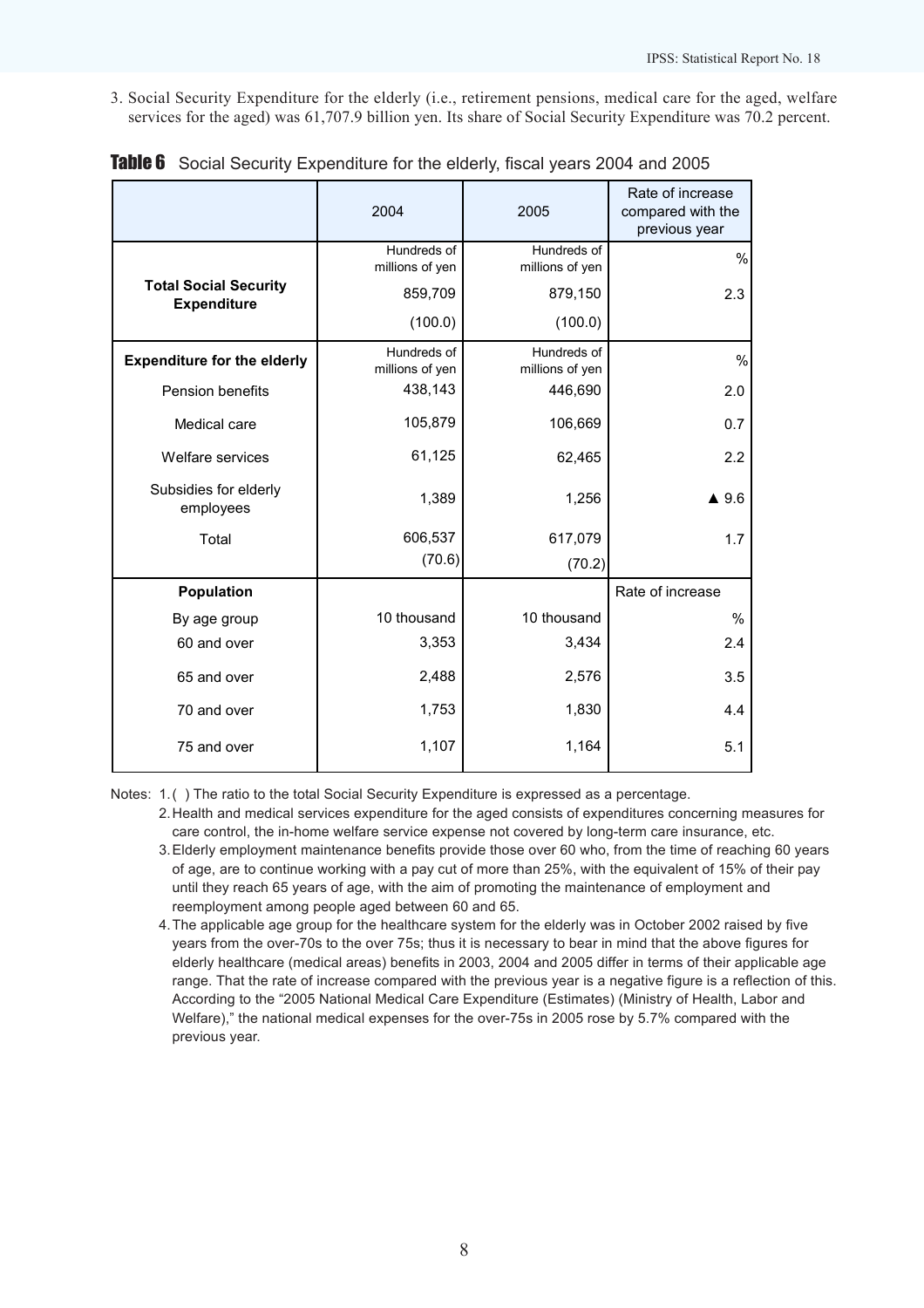# III. Summary of Social Security Revenue by source, FY 2005

Fiscal year 2005 Social Security Revenue amounted to 117,522.0 billion yen.

- (i) Percentages in each category indicate that Social Insurance is 46.6%, Tax is 25.6%, and Other Receipts is 27.9% of the total.
- (ii) Revenue has decreased 19.0% as compared to the previous fiscal year.

|                           | 2004                           | 2005                           | Compared with the previous year |                  |
|---------------------------|--------------------------------|--------------------------------|---------------------------------|------------------|
|                           |                                |                                | Amount of increase              | Rate of increase |
|                           | Hundreds of<br>millions of yen | Hundreds of<br>millions of yen | Hundreds of<br>millions of yen  | $\%$             |
| Total                     | 987,382                        | 1,175,220                      | 187,838                         | 19.0             |
|                           | (100.0)                        | (100.0)                        |                                 |                  |
| I Social Insurance        | 537,541                        | 547,072                        | 9,531                           | 1.8              |
|                           | (54.4)                         | (46.6)                         |                                 |                  |
| Contribution from         | 262,256                        | 263,603                        | 1,347                           | 0.5              |
| employers                 | (26.6)                         | (22.4)                         |                                 |                  |
| Contribution from         | 275,285                        | 283,469                        | 8,184                           | 3.0              |
| insured persons           | (27.9)                         | (24.1)                         |                                 |                  |
|                           |                                |                                |                                 |                  |
| II Taxes                  | 289,691                        | 300,848                        | 11,157                          | 3.9              |
|                           | (29.3)                         | (25.6)                         |                                 |                  |
| Central governmment       | 217,012                        | 220,521                        | 3,509                           | 1.6              |
|                           | (22.0)                         | (18.8)                         |                                 |                  |
| Other governmment         | 72,679                         | 80,327                         | 7,648                           | 10.5             |
|                           | (7.4)                          | (6.8)                          |                                 |                  |
|                           |                                |                                |                                 |                  |
| <b>III</b> Other receipts | 160,149                        | 327,300                        | 167,151                         | 104.4            |
|                           | (16.2)                         | (27.9)                         |                                 |                  |
| Income from capital       | 70,005                         | 188,465                        | 118,460                         | 169.2            |
|                           | (7.1)                          | (16.0)                         |                                 |                  |
| Others                    | 90,145                         | 138,835                        | 48,691                          | 54.0             |
|                           | (9.1)                          | (11.8)                         |                                 |                  |

**Table 7** Social Security Revenue by source, fiscal years 2004 and 2005

Notes: 1. ( ) The ratio to the total is expressed as a percentage.

 2. "Other receipts", where "Income from capital" included, the capital gain from the employees' pension funds and others are evaluated as current price of value.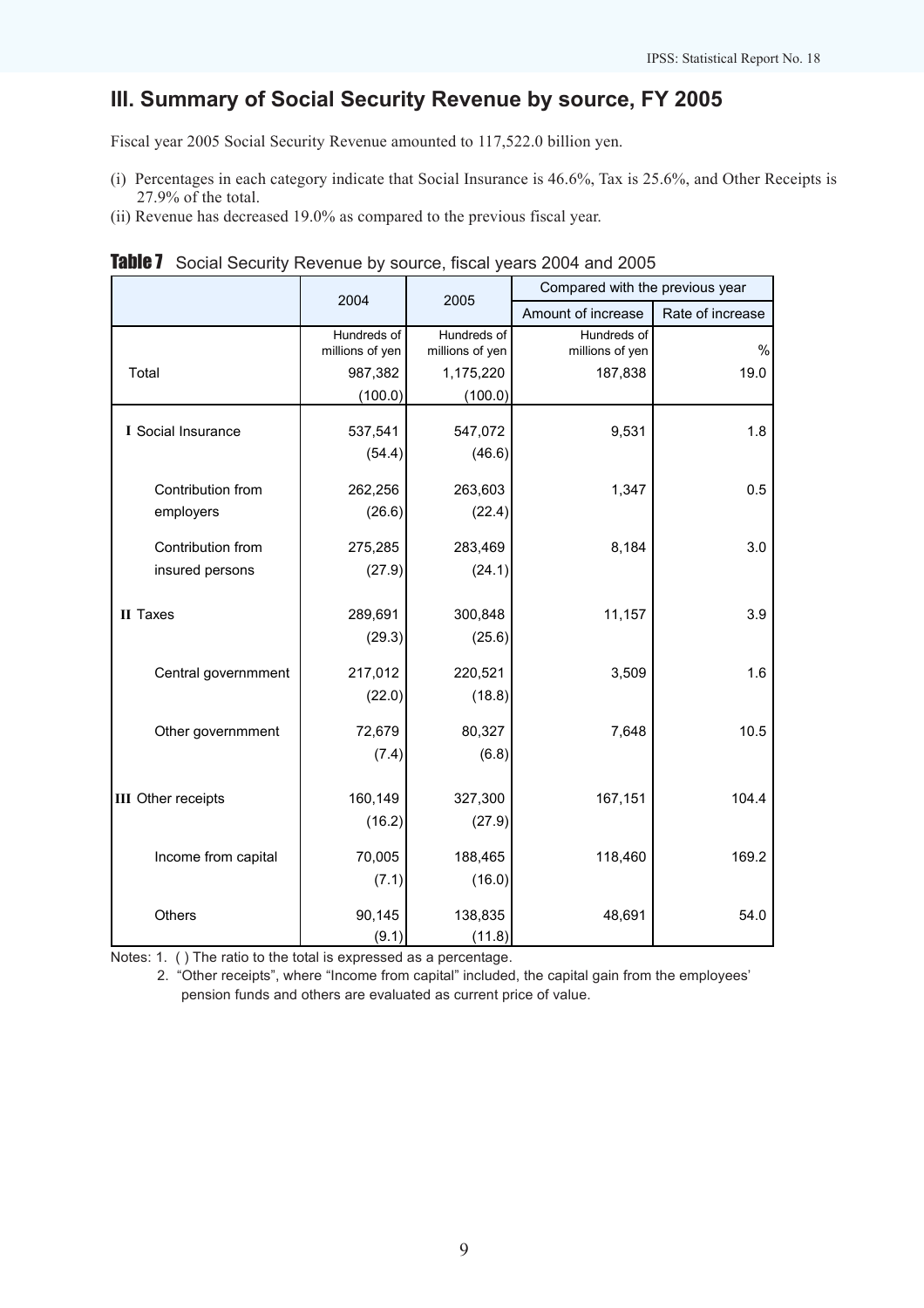(Unit: Trillion of yen, %)**Revenue**  Scheme Category Function Target individuals General revenue $30.1[25.6]$ Central government 22.1Local government 8.0Income from capital 32.7[27.9]Socialinsurance 79.8(90.7)Medical insurance 16.1Long-term careinsurance 5.8Pension benefits 44.7 Employment insurance1.4 and 1.4 Accident compensation1.0 and 1.0 Health and medicalservices for the aged 10.8 Family allowance, socialwelfare, publicassistance 6.4(7.3)Public health 0.5(0.6)Gratuties, support $1.2(1.4)$ Administarative cost, etc. 8.8Balance of payments 20.9Pensions $46.3(52.7)$ Medical care 28.1(32.0)Welfare and others $13.5(15.4)$ Other of which long-term5.9 care Old age 44.0(50.0)Sickness and health $27.5(31.3)$ Survivors 6.4(7.2)Unemplyment 3.1(3.6)Family benefits 2.3(2.6)Social assistance and others 1.3(1.5)Employment injury 1.0(1) Housing 0.3(0.4) Socialexpenditurefor the elderly 61.7(70.2)Pension benefits 44.7Medical care 10.7Welfare services 6.4Other expenditure $26.2(29.8)$ Of which medical care17.4 Of which Chiled, family3.6 3.6 **Social**  security expenditureAdministarative cost, etc. 8.8Administarative cost, etc. 8.8Administarative cost, etc. 8.8Balance of payments 20.9Balance of payments 20.9Balance of payments 20.9Inbalidity benefits $2.0(2.3)$ Contribution from**Employers**  26.4**Insurance**  premium 54.7[46.6]Contribution from insured persons28.3

Notes: 1. "Child, family" refers to medical insurance in the form of a lump sum maternity allowance and child-rearing allowance, employment insurance in the form of parent leave allowance, day-care facilities administration costs and single parent family and disabled child allowance.

 2. Fiscal year 2005 Social Security Revenues amounted to 117.5 trillion yen (excluding transfer from other systems). The figure in square brackets [ ] representsthe ratio of Social Security Revenues total.

3. Fiscal year 2005 Social Security Expenditure amounted to 87.9 trillion yen. The figure in parentheses ( ) represents the ratio of Social Security Expenditure total.

Figure3

IPSS: Statistical Report No. 18

IPSS: Statistical Report No. 18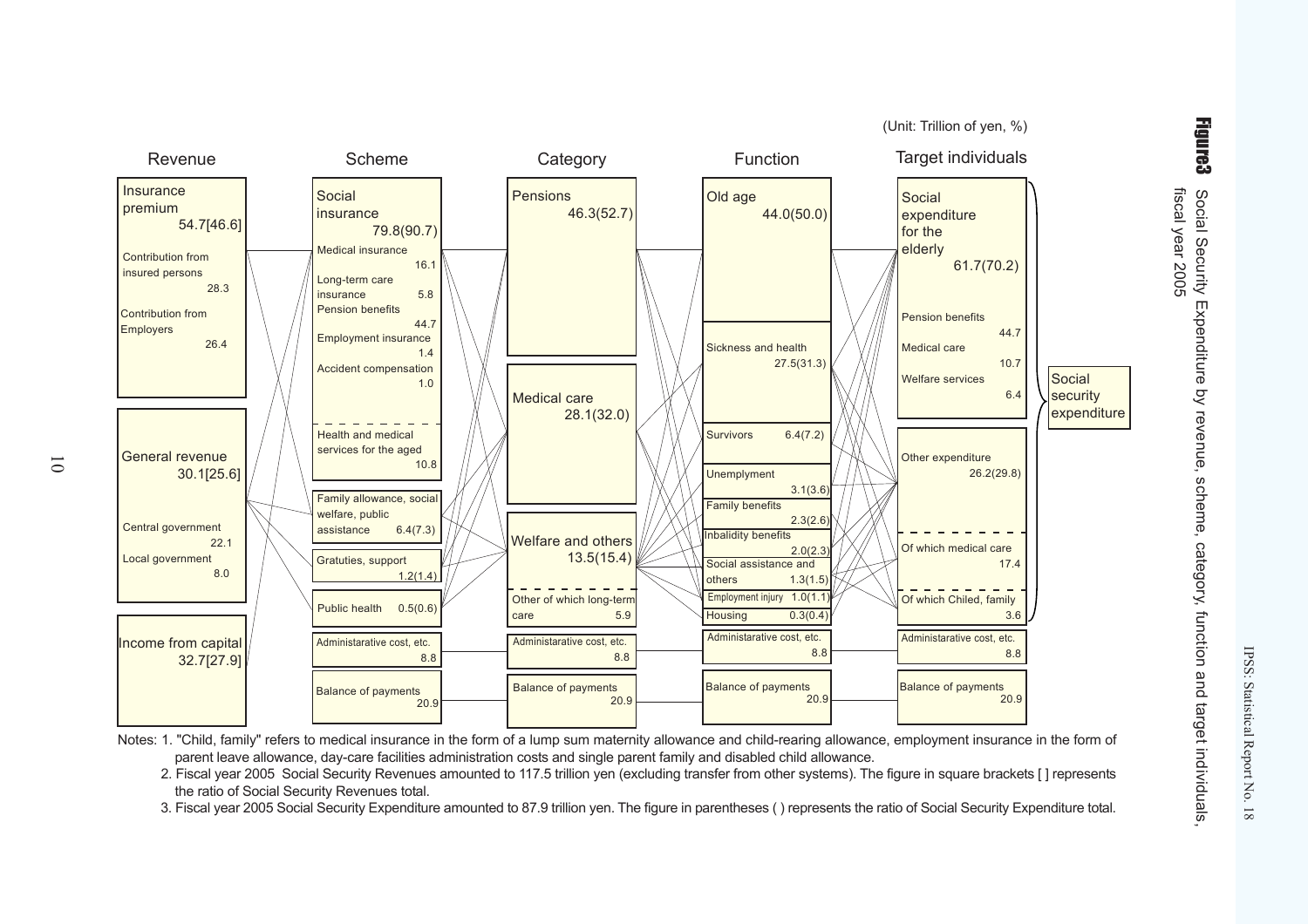# IV. Statistical tables

|              | Social Security Expenditure |                    |              |                               |              |                      |              |  |  |  |  |
|--------------|-----------------------------|--------------------|--------------|-------------------------------|--------------|----------------------|--------------|--|--|--|--|
| Fiscal year  | Total (A)                   | Medical Care (B)   | B/A          | Pension, Welfare & Others (C) |              | C/A                  |              |  |  |  |  |
|              | Hundreds of                 | Hundreds of        | $\%$         | Hundreds of                   |              | %                    |              |  |  |  |  |
|              | millions of yen             | millions of yen    |              | millions of yen               |              |                      |              |  |  |  |  |
| 1950<br>1951 | 1,261<br>1,571              | 646<br>804         | 51.2<br>51.1 | 615<br>768                    |              | 48.8<br>48.9         |              |  |  |  |  |
| 1952         | 2,194                       | 1,149              | 52.3         | 1,046                         |              | 47.7                 |              |  |  |  |  |
| 1953         | 2,577                       | 1,480              | 57.5         | 1,096                         |              | 42.5                 |              |  |  |  |  |
| 1954         | 3,841                       | 1,712              | 44.6         | 2,129                         |              | 55.4                 |              |  |  |  |  |
| 1955         | 3,893                       | 1,919              | 49.3         | 1,974                         |              | 50.7                 |              |  |  |  |  |
| 1956         | 3,986                       | 2,018              | 50.6         | 1,969                         |              | 49.4                 |              |  |  |  |  |
| 1957         | 4,357                       | 2,224              | 51.0         | 2,133                         |              | 49.0                 |              |  |  |  |  |
| 1958         | 5,080                       | 2,099              | 41.3         | 2,981                         |              | 58.7                 |              |  |  |  |  |
| 1959         | 5,778                       | 2,523              | 43.7         | 3,255                         |              | 56.3                 |              |  |  |  |  |
| 1960         | 6,553                       | 2,942              | 44.9         | 3,611                         |              | 55.1                 |              |  |  |  |  |
| 1961         | 7,900                       | 3,850              | 48.7         | 4,050                         |              | 51.3                 |              |  |  |  |  |
| 1962         | 9,219                       | 4,699              | 51.0         | 4,520                         |              | 49.0                 |              |  |  |  |  |
| 1963         | 11,214                      | 5,885              | 52.5         | 5,329                         |              | 47.5                 |              |  |  |  |  |
|              |                             |                    |              | Pension (D)                   | D/A          | Welfare & Others (E) | E/A          |  |  |  |  |
|              |                             |                    |              | Hundreds of                   | $\%$         | Hundreds of          | $\%$         |  |  |  |  |
|              |                             |                    |              | millions of yen               |              | millions of yen      |              |  |  |  |  |
| 1964         | 13,475                      | 7,328              | 54.4         | 3,056                         | 22.7         | 3,091                | 22.9         |  |  |  |  |
| 1965         | 16,037                      | 9,137              | 57.0         | 3,508                         | 21.9         | 3,392                | 21.2         |  |  |  |  |
| 1966<br>1967 | 18,670<br>21,644            | 10,766<br>12,583   | 57.7<br>58.1 | 4,199<br>4,947                | 22.5<br>22.9 | 3,705<br>4,114       | 19.8<br>19.0 |  |  |  |  |
| 1968         | 25,096                      | 14,679             | 58.5         | 5,835                         | 23.3         | 4,582                | 18.3         |  |  |  |  |
| 1969         | 28,752                      | 16,975             | 59.0         | 6,935                         | 24.1         | 4,842                | 16.8         |  |  |  |  |
| 1970         | 35,239                      | 20,758             | 58.9         | 8,562                         | 24.3         | 5,920                | 16.8         |  |  |  |  |
| 1971         | 40,258                      | 22,505             | 55.9         | 10,192                        | 25.3         | 7,561                | 18.8         |  |  |  |  |
| 1972         | 49,845                      | 28,111             | 56.4         | 12,367                        | 24.8         | 9,367                | 18.8         |  |  |  |  |
| 1973         | 62,587                      | 34,270             | 54.8         | 16,758                        | 26.8         | 11,559               | 18.5         |  |  |  |  |
| 1974         | 90,270                      | 47,208             | 52.3         | 26,782                        | 29.7         | 16,280               | 18.0         |  |  |  |  |
| 1975         | 117,693                     | 57,132             | 48.5         | 38,831                        | 33.0         | 21,730               | 18.5         |  |  |  |  |
| 1976         | 145,165                     | 68,098             | 46.9         | 53,415                        | 36.8         | 23,652               | 16.3         |  |  |  |  |
| 1977         | 168,868                     | 76,256             | 45.2         | 65,880                        | 39.0         | 26,732               | 15.8         |  |  |  |  |
| 1978         | 197,763                     | 89,167             | 45.1         | 78,377                        | 39.6         | 30,219               | 15.3         |  |  |  |  |
| 1979<br>1980 | 219,832<br>247,736          | 97,743<br>107,329  | 44.5<br>43.3 | 89,817<br>104,525             | 40.9<br>42.2 | 32,272<br>35,882     | 14.7<br>14.5 |  |  |  |  |
| 1981         | 275,638                     | 115,221            | 41.8         | 120,420                       | 43.7         | 39,997               | 14.5         |  |  |  |  |
| 1982         | 300,973                     | 124,118            | 41.2         | 133,404                       | 44.3         | 43,451               | 14.4         |  |  |  |  |
| 1983         | 319,733                     | 130,983            | 41.0         | 144,108                       | 45.1         | 44,642               | 14.0         |  |  |  |  |
| 1984         | 336,396                     | 135,654            | 40.3         | 154,527                       | 45.9         | 46,216               | 13.7         |  |  |  |  |
| 1985         | 356,798                     | 142,830            | 40.0         | 168,923                       | 47.3         | 45,044               | 12.6         |  |  |  |  |
| 1986         | 385,918                     | 151,489            | 39.3         | 187,620                       | 48.6         | 46,809               | 12.1         |  |  |  |  |
| 1987         | 407,337                     | 160,001            | 39.3         | 199,874                       | 49.1         | 47,462               | 11.7         |  |  |  |  |
| 1988         | 424,582                     | 166,726            | 39.3         | 210,459                       | 49.6         | 47,397               | 11.2         |  |  |  |  |
| 1989         | 448,822                     | 175,279            | 39.1         | 225,407                       | 50.2         | 48,136               | 10.7         |  |  |  |  |
| 1990         | 472,203                     | 183,795            | 38.9         | 240,420                       | 50.9         | 47,989               | 10.2         |  |  |  |  |
| 1991         | 501,346                     | 195,056<br>209,395 | 38.9<br>38.9 | 256,145<br>274,013            | 51.1<br>50.9 | 50,145               | 10.0         |  |  |  |  |
| 1992<br>1993 | 538,280<br>568,039          | 218,059            | 38.4         | 290,376                       | 51.1         | 54,872<br>59,603     | 10.2<br>10.5 |  |  |  |  |
| 1994         | 604,660                     | 228,656            | 37.8         | 310,084                       | 51.3         | 65,920               | 10.9         |  |  |  |  |
| 1995         | 647,243                     | 240,520            | 37.2         | 334,986                       | 51.8         | 71,738               | 11.1         |  |  |  |  |
| 1996         | 675,402                     | 251,711            | 37.3         | 349,548                       | 51.8         | 74,143               | 11.0         |  |  |  |  |
| 1997         | 694,087                     | 252,987            | 36.4         | 363,996                       | 52.4         | 77,104               | 11.1         |  |  |  |  |
| 1998         | 721,333                     | 253,989            | 35.2         | 384,105                       | 53.2         | 83,239               | 11.5         |  |  |  |  |
| 1999         | 750,338                     | 263,863            | 35.2         | 399,112                       | 53.2         | 87,363               | 11.6         |  |  |  |  |
| 2000         | 781,191                     | 259,953            | 33.3         | 412,012                       | 52.7         | 109,225              | 14.0         |  |  |  |  |
| 2001         | 813,928                     | 266,309            | 32.7         | 425,714                       | 52.3         | 121,905              | 15.0         |  |  |  |  |
| 2002         | 835,584                     | 262,643            | 31.4         | 443,781                       | 53.1         | 129,159              | 15.5         |  |  |  |  |
| 2003         | 842,582                     | 266,048            | 31.6         | 447,845                       | 53.2         | 128,689              | 15.3         |  |  |  |  |
| 2004         | 859,709                     | 271,454            | 31.6         | 455,188                       | 52.9         | 133,066              | 15.5         |  |  |  |  |
| 2005         | 879,150                     | 281,094            | 32.0         | 462,930                       | 52.7         | 135,126              | 15.4         |  |  |  |  |

Table 1 Social Security Expenditure by category, fiscal years 1950-2005

Note: Rounding of the numbers may cause some discrepancies.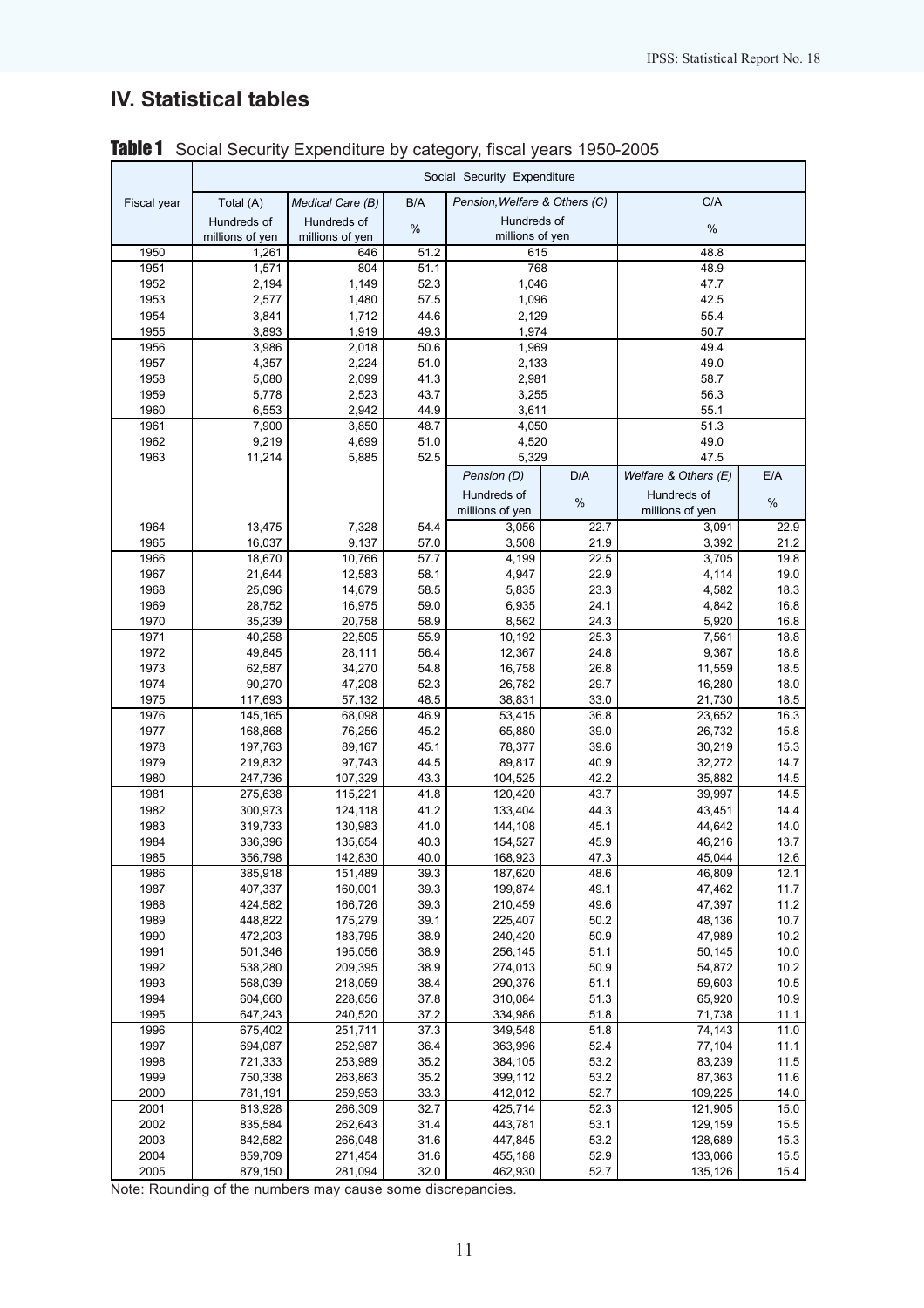|              |                |                     |                             |                             | (Unit:%)               |
|--------------|----------------|---------------------|-----------------------------|-----------------------------|------------------------|
|              |                |                     | Social Security Expenditure |                             | National Income        |
| Fiscal year  | Total          | <b>Medical Care</b> | Pensions                    | <b>Welfare &amp; Others</b> | Hundreds of            |
|              |                |                     |                             |                             | millions of yen        |
| 1951         | 3.54           | 1.81                |                             | 1.73                        | 44,346                 |
| 1952         | 4.21           | 2.20                |                             | 2.01                        | 52,159                 |
| 1953         | 4.29           | 2.47                |                             | 1.83                        | 60,015                 |
| 1954         | 5.83           | 2.60                |                             | 3.23                        | 65,917                 |
| 1955         | 5.58           | 2.75<br>2.56        |                             | 2.83                        | 69,733                 |
| 1956         | 5.05           |                     |                             | 2.49                        | 78,962                 |
| 1957         | 4.91           | 2.51                |                             | 2.41                        | 88,681                 |
| 1958<br>1959 | 5.41<br>5.23   | 2.24<br>2.28        |                             | 3.18<br>2.95                | 93,829                 |
| 1960         | 4.86           | 2.18                |                             | 2.68                        | 110,421<br>134,967     |
| 1961         | 4.91           | 2.39                |                             | 2.52                        | 160,819                |
| 1962         | 5.15           | 2.63                |                             | 2.53                        | 178,933                |
| 1963         | 5.31           | 2.79                |                             | 2.53                        | 210,993                |
| 1964         | 5.60           | 3.05                | 1.27                        | 1.29                        | 240,514                |
| 1965         | 5.98           | 3.41                | 1.31                        | 1.26                        | 268,270                |
| 1966         | 5.90           | 3.40                | 1.33                        | 1.17                        | 316,448                |
| 1967         | 5.76           | 3.35                | 1.32                        | 1.10                        | 375,477                |
| 1968         | 5.74           | 3.36                | 1.33                        | 1.05                        | 437,209                |
| 1969         | 5.52           | 3.26                | 1.33                        | 0.93                        | 521,178                |
| 1970         | 5.77           | 3.40                | 1.40                        | 0.97                        | 610,297                |
| 1971         | 6.11           | 3.41                | 1.55                        | 1.15                        | 659,105                |
| 1972         | 6.40           | 3.61                | 1.59                        | 1.20                        | 779,369                |
| 1973         | 6.53           | 3.58                | 1.75                        | 1.21                        | 958,396                |
| 1974         | 8.03           | 4.20                | 2.38                        | 1.45                        | 1,124,716              |
| 1975         | 9.49           | 4.61                | 3.13                        | 1.75                        | 1,239,907              |
| 1976         | 10.34          | 4.85                | 3.80                        | 1.68                        | 1,403,972              |
| 1977         | 10.85          | 4.90                | 4.23                        | 1.72                        | 1,557,032              |
| 1978         | 11.51          | 5.19                | 4.56                        | 1.76                        | 1,717,785              |
| 1979         | 12.07          | 5.36                | 4.93                        | 1.77                        | 1,822,066              |
| 1980         | 12.19          | 5.28                | 5.14                        | 1.77                        | 2,032,410              |
| 1981         | 13.01          | 5.44                | 5.68                        | 1.89                        | 2,118,783              |
| 1982         | 13.68          | 5.64                | 6.06                        | 1.97                        | 2,200,091              |
| 1983         | 13.82          | 5.66                | 6.23                        | 1.93                        | 2,312,854              |
| 1984         | 13.83          | 5.58                | 6.36                        | 1.90                        | 2,431,547              |
| 1985         | 13.67          | 5.47                | 6.47                        | 1.73                        | 2,610,890              |
| 1986         | 14.39          | 5.65                | 7.00                        | 1.75                        | 2,680,934              |
| 1987         | 14.45          | 5.68                | 7.09                        | 1.68                        | 2,818,190              |
| 1988         | 13.97          | 5.48                | 6.92                        | 1.56                        | 3,039,679              |
| 1989         | 13.93          | 5.44                | 7.00                        | 1.49                        | 3,222,073              |
| 1990         | 13.56          | 5.28                | 6.90                        | 1.38                        | 3,483,454              |
| 1991         | 13.51          | 5.26                | 6.90                        | 1.35                        | 3,710,808              |
| 1992         | 14.57          | 5.67                | 7.42                        | 1.49                        | 3,693,236              |
| 1993<br>1994 | 15.39<br>16.16 | 5.91<br>6.11        | 7.87<br>8.29                | 1.62<br>1.76                | 3,690,327              |
| 1995         | 17.29          | 6.43                | 8.95                        | 1.92                        | 3,740,795<br>3,742,775 |
| 1996         | 17.74          | 6.61                | 9.18                        | 1.95                        | 3,806,211              |
| 1997         | 18.17          | 6.62                | 9.53                        | 2.02                        | 3,819,989              |
| 1998         | 19.55          | 6.88                | 10.41                       | 2.26                        | 3,689,215              |
| 1999         | 20.59          | 7.24                | 10.95                       | 2.40                        | 3,643,409              |
| 2000         | 21.01          | 6.99                | 11.08                       | 2.94                        | 3,718,039              |
| 2001         | 22.53          | 7.37                | 11.78                       | 3.37                        | 3,613,335              |
| 2002         | 23.49          | 7.38                | 12.47                       | 3.63                        | 3,557,610              |
| 2003         | 23.53          | 7.43                | 12.51                       | 3.59                        | 3,580,792              |
| 2004         | 23.69          | 7.48                | 12.54                       | 3.67                        | 3,629,009              |
| 2005         | 23.91          | 7.65                | 12.59                       | 3.68                        | 3,676,303              |

## Table 2 Three categories of Social Security Expenditure as a percentage of National Income, fiscal years 1951-2005

Sources: National Income up to FY1954: Annual Report on National Income Statistics (1978); FY 1955-77: Report on National Accounts (1988); FY1978-1979: Annual Report on National Accounts (2000); FY 1980-95: Report on National Accounts (2005); FY 1996 and after: Report on National Accounts (2007). Latter two reports are compiled by the Economic and Social Research Institute, Cabinet Office.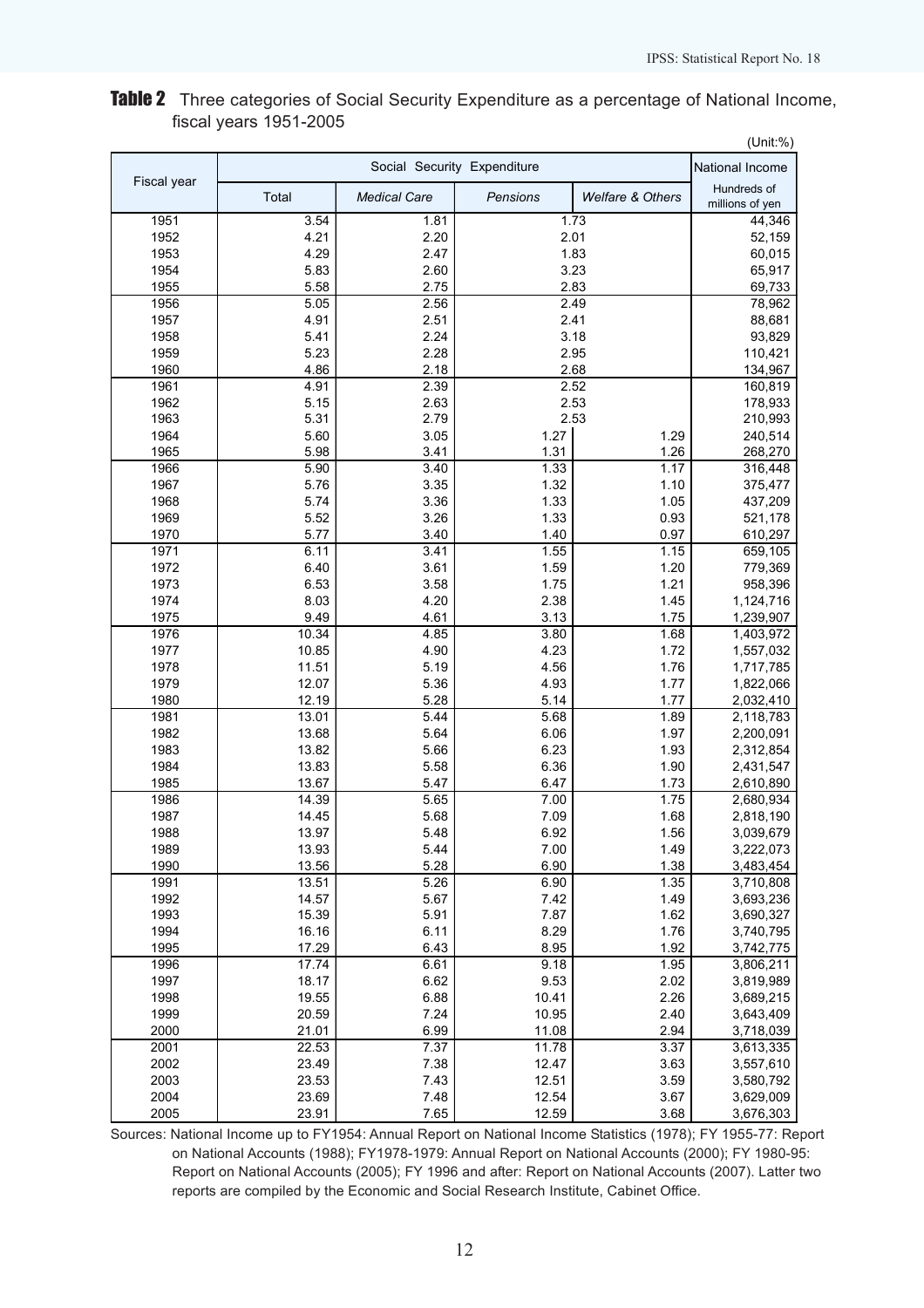Table 3 Annual rates of increase in Social Security Expenditure and National Income, fiscal years 1951-2005

|             |       |                             |          |                      | (Unit:%)             |
|-------------|-------|-----------------------------|----------|----------------------|----------------------|
|             |       | Social Security Expenditure |          |                      |                      |
| Fiscal year | Total | <b>Medical Care</b>         | Pensions | Welfare & Others     | National Income      |
| 1951        | 24.6  | 24.5                        |          | 24.9                 |                      |
| 1952        | 39.7  | 42.9                        |          | 36.2                 | 17.6                 |
| 1953        | 17.5  | 28.8                        |          | 4.8                  | 15.1                 |
| 1954        | 49.0  | 15.7                        |          | 94.3                 | 9.8                  |
| 1955        | 1.4   | 12.1                        |          | $\blacktriangle$ 7.3 | 5.8                  |
| 1956        | 2.4   | 5.2                         |          | $\triangle$ 0.3      | 13.2                 |
| 1957        | 9.3   | 10.2                        |          | 8.3                  | 12.3                 |
| 1958        | 16.6  | $\triangle$ 5.6             |          | 39.8                 | 5.8                  |
| 1959        | 13.7  | 20.2                        |          | 9.2                  | 17.7                 |
| 1960        | 13.4  | 16.6                        |          | 10.9                 | 22.2                 |
| 1961        | 20.6  | 30.9                        |          | 12.2                 | 19.2                 |
| 1962        | 16.7  | 22.1                        |          | 11.6                 | 11.3                 |
| 1963        | 21.6  | 25.2                        |          | 17.9                 | 17.9                 |
| 1964        | 20.2  | 24.5                        |          | 15.3                 | 14.0                 |
| 1965        | 19.0  | 24.7                        | 14.8     | 9.7                  | 11.5                 |
| 1966        | 16.4  | 17.8                        | 19.7     | 9.2                  | 18.0                 |
| 1967        | 15.9  | 16.9                        | 17.8     | 11.0                 | 18.7                 |
| 1968        | 15.9  | 16.7                        | 18.0     | 11.4                 | 16.4                 |
| 1969        | 14.6  | 15.6                        | 18.9     | 5.7                  | 19.2                 |
| 1970        | 22.6  | 22.3                        | 23.4     | 22.2                 | 17.1                 |
| 1971        | 14.2  | 8.4                         | 19.0     | 27.7                 | 8.0                  |
| 1972        | 23.8  | 24.9                        | 21.3     | 23.9                 | 18.2                 |
| 1973        | 25.6  | 21.9                        | 35.5     | 23.4                 | 23.0                 |
| 1974        | 44.2  | 37.8                        | 59.8     | 40.8                 | 17.4                 |
| 1975        | 30.4  | 21.0                        | 45.0     | 33.5                 | 10.2                 |
| 1976        | 23.3  | 19.2                        | 37.6     | 8.8                  | 13.2                 |
| 1977        | 16.3  | 12.0                        | 23.3     | 13.0                 | 10.9                 |
| 1978        | 17.1  | 16.9                        | 19.0     | 13.0                 | 10.3                 |
| 1979        | 11.2  | 9.6                         | 14.6     | 6.8                  | 6.1                  |
| 1980        | 12.7  | 9.8                         | 16.4     | 11.2                 | 11.5                 |
| 1981        | 11.3  | 7.4                         | 15.2     | 11.5                 | 4.2                  |
| 1982        | 9.2   | 7.7                         | 10.8     | 8.6                  | 3.8                  |
| 1983        | 6.2   | 5.5                         | 8.0      | 2.7                  | 5.1                  |
| 1984        | 5.2   | 3.6                         | 7.2      | 3.5                  | 5.1                  |
| 1985        | 6.1   | 5.3                         | 9.3      | $\triangle$ 2.5      | 7.4                  |
| 1986        | 8.2   | 6.1                         | 11.1     | $\overline{3.9}$     | 27                   |
| 1987        | 5.6   | 5.6                         | 6.5      | 1.4                  | 5.1                  |
| 1988        | 4.2   | 4.2                         | 5.3      | $\triangle$ 0.1      | 7.9                  |
| 1989        | 5.7   | 5.1                         | 7.1      | 1.6                  | 6.0                  |
| 1990        | 5.2   | 4.9                         | 6.7      | $\triangle$ 0.3      | 8.1                  |
| 1991        | 6.2   | 6.1                         | 6.5      | 4.5                  | 6.5                  |
| 1992        | 7.4   | $7.4$                       | 7.0      | 9.4                  | $\triangle$ 0.5      |
| 1993        | 5.5   | 4.1                         | 6.0      | 8.6                  | $\triangle$ 0.1      |
| 1994        | 6.4   | 4.9                         | 6.8      | 10.6                 | 1.4                  |
| 1995        | $7.0$ | 5.2                         | 8.0      | 8.8                  | 0.1                  |
| 1996        | 4.4   | 4.7                         | 4.3      | 3.4                  | 1.7                  |
| 1997        | 2.8   | 0.5                         | 4.1      | 4.0                  | 0.4                  |
| 1998        | 3.9   | 0.4                         | 5.5      | $8.0\,$              | $\triangle$ 3.4      |
| 1999        | 4.0   | 3.9                         | 3.9      | $5.0\,$              | $\blacktriangle$ 1.2 |
| 2000        | 4.1   | $\blacktriangle$ 1.5        | 3.2      | 25.0                 | 2.0                  |
| 2001        | 4.2   | 2.4                         | 3.3      | 11.6                 | $\blacktriangle$ 2.8 |
| 2002        | 2.7   | $\blacktriangle$ 1.4        | 4.2      | 6.0                  | $\blacktriangle$ 1.5 |
| 2003        | 0.8   | 1.3                         | 0.9      | $\triangle$ 0.4      | 0.7                  |
| 2004        | 2.0   | 2.0                         | 1.6      | 3.4                  | $1.3$                |
| 2005        | 2.3   | 3.6                         | 1.7      | 1.5                  | $1.3$                |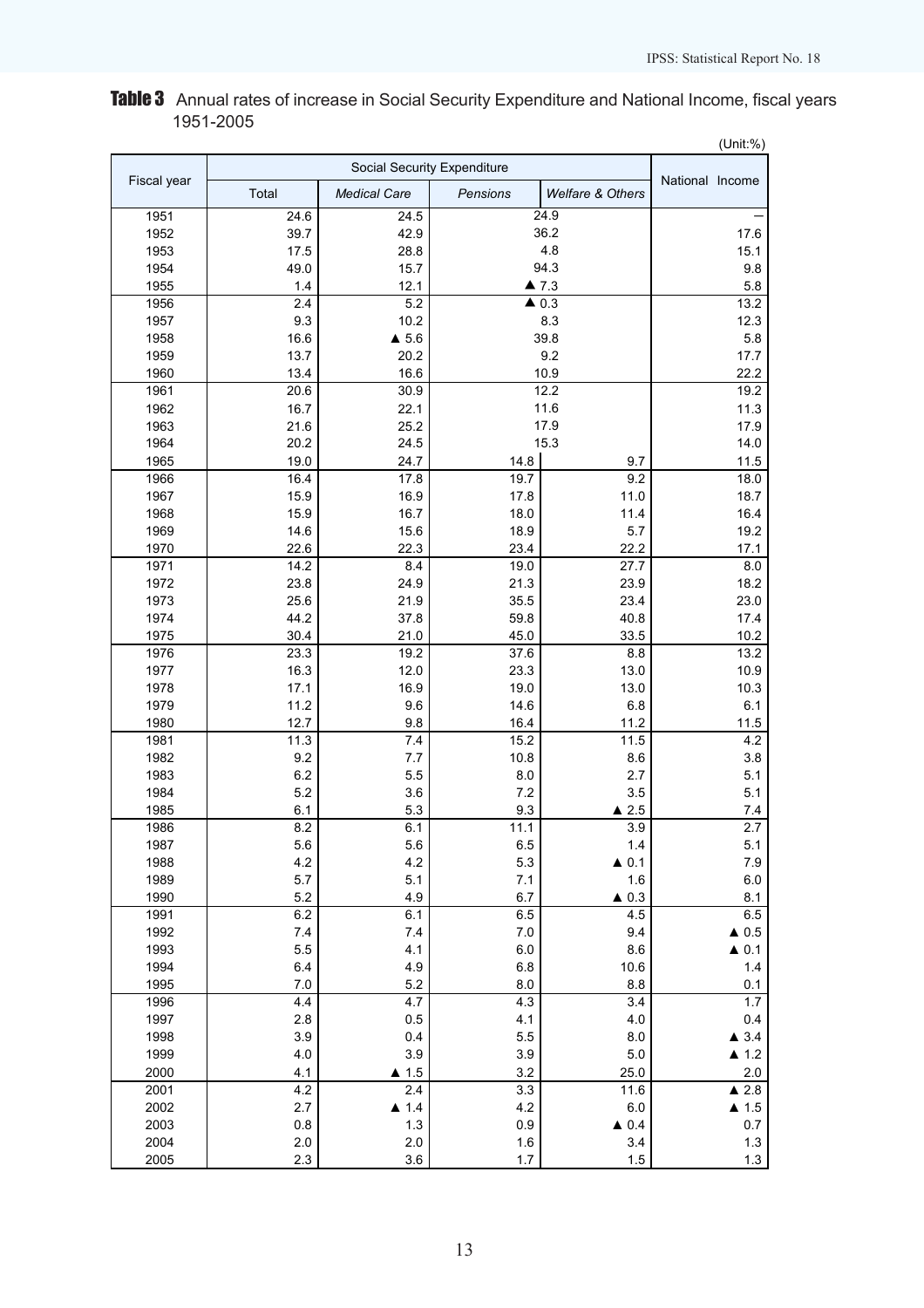|             | Social<br>Security | Expenditure<br>head<br>per | National<br>Income | head<br>per  |
|-------------|--------------------|----------------------------|--------------------|--------------|
| Fiscal year | 1,000yen           | Index                      | 1,000yen           | Index        |
|             |                    | $1973 = 100$               |                    | $1973 = 100$ |
| 1951        | 1.9                | 3.3                        | 52.5               | 6.0          |
| 1952        | 2.6                | 4.5                        | 60.8               | 6.9          |
| 1953        | 3.0                | 5.2                        | 69.0               | 7.8          |
| 1954        | 4.4                | 7.7                        | 74.7               | 8.5          |
| 1955        | 4.4                | 7.7                        | 78.2               | 8.9          |
| 1956        | 4.4                | 7.7                        | 87.6               | 10.0         |
| 1957        | 4.8                | 8.4                        | 97.6               | 11.1         |
| 1958        | 5.5                | 9.6                        | 102.3              | 11.6         |
| 1959        | 6.2                | 10.8                       | 119.2              | 13.6         |
| 1960        | $7.0$              | 12.2                       | 144.5              | 16.4         |
| 1961        | 8.4                | 14.6                       | 170.6              | 19.4         |
| 1962        | 9.7                | 16.9                       | 188.1              | 21.4         |
| 1963        | 11.7               | 20.4                       | 219.5              | 25.0         |
| 1964        | 13.7               | 23.9                       | 247.6              | 28.2         |
| 1965        | 16.2               | 28.2                       | 273.2              | 31.1         |
| 1966        | 18.9               | 32.9                       | 319.6              | 36.4         |
| 1967        | 21.6               | 37.7                       | 375.0              | 42.7         |
| 1968        | 24.8               | 43.2                       | 431.7              | 49.1         |
| 1969        | 28.0               | 48.9                       | 508.7              | 57.9         |
| 1970        | 33.7               | 58.7                       | 586.0              | 66.7         |
| 1971        | 37.9               | 66.1                       | 621.7              | 70.7         |
| 1972        | 46.3               | 80.8                       | 724.9              | 82.5         |
| 1973        | 57.4               | 100.0                      | 879.1              | 100.0        |
| 1974        | 81.6               | 142.3                      | 1,018.1            | 115.8        |
| 1975        | 105.1              | 183.3                      | 1,108.7            | 126.1        |
| 1976        | 128.4              | 223.8                      | 1,242.4            | 141.3        |
| 1977        | 147.9              | 257.9                      | 1,364.7            | 155.2        |
| 1978        | 171.7              | 299.3                      | 1,492.2            | 169.7        |
| 1979        | 189.3              | 329.9                      | 1,569.6            | 178.5        |
| 1980        | 211.6              | 368.9                      | 1,737.3            | 197.6        |
| 1981        | 233.8              | 407.5                      | 1,798.1            | 204.5        |
| 1982        | 253.5              | 441.9                      | 1,854.1            | 210.9        |
| 1983        | 267.5              | 466.3                      | 1,935.9            | 220.2        |
| 1984        | 279.6              | 487.4                      | 2,022.2            | 230.0        |
| 1985        | 294.8              | 513.8                      | 2,158.3            | 245.5        |
| 1986        | 317.2              | 553.0                      | 2,204.8            | 250.8        |
| 1987        | 333.2              | 580.9                      | 2,306.9            | 262.4        |
| 1988        | 345.9              | 603.0                      | 2,477.9            | 281.9        |
| 1989        | 364.3              | 635.0                      | 2,616.7            | 297.6        |
| 1990        | 382.0              | 665.9                      | 2,819.3            | 320.7        |
| 1991        | 404.2              | 704.6                      | 2,991.8            | 340.3        |
| 1992        | 432.5              | 754.0                      | 2,966.9            | 337.5        |
| 1993        | 455.3              | 793.7                      | 2,955.7            | 336.2        |
| 1994        | 483.6              | 843.0                      | 2,987.6            | 339.8        |
| 1995        | 515.4              | 898.5                      | 2,982.3            | 339.2        |
| 1996        | 536.6              | 935.4                      | 3,026.1            | 344.2        |
| 1997        | 550.1              | 959.0                      | 3,029.3            | 344.6        |
| 1998        | 570.3              | 994.1                      | 2,918.2            | 331.9        |
| 1999        | 592.3              | 1,032.5                    | 2,876.7            | 327.2        |
| 2000        | 615.5              | 1,072.9                    | 2,930.2            | 333.3        |
| 2001        | 639.4              | 1,114.7                    | 2,841.0            | 323.2        |
| 2002        | 655.7              | 1,143.0                    | 2,792.5            | 317.6        |
| 2003        | 660.2              | 1,150.9                    | 2,806.0            | 319.2        |
| 2004        | 673.3              | 1,173.7                    | 2,842.1            | 323.3        |
| 2005        | 688.1              | 1,199.5                    | 2,877.3            | 327.3        |

## Table 4 Social Security Expenditure and National Income per head of population, fiscal years 1951-2005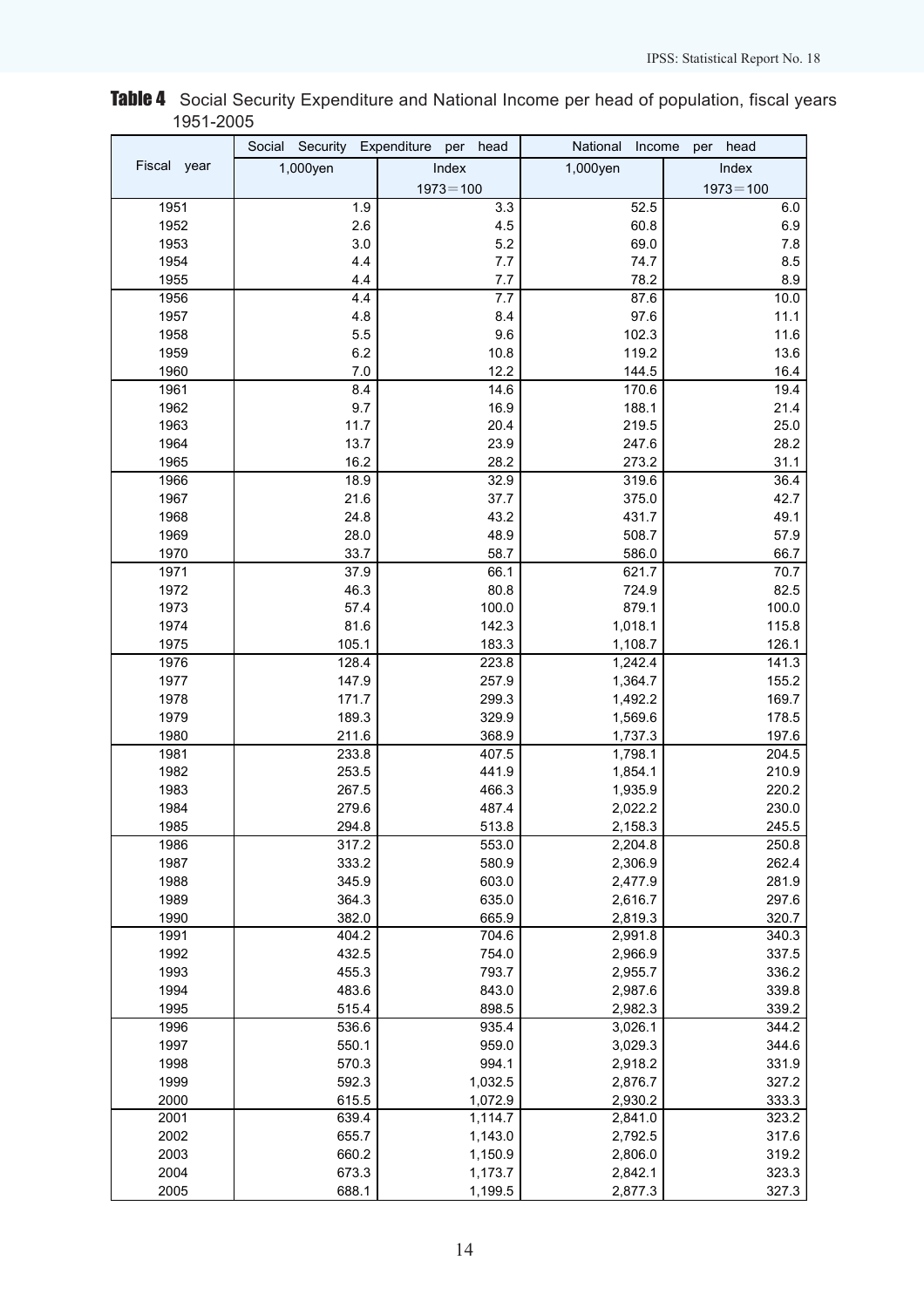|             |             | Medical     | Welfare     | Subsidies                |             | Total         |            | (A)Total    |          |  |
|-------------|-------------|-------------|-------------|--------------------------|-------------|---------------|------------|-------------|----------|--|
| Fiscal year | Pension     | care        | service     | for                      |             | Annual rate   | % of total | Social      | Annual   |  |
|             | benefits    | benefits    | benefits    | employees                |             | of increase   | (A)        | Security    | rate of  |  |
|             |             |             |             |                          |             |               |            | Expenditure | increase |  |
|             | Hundreds    | Hundreds    | Hundreds    | Hundreds                 | Hundreds    |               |            | Hundreds    |          |  |
|             | of millions | of millions | of millions | of millions              | of millions | $\frac{0}{0}$ | $\%$       | of millions | $\%$     |  |
|             | of yen      | of yen      | of yen      | of yen                   | of yen      |               |            | of yen      |          |  |
| 1973        | 10.757      | 4,289       | 596         |                          | 15,642      |               | 25.0       | 62,587      |          |  |
| 1974        | 19,205      | 6,652       | 877         |                          | 26,734      | 70.9          | 29.6       | 90,270      | 44.2     |  |
| 1975        | 28,924      | 8,666       | 1,164       |                          | 38,754      | 45.0          | 32.9       | 117,693     | 30.4     |  |
| 1976        | 40,697      | 10,780      | 1,489       |                          | 52,965      | 36.7          | 36.5       | 145,165     | 23.3     |  |
| 1977        | 50,942      | 12,872      | 1,798       |                          | 65,612      | 23.9          | 38.9       | 168,868     | 16.3     |  |
| 1978        | 61,329      | 15,948      | 2,060       |                          | 79,336      | 20.9          | 40.1       | 197,763     | 17.1     |  |
| 1979        | 70,896      | 18,503      | 2,306       |                          | 91,706      | 15.6          | 41.7       | 219,832     | 11.2     |  |
| 1980        | 83,675      | 21,269      | 2,570       |                          | 107,514     | 17.2          | 43.4       | 247,736     | 12.7     |  |
| 1981        | 97,903      | 24,280      | 2,822       | $\overline{\phantom{0}}$ | 125,004     | 16.3          | 45.4       | 275,638     | 11.3     |  |
| 1982        | 109,552     | 27,450      | 3,129       | $\qquad \qquad -$        | 140,131     | 12.1          | 46.6       | 300,973     | 9.2      |  |
| 1983        | 120,122     | 32,660      | 3,306       | —                        | 156,088     | 11.4          | 48.8       | 319,733     | 6.2      |  |
| 1984        | 130,497     | 35,534      | 3,467       |                          | 169,498     | 8.6           | 50.4       | 336,396     | 5.2      |  |
| 1985        | 144,549     | 40,070      | 3,668       |                          | 188,288     | 11.1          | 52.8       | 356,798     | 6.1      |  |
| 1986        | 163,140     | 43,584      | 4,316       | $\overline{\phantom{0}}$ | 211,041     | 12.1          | 54.7       | 385,918     | 8.2      |  |
| 1987        | 175,081     | 46,638      | 4,278       |                          | 225,997     | 7.1           | 55.5       | 407,337     | 5.6      |  |
| 1988        | 185,889     | 49,824      | 4,569       | $\overline{\phantom{0}}$ | 240,282     | 6.3           | 56.6       | 424,582     | 4.2      |  |
| 1989        | 201,126     | 53,730      | 5,106       |                          | 259,962     | 8.2           | 57.9       | 448,822     | 5.7      |  |
| 1990        | 216,182     | 57,331      | 5,749       | $\overline{\phantom{0}}$ | 279,262     | 7.4           | 59.1       | 472,203     | 5.2      |  |
| 1991        | 231,909     | 61,976      | 6,552       |                          | 300,437     | 7.6           | 59.9       | 501,346     | 6.2      |  |
| 1992        | 249,728     | 66,685      | 7,456       |                          | 323,869     | 7.8           | 60.2       | 538,280     | 7.4      |  |
| 1993        | 266,199     | 71,394      | 8,171       |                          | 345,764     | 6.8           | 60.9       | 568,039     | 5.5      |  |
| 1994        | 286,248     | 77,804      | 9,066       |                          | 373,117     | 7.9           | 61.7       | 604,660     | 6.4      |  |
| 1995        | 311,565     | 84,525      | 10,902      | 117                      | 407,109     | 9.1           | 62.9       | 647,243     | 7.0      |  |
| 1996        | 326,713     | 92,166      | 11,537      | 369                      | 430,784     | 5.8           | 63.8       | 675,402     | 4.4      |  |
| 1997        | 341,699     | 96,392      | 12,743      | 567                      | 451,401     | 4.8           | 65.0       | 694,087     | 2.8      |  |
| 1998        | 362,379     | 101,092     | 13,797      | 773                      | 478,041     | 5.9           | 66.3       | 721,333     | 3.9      |  |
| 1999        | 378,061     | 109,443     | 15,106      | 954                      | 503,564     | 5.3           | 67.1       | 750,338     | 4.0      |  |
| 2000        | 391,729     | 103,469     | 35,698      | 1,086                    | 531,982     | 5.6           | 68.1       | 781,191     | 4.1      |  |
| 2001        | 406,178     | 107,216     | 44,873      | 1,250                    | 559,517     | 5.2           | 68.7       | 813,928     | 4.2      |  |
| 2002        | 425,025     | 107,125     | 50,792      | 1,437                    | 584,379     | 4.4           | 69.9       | 835,584     | 2.7      |  |
| 2003        | 429,959     | 106,343     | 55,387      | 1,489                    | 593,178     | 1.5           | 70.4       | 842,582     | 0.8      |  |
| 2004        | 438,143     | 105,879     | 61,125      | 1,389                    | 606,537     | 2.3           | 70.6       | 859,709     | 2.0      |  |
| 2005        | 446,690     | 106,669     | 62,465      | 1,256                    | 617,079     | 1.7           | 70.2       | 879,150     | 2.3      |  |

**Table 5** Social Security Expenditure for the elderly, fiscal years 1973-2005

Note: The applicable age group for the healthcare system for the elderly was raised by five years in October 2002, from the over-70s to the over-75s; thus it is necessary to bear in mind that the above figures for elderly healthcare benefits in 2001, 2002, 2003, 2004 and 2005 differ in terms of their applicable age range. According to the "2005 National Medical Care Expenditure (Estimates) (Ministry of Health, Labour and Welfare)," the rate of increase in the national medical expenses for the over-75s rose by 0.5% in 2002, by 3.8% in 2003, by 5.7% in 2004, and by 5.7% in 2005 (compared with each previous year).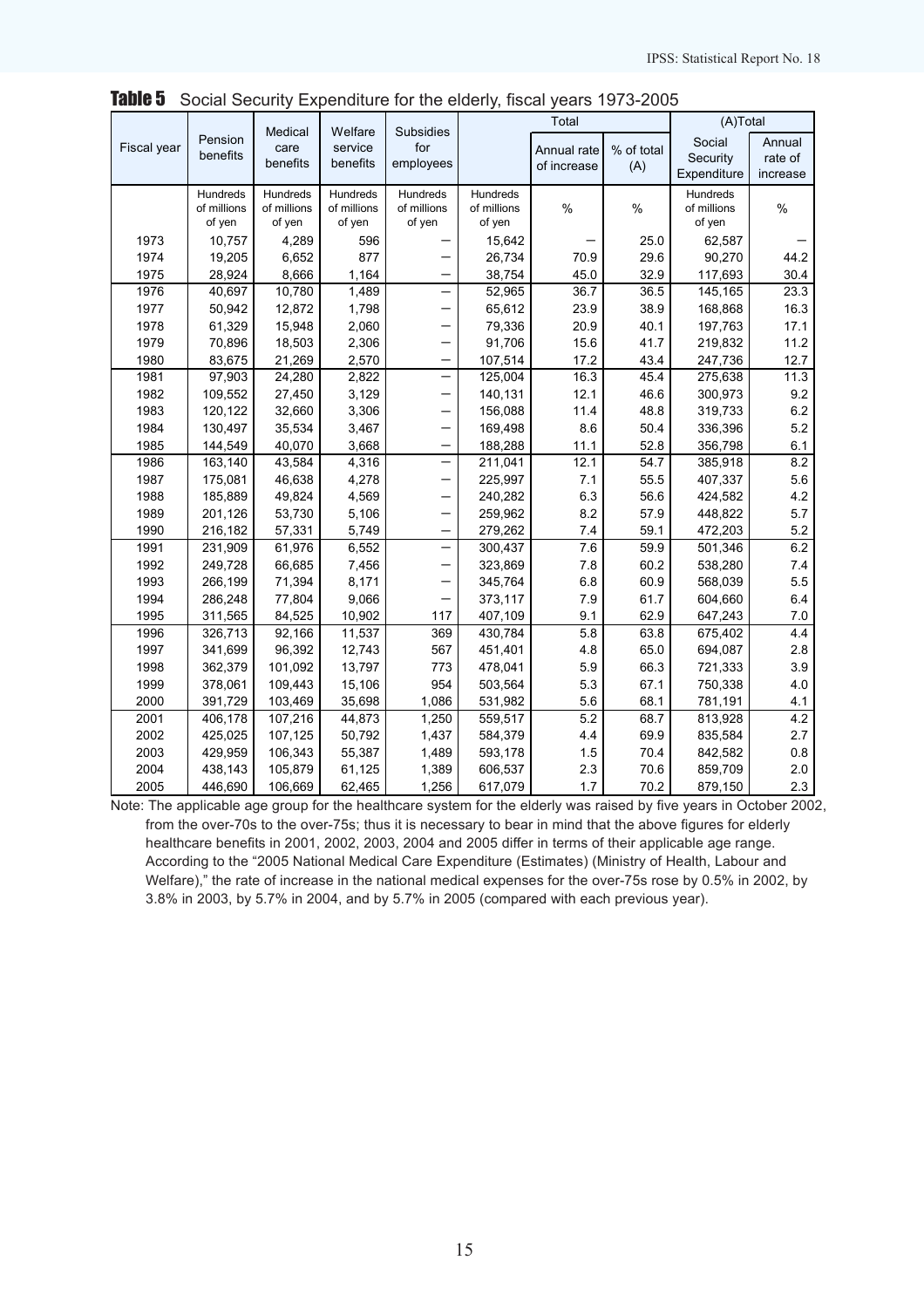|             | Total                            |                                  |                                  |                                  |                                  |                                  |                                  |                                  |                            |                  |  |
|-------------|----------------------------------|----------------------------------|----------------------------------|----------------------------------|----------------------------------|----------------------------------|----------------------------------|----------------------------------|----------------------------|------------------|--|
|             |                                  |                                  |                                  |                                  |                                  | Total                            |                                  |                                  |                            |                  |  |
| Fiscal year | Family<br>allowance              | Child<br>allowance               | Child rearing<br>allowance       | Child<br>welfare<br>service      | Parent leave<br>allowance        |                                  | Maternity<br>allowance           |                                  | Annual rate<br>of increase | % of total       |  |
|             | Hundred<br>of millions<br>of yen | Hundred<br>of millions<br>of yen | Hundred<br>of millions<br>of yen | Hundred<br>of millions<br>of yen | Hundred<br>of millions<br>of yen | Hundred<br>of millions<br>of yen | Hundred<br>of millions<br>of yen | Hundred<br>of millions<br>of yen | $\frac{0}{0}$              | $\frac{0}{0}$    |  |
| 1975        | 1,829                            | 1,444                            | 385                              | 3,549                            |                                  | 5,378                            | 1,229                            | 6,608                            |                            | 5.6              |  |
| 1976        | 2,333                            | 1,691                            | 642                              | 4,258                            |                                  | 6,591                            | 915                              | 7,505                            | 13.6                       | 5.2              |  |
| 1977        | 2,509                            | 1,695                            | 814                              | 4,802                            |                                  | 7,311                            | 1,702                            | 9,013                            | 20.1                       | 5.3              |  |
| 1978        | 2,834                            | 1,719                            | 1,114                            | 5,243                            |                                  | 8,076                            | 1,683                            | 9,759                            | 8.3                        | 4.9              |  |
| 1979        | 3,180                            | 1,785                            | 1,396                            | 5,744                            | —                                | 8,924                            | 1,668                            | 10,591                           | 8.5                        | 4.8              |  |
| 1980        | 3,560                            | 1,778                            | 1,782                            | 5,998                            | $\qquad \qquad -$                | 9,558                            | 1,639                            | 11,197                           | 5.7                        | 4.5              |  |
| 1981        | 3,790                            | 1,641                            | 2,149                            | 6,225                            |                                  | 10,014                           | 2,149                            | 12,163                           | 8.6                        | 4.4              |  |
| 1982        | 4,109                            | 1,660                            | 2,449                            | 6,386                            | —                                | 10,494                           | 2,240                            | 12,735                           | 4.7                        | 4.2              |  |
| 1983        | 4,365                            | 1,650                            | 2,715                            | 6,138                            | —                                | 10,503                           | 2,260                            | 12,763                           | 0.2                        | 4.0              |  |
| 1984        | 4,544                            | 1,637                            | 2,908                            | 6,408                            | —                                | 10,952                           | 2,641                            | 13,593                           | 6.5                        | 4.0              |  |
| 1985        | 4,617                            | 1,589                            | 3,027                            | 6,836                            | —                                | 11,453                           | 3,060                            | 14,513                           | 6.8                        | 4.1              |  |
| 1986        | 4,604                            | 1,605                            | 3,000                            | 7,635                            |                                  | 12,239                           | 3,161                            | 15,401                           | 6.1                        | 4.0              |  |
| 1987        | 4,574                            | 1,558                            | 3,016                            | 7,356                            | —                                | 11,931                           | 3,150                            | 15,080                           | $\blacktriangle$ 2.1       | 3.7              |  |
| 1988        | 4,500                            | 1,488                            | 3,012                            | 7,555                            | —                                | 12,055                           | 3,105                            | 15,160                           | 0.5                        | 3.6              |  |
| 1989        | 4,465                            | 1,454                            | 3,011                            | 8,046                            | $\qquad \qquad$                  | 12,511                           | 2,990                            | 15,501                           | 2.3                        | 3.5              |  |
| 1990        | 4,449                            | 1,391                            | 3,059                            | 8,532                            | $\qquad \qquad -$                | 12,981                           | 3,005                            | 15,986                           | 3.1                        | 3.4              |  |
| 1991        | 4,439                            | 1,381                            | 3,058                            | 9,327                            | —                                | 13,766                           | 3,104                            | 16,870                           | 5.5                        | $\overline{3.4}$ |  |
| 1992        | 5,267                            | 2,173                            | 3,094                            | 9,691                            | —                                | 14,958                           | 3,692                            | 18,650                           | 10.6                       | 3.5              |  |
| 1993        | 5,072                            | 1,942                            | 3,130                            | 10,424                           | 6                                | 15,502                           | 3,775                            | 19,277                           | 3.4                        | 3.4              |  |
| 1994        | 4,928                            | 1,710                            | 3,218                            | 10,768                           | 5                                | 15,701                           | 4,224                            | 19,925                           | 3.4                        | 3.3              |  |
| 1995        | 5,112                            | 1,612                            | 3,500                            | 11,177                           | 327                              | 16,616                           | 4,497                            | 21,113                           | 6.0                        | 3.3              |  |
| 1996        | 5,201                            | 1,536                            | 3,666                            | 13,312                           | 507                              | 19,021                           | 4,594                            | 23,615                           | 11.8                       | 3.5              |  |
| 1997        | 5,304                            | 1,497                            | 3,807                            | 12,809                           | 559                              | 18,672                           | 4,586                            | 23,259                           | $\blacktriangle$ 1.5       | 3.4              |  |
| 1998        | 5,370                            | 1,486                            | 3,885                            | 13,336                           | 603                              | 19,310                           | 4,687                            | 23,997                           | 3.2                        | 3.3              |  |
| 1999        | 5,524                            | 1,547                            | 3,977                            | 14,188                           | 643                              | 20,355                           | 4,617                            | 24,972                           | 4.1                        | 3.3              |  |
| 2000        | 7,116                            | 2,917                            | 4,199                            | 14,963                           | 721                              | 22,801                           | 4,618                            | 27,419                           | 9.8                        | 3.5              |  |
| 2001        | 8,574                            | 4,062                            | 4,512                            | 15,876                           | 1,078                            | 25,527                           | 4,606                            | 30,133                           | 9.9                        | $\overline{3.7}$ |  |
| 2002        | 8,964                            | 4,315                            | 4,649                            | 16,766                           | 1,241                            | 26,970                           | 4,543                            | 31,513                           | 4.6                        | 3.8              |  |
| 2003        | 9,158                            | 4,365                            | 4,792                            | 16,724                           | 1,304                            | 27,186                           | 4,440                            | 31,626                           | 0.4                        | 3.8              |  |
| 2004        | 11,236                           | 5,909                            | 5,327                            | 17,180                           | 1,370                            | 29,786                           | 4,443                            | 34,229                           | 8.2                        | 4.0              |  |
| 2005        | 11,579                           | 6,300                            | 5,279                            | 18,268                           | 1,428                            | 31,274                           | 4,363                            | 35,637                           | 4.1                        | 4.1              |  |

# Table 6 Social Security Expenditure for child and family, fiscal years 1975-2005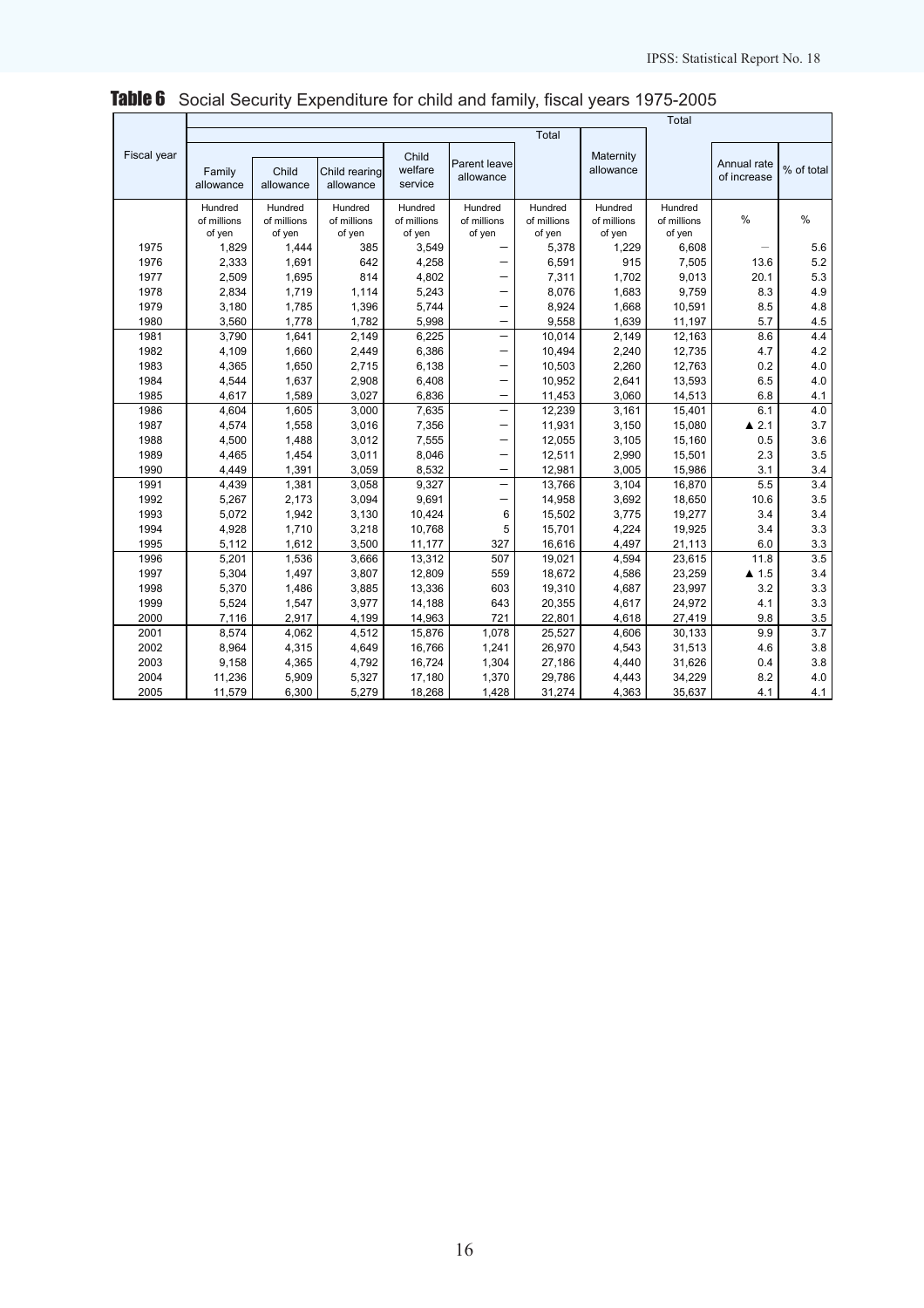|                               | <b>Fiscal Year</b>                                 | 1996                     | 1997       | 1998       | 1999       | 2000       | 2001       | 2002       | 2003       | 2004       | 2005       |
|-------------------------------|----------------------------------------------------|--------------------------|------------|------------|------------|------------|------------|------------|------------|------------|------------|
|                               | Total                                              | 67,540,185               | 69,408,687 | 72,133,280 | 75,033,754 | 78,119,108 | 81,392,831 | 83,558,384 | 84,258,195 | 85,970,892 | 87,915,013 |
|                               | Medical insurance                                  | 15,019,579               | 14,665,248 | 14,360,954 | 14,436,281 | 14,572,699 | 14,791,576 | 14,439,575 | 14,711,798 | 15,276,653 | 16,141,036 |
|                               | <b>Health and Medical</b><br>Services for the Aged | 9,300,376                | 9,777,650  | 10,188,446 | 11,026,058 | 10,447,419 | 10,804,055 | 10,801,187 | 10,722,379 | 10,675,768 | 10,753,916 |
|                               | Long-term care insurance                           | $\overline{\phantom{0}}$ |            |            |            | 3,252,114  | 4,122,775  | 4,666,117  | 5,110,400  | 5,577,221  | 5,823,169  |
|                               | Pension benefits                                   | 32,671,304               | 34,169,859 | 36,237,881 | 37,806,127 | 39,172,913 | 40,617,812 | 42,502,502 | 42,995,871 | 43,814,337 | 44,668,954 |
|                               | Employment insurance etc.                          | 2,209,496                | 2,313,828  | 2,703,379  | 2,836,289  | 2,664,958  | 2,713,358  | 2,619,154  | 2,024,562  | 1,528,279  | 1,435,313  |
| Expenditure (millions of yen) | Workmen's accident<br>compensation insurance       | 1,045,874                | 1,054,426  | 1,044,118  | 1,025,530  | 1,018,528  | 1,015,412  | 982,922    | 973,367    | 958,723    | 953,185    |
|                               | Family allowance                                   | 520,129                  | 530,420    | 537,013    | 552,367    | 711,649    | 857,359    | 896,364    | 915,765    | 1,123,641  | 1,157,903  |
|                               | Public assistance                                  | 1,502,467                | 1,606,257  | 1,682,009  | 1,814,815  | 1,929,889  | 2,060,403  | 2,186,944  | 2,365,553  | 2,552,832  | 2,592,255  |
|                               | Social welfare                                     | 2,832,488                | 2,915,792  | 3,082,738  | 3,312,714  | 2,186,116  | 2,315,038  | 2,460,362  | 2,469,305  | 2.644.687  | 2,636,963  |
|                               | Public health                                      | 587,477                  | 552,680    | 537,943    | 539,865    | 554,917    | 560,460    | 544,067    | 592,919    | 535,923    | 547,416    |
|                               | Gratuities for retired public<br>employees         | 1,659,031                | 1,599,757  | 1,547,077  | 1,486,055  | 1,419,745  | 1,350,930  | 1,280,425  | 1,204,272  | 1,131,933  | 1.058.666  |
|                               | Aid for war victims                                | 191,963                  | 222,770    | 211,723    | 197,651    | 188,161    | 183,654    | 178,763    | 172,005    | 150,895    | 146,238    |
|                               | Total                                              | 100.0                    | 100.0      | 100.0      | 100.0      | 100.0      | 100.0      | 100.0      | 100.0      | 100.0      | 100.0      |
|                               | Medical insurance                                  | 22.2                     | 21.1       | 19.9       | 19.2       | 18.7       | 18.2       | 17.3       | 17.5       | 17.8       | 18.4       |
|                               | <b>Health and Medical</b><br>Services for the Aged | 13.8                     | 14.1       | 14.1       | 14.7       | 13.4       | 13.3       | 12.9       | 12.7       | 12.4       | 12.2       |
|                               | Long-term care insurance                           | L,                       | L.         |            |            | 4.2        | 5.1        | 5.6        | 6.1        | 6.5        | 6.6        |
|                               | Pension benefits                                   | 48.4                     | 49.2       | 50.2       | 50.4       | 50.1       | 49.9       | 50.9       | 51.0       | 51.0       | 50.8       |
| Ratio                         | Employment insurance etc.                          | 3.3                      | 3.3        | 3.7        | 3.8        | 3.4        | 3.3        | 3.1        | 2.4        | 1.8        | 1.6        |
| to the total (%)              | Workmen's accident<br>compensation insurance       | 1.5                      | 1.5        | 1.4        | 1.4        | 1.3        | 1.2        | 1.2        | 1.2        | 1.1        | 1.1        |
|                               | Family allowance                                   | 0.8                      | 0.8        | 0.7        | 0.7        | 0.9        | 1.1        | 1.1        | 1.1        | 1.3        | 1.3        |
|                               | Public assistance                                  | 2.2                      | 2.3        | 2.3        | 2.4        | 2.5        | 2.5        | 2.6        | 2.8        | 3.0        | 2.9        |
|                               | Social welfare                                     | 4.2                      | 4.2        | 4.3        | 4.4        | 2.8        | 2.8        | 2.9        | 2.9        | 3.1        | 3.0        |
|                               | Public health                                      | 0.9                      | 0.8        | 0.7        | 0.7        | 0.7        | 0.7        | 0.7        | 0.7        | 0.6        | 0.6        |
|                               | Gratuities for retired public<br>employees         | 2.5                      | 2.3        | 2.1        | 2.0        | 1.8        | 1.7        | 1.5        | 1.4        | 1.3        | 1.2        |
|                               | Aid for war victims                                | 0.3                      | 0.3        | 0.3        | 0.3        | 0.2        | 0.2        | 0.2        | 0.2        | 0.2        | 0.2        |

Table 7 Social Security Expenditure by institutional scheme, fiscal years 1996-2005

Notes: 1. Health and Medical Services for the Aged include public health measures (e.g., medical check-ups and counseling)

2. Family allowance includes income support for single parent families and for handicapped children.

3. Employment insurance, etc. includes unemployment benefits, etc. by both Employment Insurance and Seamen's Insurance.

4. The applicable age group for the healthcare system for the elderly was raised by five years in October 2002, from the over-70s to the over-75s; thus it is necessary to bear in mind that the above figures for elderly healthcare benefits in 2001, 2002, 2003, 2004, and 2005 differ in terms of their applicable age range. According to the "2004 National Medical Care Expenditure (Estimates) (Ministry of Health, Labour and Welfare)," the rate of increase in the national medical expenses for the over-75s rose by 0.5% in 2002, by 3.8% in 2003, by 5.7% in 2004, by 5.7% in 2005 (compared with each previous year).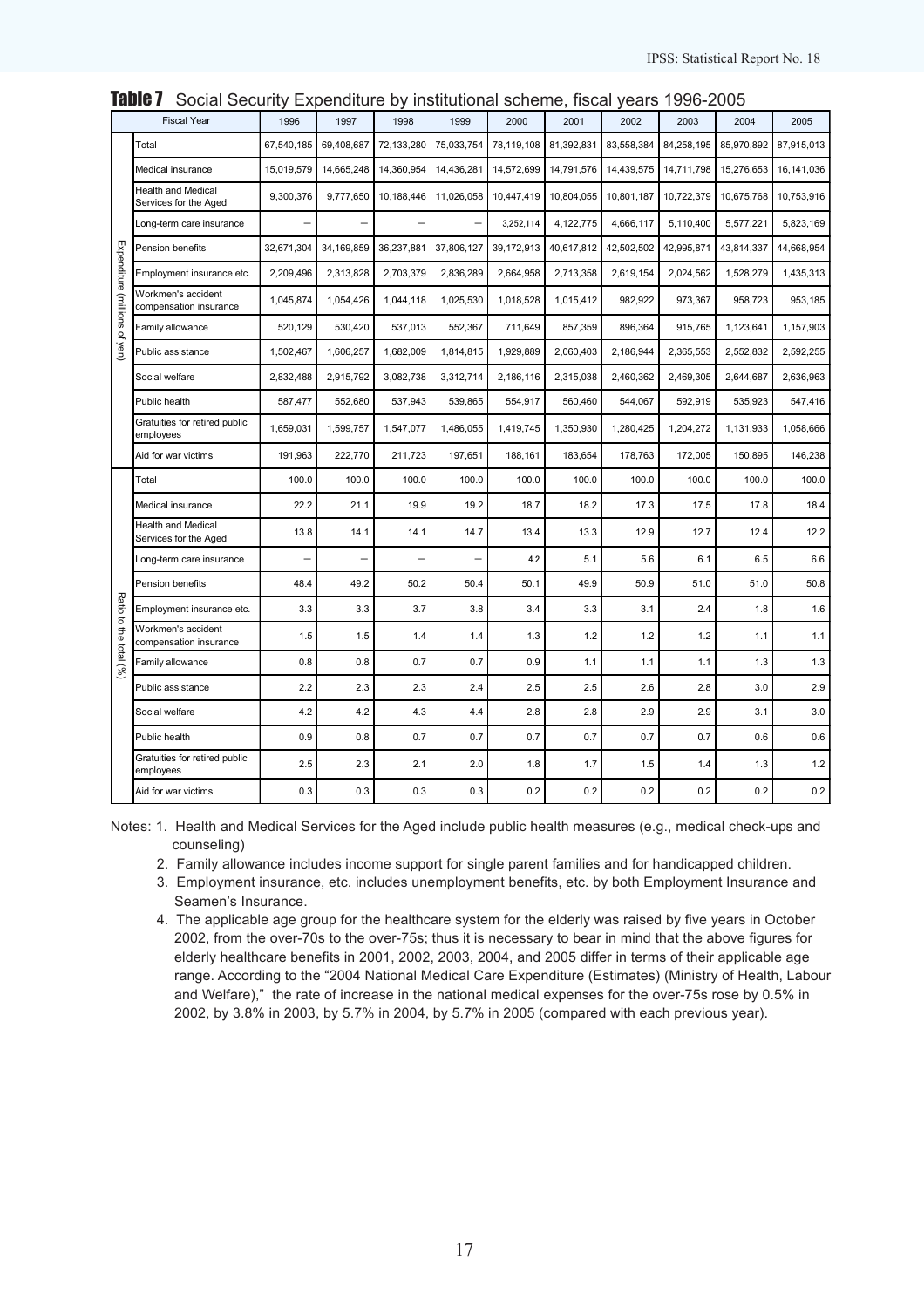|  | Table 8 Social Security Expenditure by functional category, fiscal years 2001-2005 |  |
|--|------------------------------------------------------------------------------------|--|
|  |                                                                                    |  |

|                                         |                  |                  |            |            | (Unit: Million of yen) |
|-----------------------------------------|------------------|------------------|------------|------------|------------------------|
|                                         | 2001             | 2002             | 2003       | 2004       | 2005                   |
| Social Security Expenditure             | 81,392,831       | 83,558,384       | 84,258,195 | 85,970,892 | 87,915,013             |
| I Old age                               | 38,951,513       | 41,238,195       | 42,007,917 | 43,192,160 | 43,959,653             |
| Cash benefits                           | 34,531,218       | 36,246,586       | 36,569,425 | 37,188,028 | 37,825,636             |
| Normal retirement pension               | 33,929,004       | 35,190,854       | 35,987,688 | 36,724,189 | 37,614,277             |
| Early retirement pension                |                  |                  |            |            |                        |
| Lump sum payments                       |                  |                  |            |            |                        |
| Retirement grants                       | 552,734          | 995,544          | 518,800    | 402,665    | 150,926                |
| Other cash benefits                     | 49,479           | 60,187           | 62,937     | 61,174     | 60,434                 |
| Benefits in kind                        | 4,420,295        | 4,991,610        | 5,438,491  | 6,004,132  | 6,134,016              |
| <b>II Survivors</b>                     | 6,005,682        | 6,087,524        | 6,168,727  | 6,252,736  | 6,368,386              |
| Cash benefits                           | 6,004,893        | 6,086,813        | 6,168,104  | 6,252,220  | 6,367,958              |
| Survivors' pension                      | 5,884,224        | 5,966,577        | 6,048,610  | 6,147,198  | 6,261,849              |
| Lump sum payments                       | 11,164           | 10,299           | 10,378     | 11,431     | 12,228                 |
| Survivors grants                        |                  |                  |            |            |                        |
| Other cash benefits                     | 109,506          | 109,937          | 109,116    | 93,591     | 93,882                 |
| Benefits in kind                        | 789              | 711              | 623        | 517        | 427                    |
| Funeral expenses                        |                  |                  |            |            |                        |
| Other                                   | 789              | 711              | 623        | 517        | 427                    |
| III Invalidity benefits                 | 1,905,031        | 1,939,144        | 1,949,298  | 1,973,151  | 1,999,479              |
| Cash benefits                           | 1,692,407        | 1,715,825        | 1,727,152  | 1,749,186  | 1,772,131              |
| Full invalidity pension                 | 1,645,885        | 1,669,335        | 1,680,606  | 1,702,198  | 1,725,255              |
| Partial invalidity pension              |                  |                  |            |            |                        |
| Early retirement pension                |                  |                  |            |            |                        |
| Lump sum payments                       | 343              | 350              | 386        | 381        | 355                    |
| Invalidity grants                       |                  |                  |            |            |                        |
| Other cash benefits                     | 46,179           | 46,140           | 46,161     | 46,607     | 46,521                 |
| Benefits in kind                        | 212,623          | 223,319          | 222,146    | 223,965    | 227,348                |
| IV Employment injury                    | 1,034,006        | 1,001,203        | 991,249    | 976,269    | 970,440                |
| Cash benefits to the insured            | 494,118          | 481,670          | 473,042    | 461,604    | 455,091                |
| Temporary cash benefits                 | 186,819          | 178,465          | 172,921    | 166,465    | 163,501                |
| Long-term cash benefits (pensions)      | 237,411          | 235,370          | 233,322    | 230,525    | 227,556                |
| Other cash benefits                     | 69,888           | 67,834           | 66,798     | 64,614     | 64,034                 |
| Cash benefits to survivors              | 267,952          | 271,298          | 271,656    | 269,540    | 272,464                |
| Periodic benefit                        | 245,343          | 248,466          | 248,539    | 247,211    | 248,508                |
| Other cash benefits                     | 22,609           | 22,832           | 23,117     | 22,330     | 23,956                 |
| Benefits in kind                        | 271,936          | 248,235          | 246,551    | 245,125    | 242,884                |
| Medical care                            | 269,986          | 246,046          | 244,280    | 242,737    | 240,272                |
| Other benefits in kind                  | 1,950            | 2,189            | 2,271      | 2,388      | 2,612                  |
| V Sickness and health                   | 26,200,579       | 25,829,243       | 26,076,687 | 26,538,335 | 27,506,743             |
| Cash benefits                           | 928,655          | 912,661          | 896,714    | 904,681    | 914,097                |
| Sickness benefits                       | 251,035          | 240,733          | 235,582    | 243,371    | 257,934                |
| Maternity benefits                      | 460,350          | 454,080          | 443,724    | 444,084    | 436,038                |
| Other cash benefits                     | 217,270          | 217,849          | 217,409    | 217,227    | 220,124                |
| Benefits in kind (health)               | 25,271,925       | 24,916,582       | 25,179,973 | 25,633,654 | 26,592,646             |
| VI Family benefits                      | 2,555,908        | 2,700,178        | 2,721,735  | 2,981,717  | 3,130,575              |
| Cash benefits                           | 968,323          | 1,023,623        | 1,049,291  | 1,263,761  | 1,303,815              |
| Periodic cash payments                  | 968,323          | 1,023,623        | 1,049,291  | 1,263,761  | 1,303,815              |
| Other cash benefits<br>Benefits in kind |                  |                  |            |            |                        |
|                                         | 1,587,585        | 1,676,555        | 1,672,444  | 1,717,956  | 1,826,760              |
| VII Unemployment                        | 2,652,439        | 2,547,179        | 1,947,088  | 1,444,236  | 1,344,429              |
| Cash benefits                           | 2,652,439        | 2,547,179        | 1,947,088  | 1,444,236  | 1,344,429              |
| Regular Unemployment benefits           | 2,255,704        | 2,152,741        | 1,631,601  | 1,212,014  | 1,093,731              |
| Special periodic payments               | 250.397          | 242,050          | 166,847    | 149,852    | 182,914                |
| Severance/redundancy payments           |                  |                  |            |            |                        |
| Other cash benefits                     | 146,339          | 152,388          | 148,640    | 82,370     | 67,784                 |
| Benefits in kind                        |                  |                  |            |            |                        |
| <b>VIII Housing</b>                     | 220,058          | 250,321          | 279,623    | 313,019    | 330,472                |
| Cash benefits                           | 220,058          | 250,321          | 279,623    | 313,019    | 330,472                |
| Rent subsidy                            | 220,058          | 250,321          | 279,623    | 313,019    | 330,472                |
| Benefits in kind                        |                  |                  |            |            |                        |
| Rent support                            |                  |                  |            |            |                        |
| Subsidies to home owners                |                  |                  |            |            |                        |
| Other benefits in kind                  |                  |                  |            |            |                        |
| IX Social assistance and others         | 1,867,616        | 1,965,398        | 2,115,873  | 2,299,270  | 2,304,838              |
| Cash benefits                           | 696,762          | 765,015          | 823,449    | 879,120    | 880,915                |
| Periodic cash payments                  | 692,053<br>4,709 | 759,912<br>5,103 | 817,534    | 869,296    | 872,926<br>7,988       |
| Other cash payments                     |                  |                  | 5,916      | 9,825      |                        |
| Benefits in kind                        | 1,170,855        | 1,200,383        | 1,292,424  | 1,420,150  | 1,423,923              |

Note: Table 8 has been calculated in accordance with the standards of the ILO's "The Cost of Social Security 19th International Inquiry."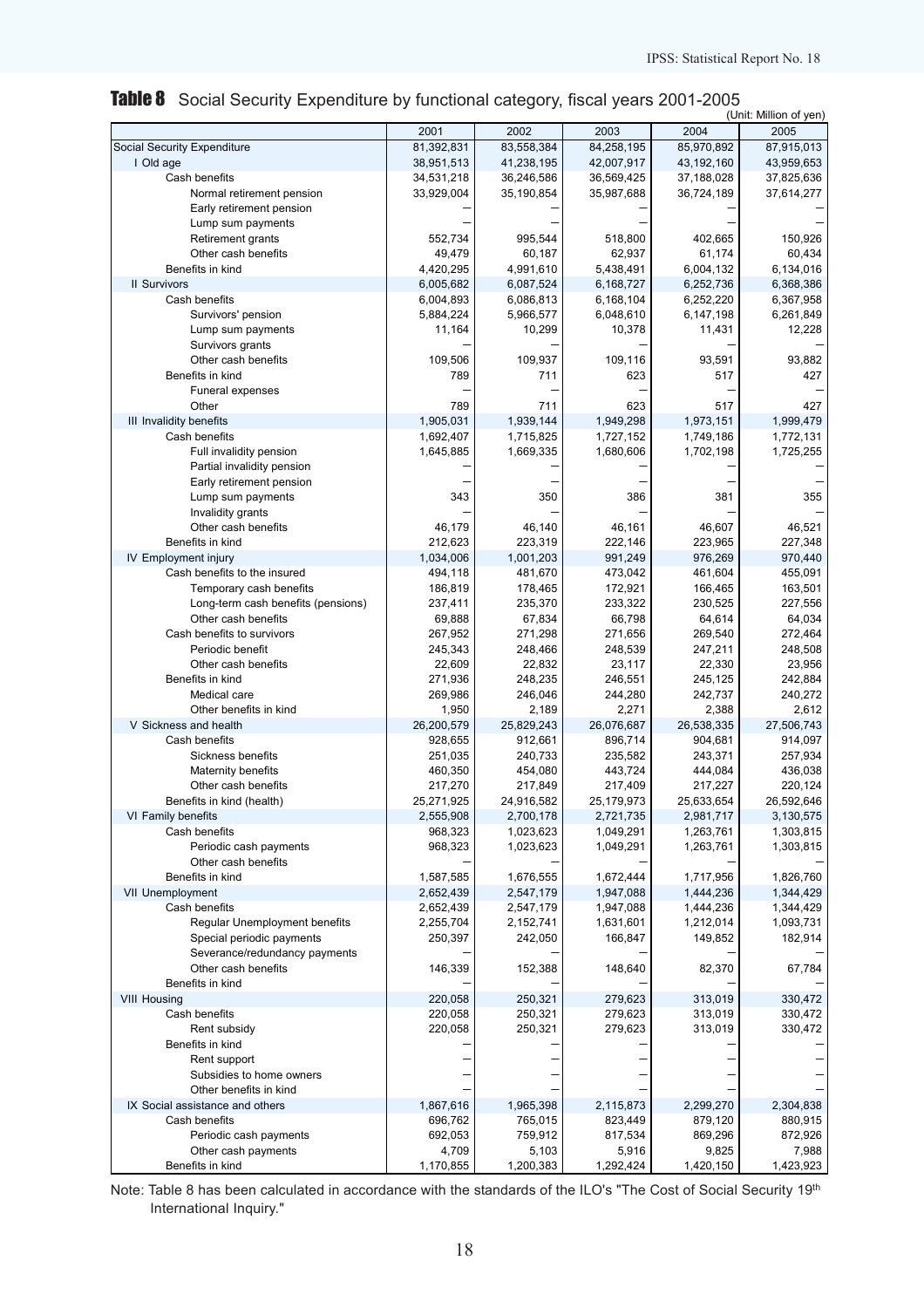# Table 9 Cost of Social Security in fiscal year 2005 according to the ILO standards

|                                                                          |                          |                          |                          |                         |              | (Unit: Million of yen) |
|--------------------------------------------------------------------------|--------------------------|--------------------------|--------------------------|-------------------------|--------------|------------------------|
|                                                                          |                          |                          |                          | Receipts                |              |                        |
| Social Security Schemes                                                  |                          | Contributions            | Social                   | <b>State</b>            | Other public | Income from            |
|                                                                          | Insured<br>persons       | Employers                | security<br>special tax  | participation           | authorities  | capital                |
| Social Insurance:                                                        |                          |                          |                          |                         |              |                        |
| 1. Health Insurance                                                      |                          |                          |                          |                         |              |                        |
| (A)Government-managed                                                    | 3,285,505                | 3,286,543                |                          | 934,885                 |              | 14                     |
| (B)Society-managed                                                       | 2,874,935                | 3,510,295                |                          | 10,585                  |              | 62,707                 |
| 2. National Health Insurance                                             | 4,101,638                |                          |                          | 3,840,544               | 1,750,384    |                        |
| <b>Medical Care Service</b>                                              | 739,801                  | <u>e a</u>               |                          |                         |              |                        |
| Program for Retired<br>Employees(republished)                            |                          |                          |                          |                         |              |                        |
| 3. Health and Medical                                                    | $\overline{\phantom{a}}$ | $\overline{\phantom{0}}$ | $\equiv$                 | 2,911,826               | 1,454,179    |                        |
| Services for the Aged                                                    |                          |                          |                          |                         |              |                        |
| 4. Long-term Care Insurance                                              | 983,536                  |                          |                          | 1,495,067               | 1,746,334    | 116                    |
| 5. Employees' Pension<br>Insurance                                       | 10,029,216               | 10,029,216               |                          | 4,581,838               |              | 9,189,311              |
| 6. Employees' Pension Funds, etc.                                        | 504,449                  | 1,129,123                |                          | 474                     |              | 6,648,416              |
| 7. National Pension                                                      | 1,948,002                |                          |                          | 1,795,096               |              | 653,428                |
| 8. Farmers' Pension Fund. etc.                                           | 164,812                  | $\overline{\phantom{0}}$ | $=$                      | 153,180                 | —<br>—       | 452,154                |
| 9. Seamen's Insurance                                                    | 19,534                   | 44,387                   |                          | 4,280                   |              | 1,652                  |
| 10. Agricultural, Forestry and Fishery                                   |                          | 23,314                   |                          | 2,189                   |              | 4,706                  |
| Organization, Employees' Mutual Aid<br>Association                       |                          |                          |                          |                         |              |                        |
| 11. Promotion and Mutual Aid Corporation<br>for Private Schools of Japan | 244,933                  | 239,556                  |                          | 54,091                  | 7,646        | 133,107                |
| 12. Employment Insurance                                                 | 1,192,797                | 1,717,364                |                          | 497,761                 |              | 2,907                  |
| 13. Workmen's Accident                                                   |                          | 1,051,844                |                          | 1,281                   |              | 105,617                |
| Compensation Insurance<br>Family Allowance:                              |                          |                          |                          |                         |              |                        |
| 14. Child Allowance                                                      |                          | 192,290                  |                          |                         | 200,880      |                        |
| Public Employees:                                                        |                          |                          |                          | 317,430                 |              |                        |
| 15. National and Related Public Service                                  | 764,639                  | 1,233,700                |                          | 159,795                 |              | 210,022                |
| <b>Mutual Aid Association</b>                                            |                          |                          |                          |                         |              |                        |
| 16. Existing Associations, etc.                                          |                          | 339,480                  |                          | 619                     |              | 21,616                 |
| 17. Local Government Employees'                                          | 2,232,020                | 3,425,388                |                          | 2,881                   | 388,947      | 1,359,198              |
| Mutual Aid Association                                                   |                          |                          |                          |                         |              |                        |
| 18. Yahata Mutual Aid Association, etc.                                  |                          | 478                      |                          | 12,137                  |              | 79                     |
| 19. Government Employees' Accident<br>Compensation                       |                          | 12,689                   |                          |                         |              |                        |
| 20. Local Government Employees'<br><b>Accident Compensation</b>          | 0                        | 26,669                   |                          |                         |              | 1,437                  |
| 21. Public Corporation Staffs'<br>Accident Compensation                  |                          | 6,216                    |                          |                         |              |                        |
| 22. National Public<br><b>Employees' Pensions</b>                        | 913                      | 37,852                   | $\overline{\phantom{a}}$ | 134                     |              |                        |
| 23. Local Public Employees' Pensions                                     |                          | 53,849                   |                          |                         |              |                        |
| (gratuity)                                                               |                          |                          |                          |                         |              |                        |
| Public Health Service:                                                   |                          |                          |                          |                         |              |                        |
| 24. Public Health                                                        |                          |                          |                          | 483,115                 | 237,601      |                        |
| Public Assistance & Social Welfare:                                      |                          |                          |                          |                         |              |                        |
| 25. Public Assistance                                                    |                          |                          |                          | 1,973,780               | 657,190      |                        |
| 26. Social Welfare                                                       |                          |                          |                          | 1,699,912               | 1,589,512    |                        |
| War Victims:<br>27. Aid for War Victims                                  |                          |                          |                          |                         |              |                        |
| Total                                                                    | 28,346,929               | 26,360,251               |                          | 1,119,235<br>22,052,135 | 8,032,674    | 18,846,485             |
|                                                                          |                          |                          |                          |                         |              |                        |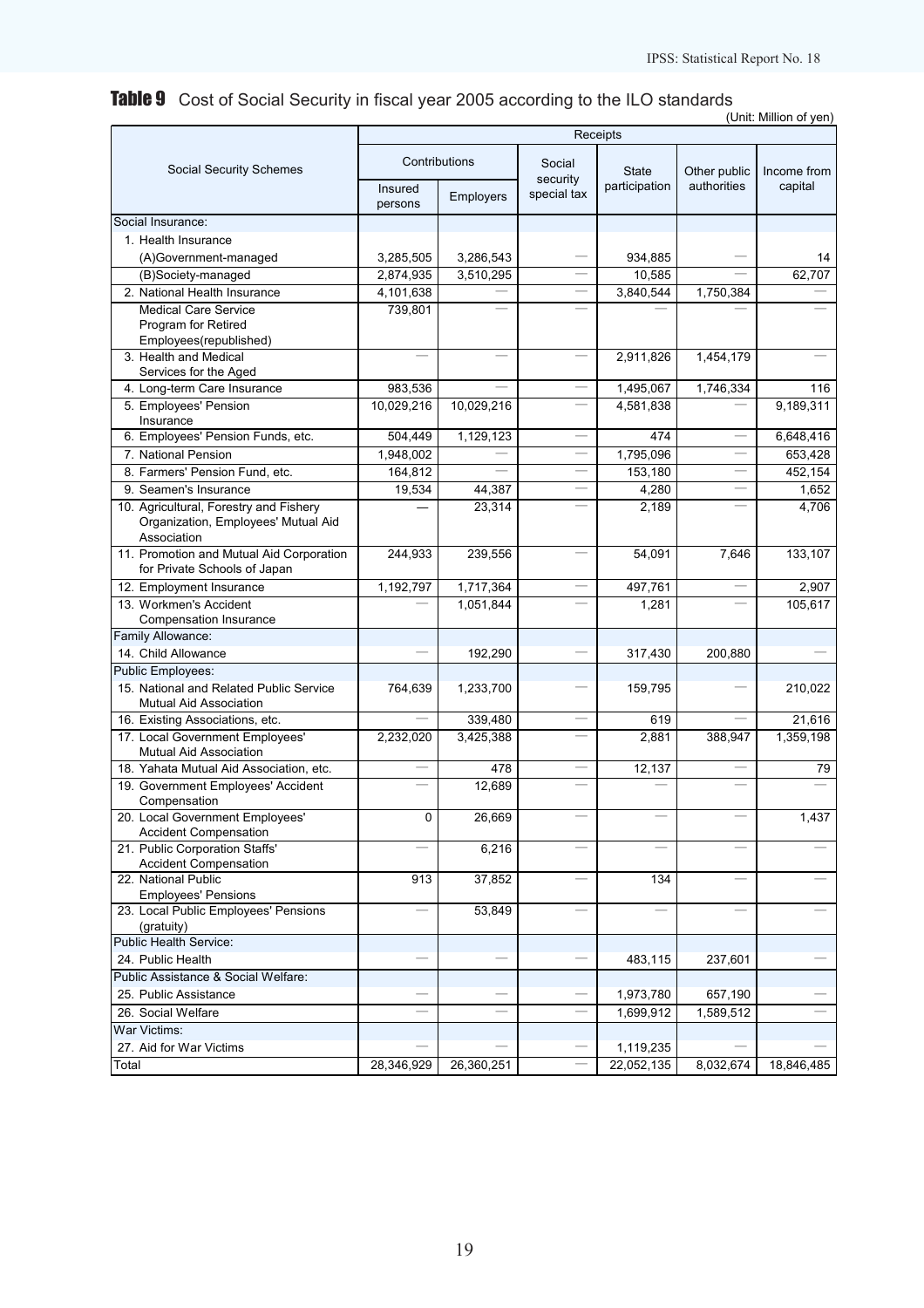# continued (No. 2)

(Unit: Million of yen)

|                                                                     |                |             | <b>Receipts</b> |                       | Expenditures             |                       |  |
|---------------------------------------------------------------------|----------------|-------------|-----------------|-----------------------|--------------------------|-----------------------|--|
|                                                                     |                |             |                 |                       |                          | <b>Benefits</b>       |  |
| <b>Social Security Schemes</b>                                      | Other receipts | Subtotal    | Transfer from   | <b>Total receipts</b> |                          | Sickness & Childbirth |  |
|                                                                     |                |             | other schemes   |                       | Medical care             | Cash benefits         |  |
| Social Insurance:                                                   |                |             |                 |                       |                          |                       |  |
| 1. Health Insurance                                                 |                |             |                 |                       |                          |                       |  |
| (A)Government-managed                                               | 23.693         | 7,530,640   | 2               | 7,530,642             | 3,688,678                | 307,275               |  |
| (B)Society-managed                                                  | 387,651        | 6,846,172   |                 | 6,846,172             | 2,841,356                | 252,431               |  |
| 2. National Health Insurance                                        | 467,186        | 10,159,752  | 2,102,808       | 12,262,561            | 7,772,203                | 95,560                |  |
| <b>Medical Care Service</b>                                         |                | 739,801     | 2,102,808       | 2,842,609             | 2,406,050                |                       |  |
| Program for Retired                                                 |                |             |                 |                       |                          |                       |  |
| Employees(republished)                                              |                |             |                 |                       |                          |                       |  |
| 3. Health and Medical                                               |                | 4,366,005   | 6,056,981       | 10,422,986            | 10,666,876               |                       |  |
| Services for the Aged                                               |                |             |                 |                       |                          |                       |  |
| 4. Long-term Care Insurance                                         | 133,841        | 4,358,894   | 1,877,329       | 6,236,222             |                          |                       |  |
| 5. Employees' Pension<br>Insurance                                  | 9,731,259      | 43,560,840  | 2,432,347       | 45,993,186            |                          |                       |  |
| 6. Employees' Pension Funds, etc.                                   | 9,714          | 8,292,176   | 84,414          | 8,376,591             | $\overline{\phantom{0}}$ |                       |  |
| 7. National Pension                                                 | 2,017,819      | 6,414,345   | 12,970,983      | 19,385,328            |                          |                       |  |
| 8. Farmers' Pension Fund, etc.                                      | 13,436         | 783,582     |                 | 783,582               |                          |                       |  |
| 9. Seamen's Insurance                                               | 1,526          | 71,379      |                 | 71,379                | 16,001                   | 2,110                 |  |
| 10. Agricultural, Forestry and Fishery                              | 779,097        | 809,305     |                 | 809,305               |                          |                       |  |
| Organization, Employees' Mutual Aid                                 |                |             |                 |                       |                          |                       |  |
| Association                                                         |                |             |                 |                       |                          |                       |  |
| 11. Promotion and Mutual Aid Corporation                            | 1,122          | 680,456     | 17,774          | 698,230               | 92,249                   | 8,228                 |  |
| for Private Schools of Japan                                        |                |             |                 |                       |                          |                       |  |
| 12. Employment Insurance                                            | 12,360         | 3,423,188   |                 | 3,423,188             |                          | 89,495                |  |
| 13. Workmen's Accident                                              | 238,139        | 1,396,881   |                 | 1,396,881             |                          |                       |  |
| Compensation Insurance<br>Family Allowance:                         |                |             |                 |                       |                          |                       |  |
| 14. Child Allowance                                                 | 2,478          | 713,078     |                 | 713,078               |                          |                       |  |
|                                                                     |                |             |                 |                       |                          |                       |  |
| <b>Public Employees:</b><br>15. National and Related Public Service | 45,001         | 2,413,157   | 281,260         |                       |                          | 20,543                |  |
| Mutual Aid Association                                              |                |             |                 | 2,694,417             | 220,211                  |                       |  |
| 16. Existing Associations, etc.                                     | 340            | 362,055     |                 | 362,055               |                          |                       |  |
| 17. Local Government Employees'                                     | 16,825         | 7,425,259   | 376,293         | 7,801,552             | 643,916                  | 83,286                |  |
| Mutual Aid Association                                              |                |             |                 |                       |                          |                       |  |
| 18. Yahata Mutual Aid Association, etc.                             |                | 12,694      |                 | 12,694                | 48                       | 1,679                 |  |
| 19. Government Employees' Accident                                  |                | 12.689      |                 | 12,689                |                          |                       |  |
| Compensation                                                        |                |             |                 |                       |                          |                       |  |
| 20. Local Government Employees'<br><b>Accident Compensation</b>     | 2,031          | 30,136      |                 | 30,136                |                          |                       |  |
| 21. Public Corporation Staffs'                                      |                | 6,216       |                 | 6,216                 |                          |                       |  |
| <b>Accident Compensation</b>                                        |                |             |                 |                       |                          |                       |  |
| 22. National Public                                                 |                | 38,899      |                 | 38,899                |                          |                       |  |
| <b>Employees' Pensions</b>                                          |                |             |                 |                       |                          |                       |  |
| 23. Local Public Employees' Pensions<br>(gratuity)                  |                | 53,849      |                 | 53,849                |                          |                       |  |
| Public Health Service:                                              |                |             |                 |                       |                          |                       |  |
| 24. Public Health                                                   |                | 720,716     |                 | 720,716               | 465,921                  | 107,508               |  |
| Public Assistance & Social Welfare:                                 |                |             |                 |                       |                          |                       |  |
| 25. Public Assistance                                               |                | 2,630,970   |                 | 2,630,970             | 1,332,360                | 217                   |  |
| 26. Social Welfare                                                  |                | 3,289,425   |                 | 3,289,425             | 128,208                  |                       |  |
| War Victims:                                                        |                |             |                 |                       |                          |                       |  |
| 27. Aid for War Victims                                             |                | 1,119,235   |                 | 1,119,235             | 1,076                    |                       |  |
| Total                                                               | 13,883,518     | 117,521,994 | 26,200,191      | 143,722,185           | 27,869,103               | 968,333               |  |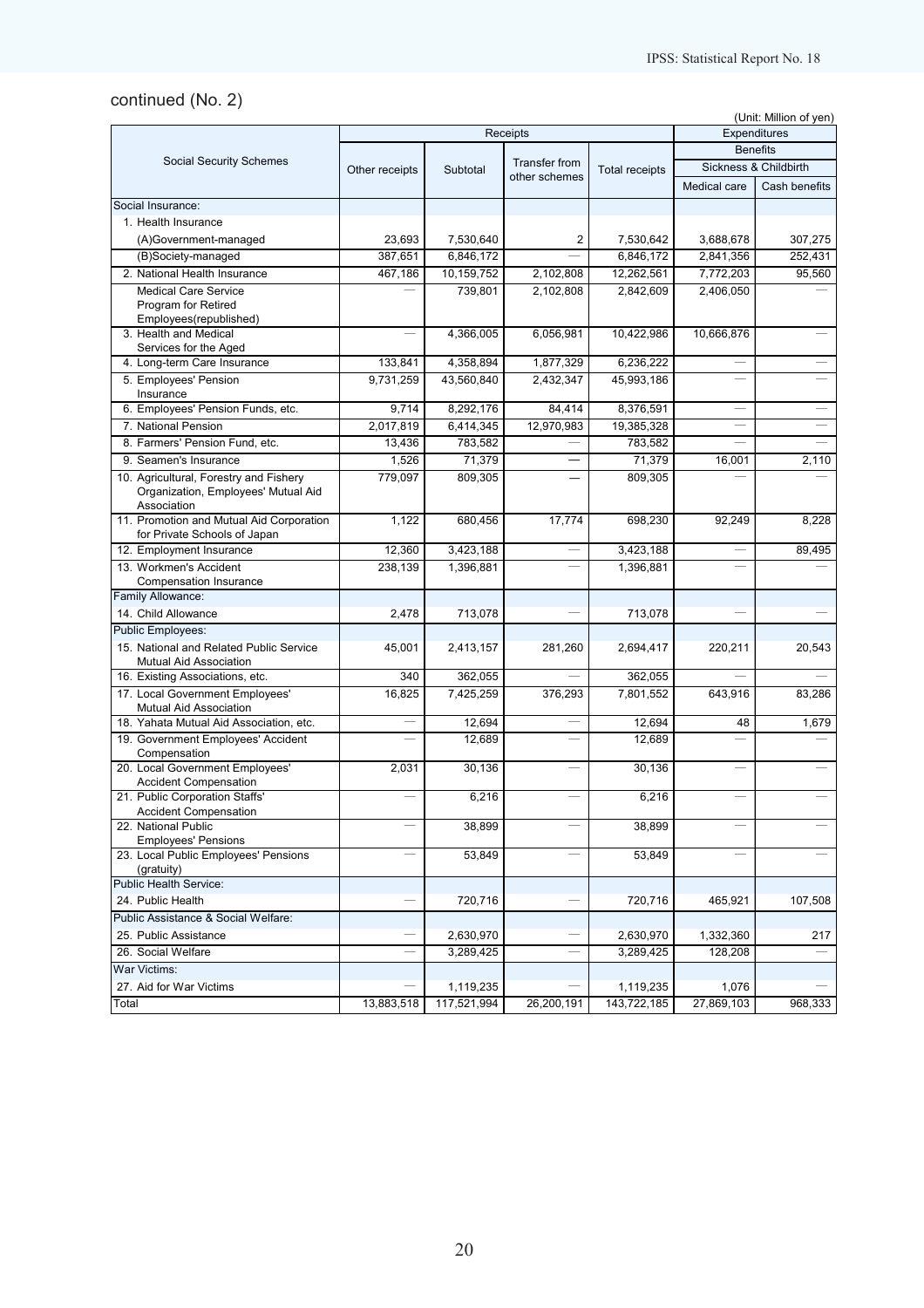# continued (No. 3)

(Unit: Million of yen)

|                                                                                              | Expenditure  |                            |          |                                         |                          |                          |                    |  |
|----------------------------------------------------------------------------------------------|--------------|----------------------------|----------|-----------------------------------------|--------------------------|--------------------------|--------------------|--|
|                                                                                              |              |                            |          | <b>Benefits</b>                         |                          |                          |                    |  |
|                                                                                              |              | Work-related accidents     |          |                                         |                          |                          |                    |  |
| <b>Social Security Schemes</b>                                                               |              |                            |          | Cash benefits                           |                          | Unemployment             |                    |  |
|                                                                                              | Medical care | Other than<br>medical care | Pensions | Cash benefits<br>other<br>than pensions | Pensions                 | labor market<br>measures | Family<br>benefits |  |
| Social Insurance:                                                                            |              |                            |          |                                         |                          |                          |                    |  |
| 1. Health Insurance                                                                          |              |                            |          |                                         |                          |                          |                    |  |
| (A)Government-managed                                                                        |              |                            |          |                                         |                          |                          |                    |  |
| (B)Society-managed                                                                           |              |                            |          |                                         |                          |                          |                    |  |
| 2. National Health Insurance                                                                 | a.           | and the                    |          | $\equiv$                                | $\equiv$                 |                          |                    |  |
| <b>Medical Care Service</b>                                                                  |              |                            |          |                                         |                          |                          |                    |  |
| Program for Retired                                                                          |              |                            |          |                                         |                          |                          |                    |  |
| Employees(republished)                                                                       |              |                            |          |                                         |                          |                          |                    |  |
| 3. Health and Medical<br>Services for the Aged                                               |              |                            |          |                                         |                          |                          |                    |  |
| 4. Long-term Care Insurance                                                                  |              |                            |          |                                         |                          |                          |                    |  |
| 5. Employees' Pension                                                                        |              |                            |          |                                         | 21,986,253               |                          |                    |  |
| Insurance                                                                                    |              |                            |          |                                         |                          |                          |                    |  |
| 6. Employees' Pension Funds, etc.                                                            |              |                            |          |                                         | 1,515,479                |                          |                    |  |
| 7. National Pension                                                                          |              |                            |          |                                         | 14,609,743               |                          |                    |  |
| 8. Farmers' Pension Fund, etc.                                                               |              |                            |          |                                         | 193,489                  |                          |                    |  |
| 9. Seamen's Insurance                                                                        | 4,509        |                            | 5,824    | 2,058                                   |                          | 2,621                    |                    |  |
| 10. Agricultural, Forestry and Fishery<br>Organization, Employees' Mutual Aid<br>Association |              |                            |          |                                         | 46,267                   |                          |                    |  |
| 11. Promotion and Mutual Aid Corporation<br>for Private Schools of Japan                     | <u>in d</u>  |                            |          |                                         | 230,953                  |                          |                    |  |
| 12. Employment Insurance                                                                     |              |                            |          |                                         |                          | 1,341,808                |                    |  |
| 13. Workmen's Accident<br>Compensation Insurance                                             | 224,932      | 2,575                      | 477,583  | 191,087                                 |                          |                          |                    |  |
| Family Allowance:                                                                            |              |                            |          |                                         |                          |                          |                    |  |
| 14. Child Allowance                                                                          |              |                            |          |                                         |                          |                          | 629,962            |  |
| <b>Public Employees:</b>                                                                     |              |                            |          |                                         |                          |                          |                    |  |
| 15. National and Related Public Service<br>Mutual Aid Association                            |              |                            | 4,023    |                                         | 1,665,257                |                          |                    |  |
| 16. Existing Associations, etc.                                                              | ÷,           | ÷.                         | 4,563    | $\equiv$                                | 40,203                   |                          |                    |  |
| 17. Local Government Employees'<br>Mutual Aid Association                                    |              |                            | 6,611    |                                         | 4,361,791                |                          |                    |  |
| 18. Yahata Mutual Aid Association, etc.                                                      |              |                            |          |                                         | 4,323                    |                          |                    |  |
| 19. Government Employees' Accident<br>Compensation                                           | 3,613        | 14                         | 6,542    | 2,519                                   |                          |                          |                    |  |
|                                                                                              |              |                            |          |                                         |                          |                          |                    |  |
| 20. Local Government Employees'<br><b>Accident Compensation</b>                              | 7,173        | 23                         | 16,669   | 3,904                                   | $\overline{\phantom{0}}$ |                          |                    |  |
| 21. Public Corporation Staffs'<br><b>Accident Compensation</b>                               | 44           |                            | 6,128    | 44                                      |                          |                          |                    |  |
| 22. National Public<br><b>Employees' Pensions</b>                                            |              |                            |          |                                         | 38,765                   |                          |                    |  |
| 23. Local Public Employees' Pensions<br>(gratuity)                                           |              |                            |          |                                         | 53,849                   |                          |                    |  |
| Public Health Service:                                                                       |              |                            |          |                                         |                          |                          |                    |  |
| 24. Public Health                                                                            |              |                            |          |                                         | 1,828                    |                          |                    |  |
| Public Assistance & Social Welfare:                                                          |              |                            |          |                                         |                          |                          |                    |  |
| 25. Public Assistance                                                                        |              |                            |          |                                         |                          |                          |                    |  |
| 26. Social Welfare                                                                           |              |                            |          |                                         |                          |                          | 527,941            |  |
| War Victims:                                                                                 |              |                            |          |                                         |                          |                          |                    |  |
| 27. Aid for War Victims                                                                      |              |                            |          |                                         | 1,016,903                |                          |                    |  |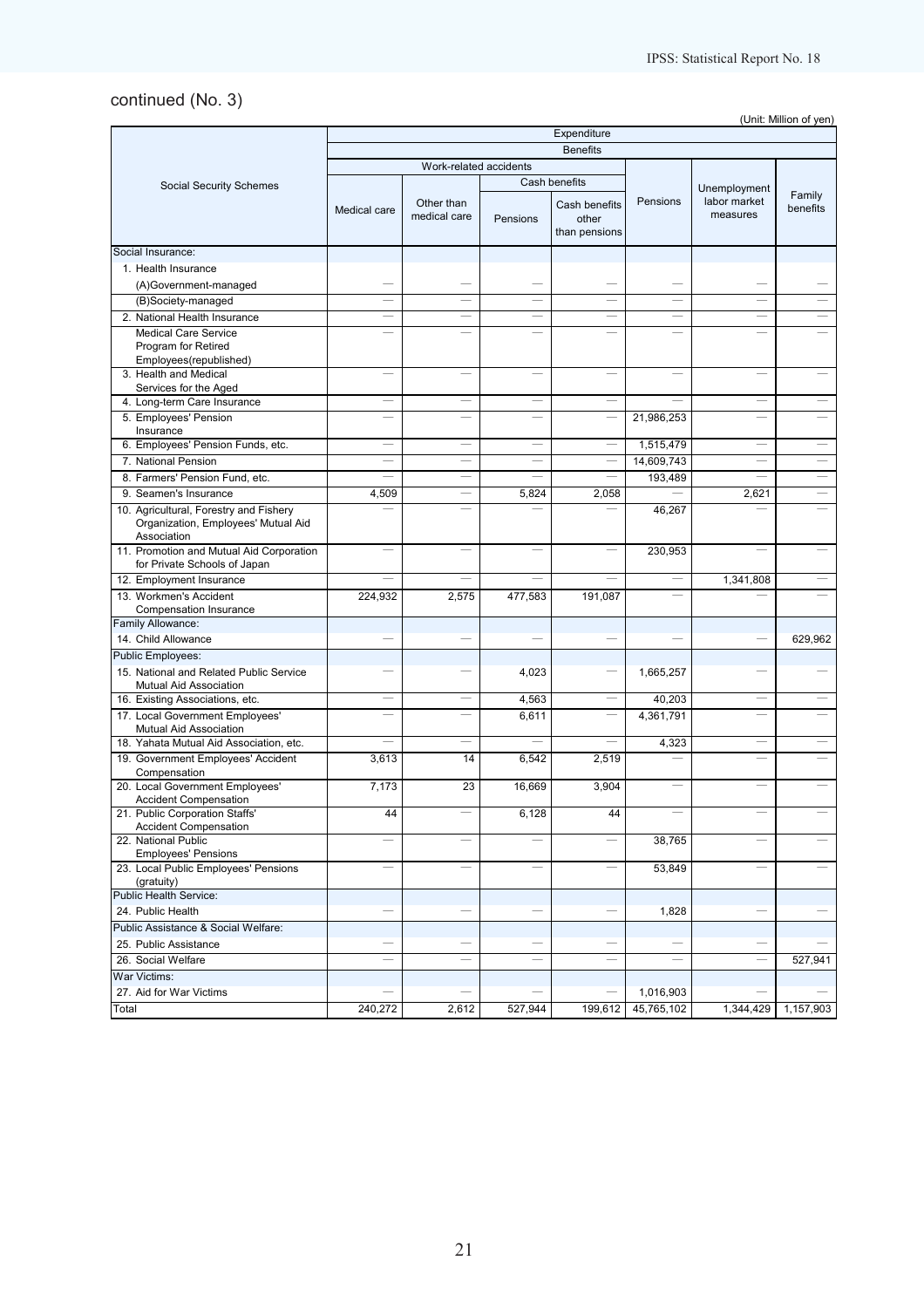# continued (No. 4)

(Unit: Million of yen)

|                                                                                              | Expenditure        |                          |                            |                          |            |                          |                          |
|----------------------------------------------------------------------------------------------|--------------------|--------------------------|----------------------------|--------------------------|------------|--------------------------|--------------------------|
|                                                                                              |                    |                          | <b>Benefits</b>            |                          |            |                          |                          |
| <b>Social Security Schemes</b>                                                               |                    | Long-term care           |                            | <b>Others</b>            |            | Administrative           | Operating                |
|                                                                                              | Benefit in<br>kind | Cash benefits            | Other than<br>medical care | Cash benefits            | Total      | costs                    | loss                     |
| Social Insurance:                                                                            |                    |                          |                            |                          |            |                          |                          |
| 1. Health Insurance                                                                          |                    |                          |                            |                          |            |                          |                          |
| (A)Government-managed                                                                        |                    |                          |                            | 20,641                   | 4,016,594  | 63,038                   |                          |
| (B)Society-managed                                                                           |                    |                          |                            | 14,188                   | 3,107,975  | 123,072                  |                          |
| 2. National Health Insurance                                                                 |                    | $\overline{\phantom{0}}$ |                            | 38,698                   | 7,906,461  | 222,592                  |                          |
| <b>Medical Care Service</b>                                                                  |                    |                          |                            |                          | 2,406,050  |                          |                          |
| Program for Retired                                                                          |                    |                          |                            |                          |            |                          |                          |
| Employees(republished)                                                                       |                    |                          |                            |                          |            |                          |                          |
| 3. Health and Medical                                                                        |                    | $\overline{\phantom{0}}$ | $\overline{\phantom{a}}$   | $\equiv$                 | 10,666,876 | $\overline{\phantom{0}}$ |                          |
| Services for the Aged                                                                        |                    |                          |                            |                          |            |                          |                          |
| 4. Long-term Care Insurance                                                                  | 5,763,761          | 59,408                   | $\sim$                     |                          | 5,823,169  | 210,507                  |                          |
| 5. Employees' Pension<br>Insurance                                                           |                    |                          |                            |                          | 21,986,253 | 75,256                   |                          |
| 6. Employees' Pension Funds, etc.                                                            |                    |                          |                            |                          | 1,515,479  | 133,390                  | 1,763                    |
| 7. National Pension                                                                          |                    |                          |                            |                          | 14,609,743 | 128,197                  |                          |
| 8. Farmers' Pension Fund, etc.                                                               |                    |                          |                            |                          | 193,489    | 10,840                   |                          |
| 9. Seamen's Insurance                                                                        |                    | $\overline{2}$           |                            | 578                      | 33,702     | 1,640                    |                          |
| 10. Agricultural, Forestry and Fishery<br>Organization, Employees' Mutual Aid<br>Association |                    | $\equiv$                 |                            | $\overline{\phantom{0}}$ | 46,267     | 2,238                    |                          |
| 11. Promotion and Mutual Aid Corporation<br>for Private Schools of Japan                     |                    |                          |                            | 1,992                    | 333,423    | 4,060                    |                          |
| 12. Employment Insurance                                                                     |                    | 1,389                    |                            |                          | 1,432,693  | 114,685                  |                          |
| 13. Workmen's Accident<br>Compensation Insurance                                             |                    |                          |                            |                          | 896,177    | 46,869                   |                          |
| Family Allowance:                                                                            |                    |                          |                            |                          |            |                          |                          |
| 14. Child Allowance                                                                          |                    |                          | 62,860                     |                          | 692,821    | 2,043                    |                          |
| Public Employees:                                                                            |                    |                          |                            |                          |            |                          |                          |
| 15. National and Related Public Service<br>Mutual Aid Association                            |                    | 65                       |                            | 4,556                    | 1,914,655  | 6,600                    |                          |
| 16. Existing Associations, etc.                                                              |                    | $\overline{\phantom{a}}$ | $\overline{\phantom{0}}$   | $\overline{\phantom{0}}$ | 44,766     | 1,254                    |                          |
| 17. Local Government Employees'<br>Mutual Aid Association                                    |                    | 913                      |                            | 11,570                   | 5,108,087  | 35,105                   |                          |
| 18. Yahata Mutual Aid Association, etc.                                                      |                    |                          |                            |                          | 6,050      | 242                      |                          |
| 19. Government Employees' Accident<br>Compensation                                           |                    |                          |                            |                          | 12,689     |                          |                          |
| 20. Local Government Employees'<br><b>Accident Compensation</b>                              |                    |                          |                            |                          | 27,770     | 1,774                    |                          |
| 21. Public Corporation Staffs'<br><b>Accident Compensation</b>                               |                    |                          |                            |                          | 6,216      |                          |                          |
| 22. National Public<br>Employees' Pensions                                                   |                    |                          |                            |                          | 38.765     | 134                      |                          |
| 23. Local Public Employees' Pensions<br>(gratuity)                                           |                    |                          |                            |                          | 53,849     |                          |                          |
| Public Health Service:                                                                       |                    |                          |                            |                          |            |                          |                          |
| 24. Public Health                                                                            | 3,297              |                          | 55,903                     | 1                        | 634,457    | 2,014                    |                          |
| Public Assistance & Social Welfare:                                                          |                    |                          |                            |                          |            |                          |                          |
| 25. Public Assistance                                                                        | 50,675             |                          |                            | 1,209,003                | 2,592,255  | 38,715                   |                          |
| 26. Social Welfare                                                                           |                    |                          | 2,399,096                  | 46,799                   | 3,102,044  | 17,555                   | $\overline{\phantom{0}}$ |
| War Victims:                                                                                 |                    |                          |                            |                          |            |                          |                          |
| 27. Aid for War Victims                                                                      |                    |                          | 427                        | 93,882                   | 1,112,289  | 6,946                    |                          |
| Total                                                                                        | 5,817,732          | 61,778                   | 2,518,286                  | 1,441,909                | 87,915,013 | 1,248,764                | 1,763                    |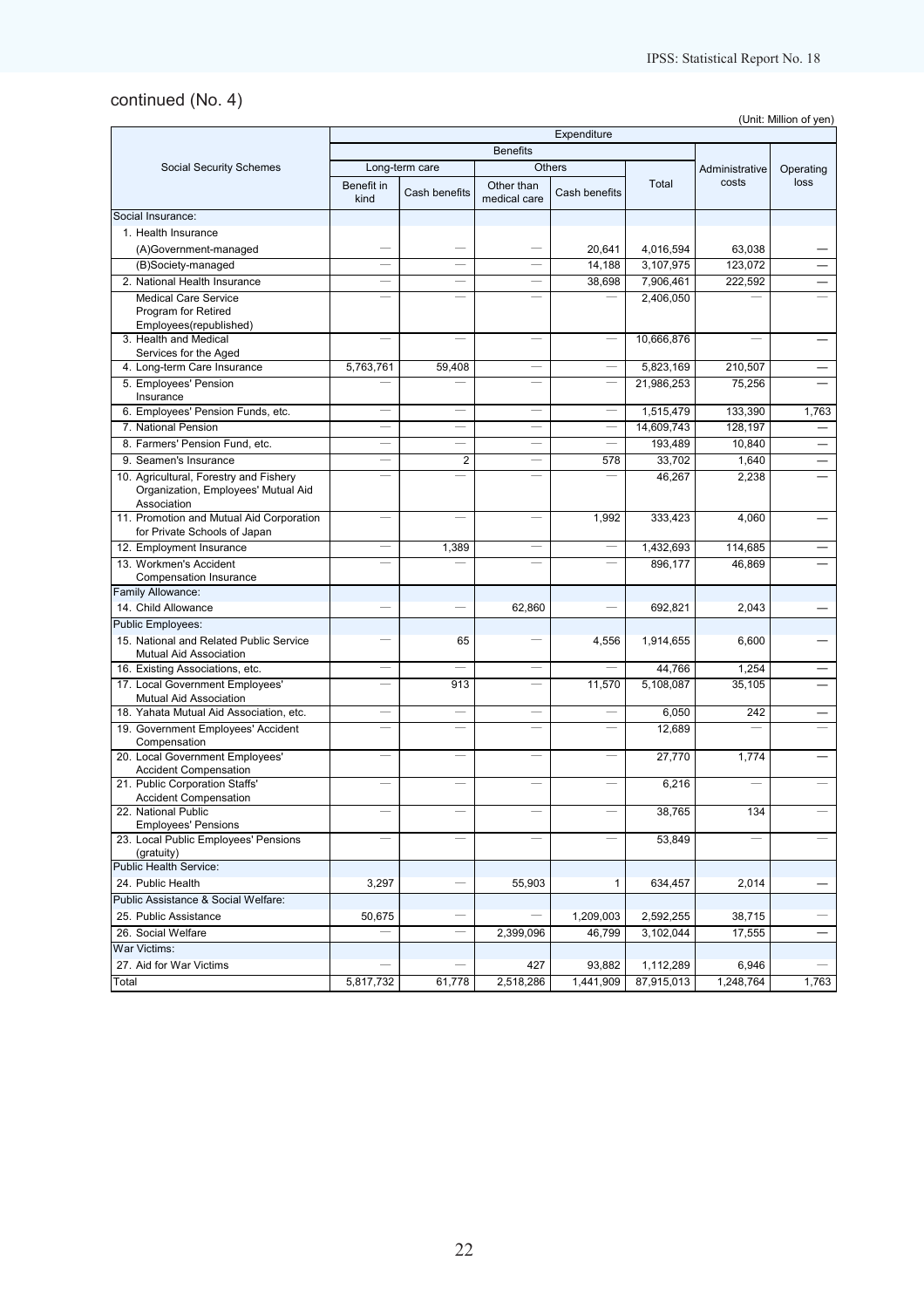# continued (No. 5)

|                                                                   |               |                   |                          |              | (Unit: Million of yen)  |
|-------------------------------------------------------------------|---------------|-------------------|--------------------------|--------------|-------------------------|
|                                                                   |               | <b>Difference</b> |                          |              |                         |
|                                                                   |               |                   |                          |              | between<br>receipts and |
| <b>Social Security Schemes</b>                                    | <b>Others</b> | Subtotal          | Transfer to other        | Total        | expenditures            |
|                                                                   |               |                   | schemes                  | expenditures | (balance of             |
|                                                                   |               |                   |                          |              | payments)               |
| Social Insurance:                                                 |               |                   |                          |              |                         |
| 1. Health Insurance                                               |               |                   |                          |              |                         |
| (A)Government-managed                                             | 153,580       | 4,233,213         | 3,180,501                | 7,413,714    | 116,928                 |
| (B)Society-managed                                                | 520,257       | 3,751,304         | 2,509,532                | 6,260,836    | 585,336                 |
| 2. National Health Insurance                                      | 542,838       | 8,671,891         | 3,389,787                | 12,061,678   | 200,883                 |
| <b>Medical Care Service</b>                                       |               | 2,406,050         |                          | 2,406,050    | 436,559                 |
| Program for Retired                                               |               |                   |                          |              |                         |
| Employees(republished)                                            |               |                   |                          |              |                         |
| 3. Health and Medical<br>Services for the Aged                    | 46,527        | 10,713,403        |                          | 10,713,403   | ▲ 290,417               |
| 4. Long-term Care Insurance                                       | 147,270       | 6,180,946         | 176                      | 6,181,122    | 55,101                  |
| 5. Employees' Pension                                             | 4,203,149     | 26,264,658        | 11,376,288               | 37,640,945   | 8,352,241               |
| Insurance                                                         |               |                   |                          |              |                         |
| 6. Employees' Pension Funds, etc.                                 | 33,637        | 1,684,269         |                          | 1,684,269    | 6,692,322               |
| 7. National Pension                                               | 311,349       | 15,049,288        | 2,500,931                | 17,550,219   | 1,835,108               |
| 8. Farmers' Pension Fund, etc.                                    | 8,938         | 213,267           |                          | 213,267      | 570,315                 |
| 9. Seamen's Insurance                                             | 1,952         | 37,294            | 26,388                   | 63,681       | 7,697                   |
| 10. Agricultural, Forestry and Fishery                            | 760,800       | 809,305           |                          | 809,305      | $\Omega$                |
| Organization, Employees' Mutual Aid                               |               |                   |                          |              |                         |
| Association<br>11. Promotion and Mutual Aid Corporation           | 1,178         |                   | 246.581                  | 585,241      |                         |
| for Private Schools of Japan                                      |               | 338,661           |                          |              | 112,989                 |
| 12. Employment Insurance                                          | 351,302       | 1,898,680         |                          | 1,898,680    | 1,524,509               |
| 13. Workmen's Accident                                            | 167,979       | 1,111,025         |                          | 1,111,025    | 285,856                 |
| Compensation Insurance                                            |               |                   |                          |              |                         |
| Family Allowance:                                                 |               |                   |                          |              |                         |
| 14. Child Allowance                                               | 6,173         | 701,038           |                          | 701,038      | 12,041                  |
| <b>Public Employees:</b>                                          |               |                   |                          |              |                         |
| 15. National and Related Public Service                           | 2,154         | 1,923,409         | 645,702                  | 2,569,111    | 125,306                 |
| Mutual Aid Association                                            |               |                   |                          |              |                         |
| 16. Existing Associations, etc.                                   | 12            | 46,032            | 433,745                  | 479,777      | ▲ 117,722               |
| 17. Local Government Employees'                                   | 1,315         | 5,144,507         | 1,857,264                | 7,001,771    | 799,781                 |
| Mutual Aid Association<br>18. Yahata Mutual Aid Association, etc. | 6,347         | 12,639            |                          | 12,639       | 55                      |
| 19. Government Employees' Accident                                |               | 12,689            |                          | 12,689       | $\Omega$                |
| Compensation                                                      |               |                   |                          |              |                         |
| 20. Local Government Employees'                                   | 514           | 30,058            |                          | 30,058       | 78                      |
| <b>Accident Compensation</b>                                      |               |                   |                          |              |                         |
| 21. Public Corporation Staffs'                                    |               | 6,216             |                          | 6,216        | $\mathbf 0$             |
| <b>Accident Compensation</b><br>22. National Public               |               |                   |                          |              | $\mathbf 0$             |
| <b>Employees' Pensions</b>                                        |               | 38,899            |                          | 38,899       |                         |
| 23. Local Public Employees' Pensions                              |               | 53,849            | $\overline{\phantom{0}}$ | 53,849       | $\overline{0}$          |
| (gratuity)                                                        |               |                   |                          |              |                         |
| Public Health Service:                                            |               |                   |                          |              |                         |
| 24. Public Health                                                 | 84,245        | 720,716           |                          | 720,716      | 0                       |
| Public Assistance & Social Welfare:                               |               |                   |                          |              |                         |
| 25. Public Assistance                                             |               | 2,630,970         |                          | 2,630,970    | 0                       |
| 26. Social Welfare                                                | 169,825       | 3,289,425         |                          | 3,289,425    | $\mathsf 0$             |
| War Victims:                                                      |               |                   |                          |              |                         |
| 27. Aid for War Victims                                           |               | 1,119,235         |                          | 1,119,235    | 0                       |
| Total                                                             | 7,521,344     | 96,686,884        | 26,166,894               | 122,853,778  | 20,868,407              |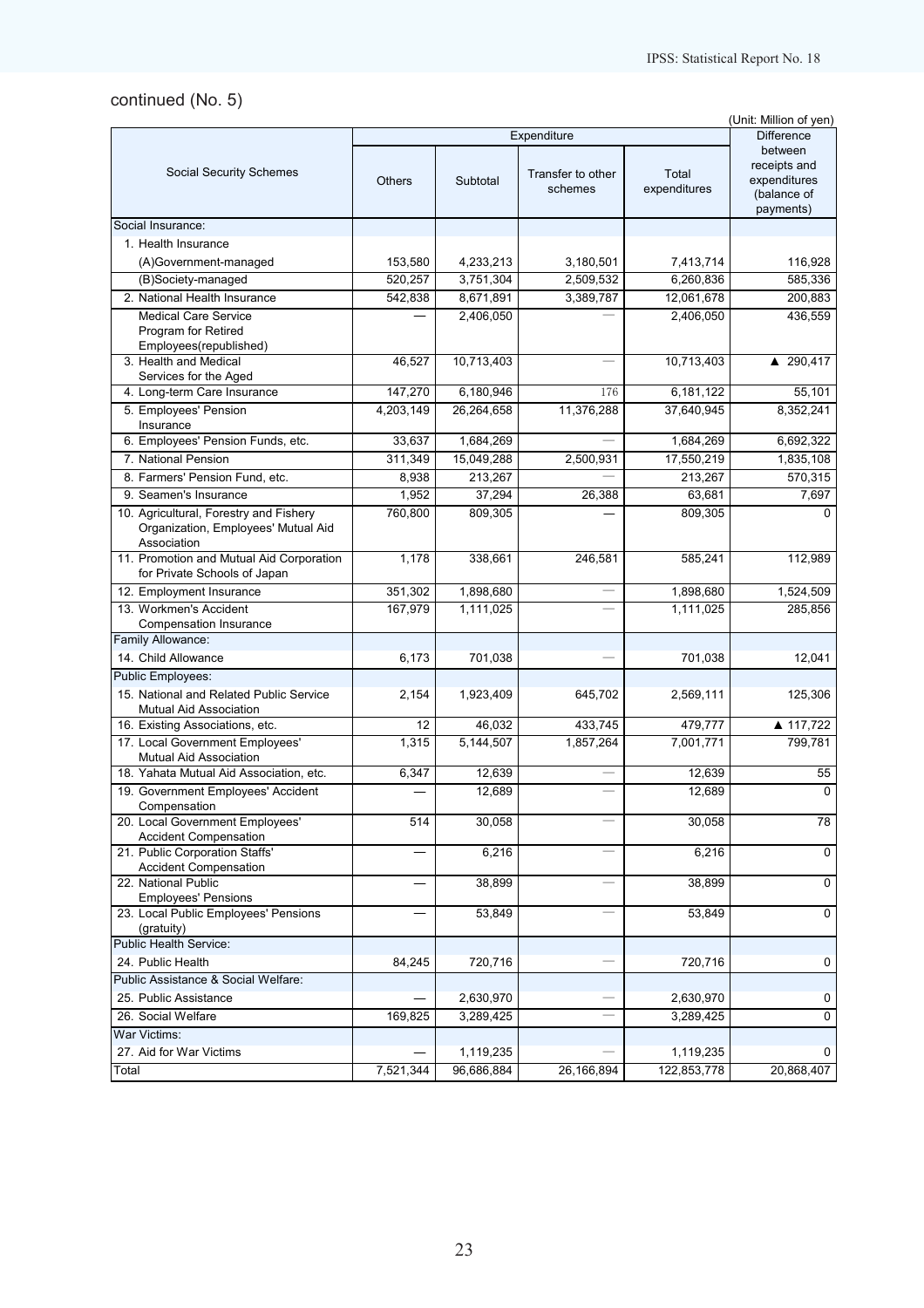- Notes: 1. Table 9 has been calculated in accordance with the standards of the ILO's "The Cost of Social Security 18th International Inquiry." The estimates were made through the annual settlement of each scheme's accounts for fiscal year 2005.
	- 2. "Health and Medical Services for the Aged" includes only medical care benefits and grants for nursing homes and excludes other health services such as medical check-ups and counseling, which are included in "Public health."
	- 3. "National Pension" includes the welfare pension and the universal basic pensions.
	- 4. The income from capital of Employees' Pension Insurance and National Pension is estimated with reference to the Annual Report of Capital Gain of Pensions' Funds for fiscal year 2005. The estimated sum includes an inherited gain and loss from the previous scheme.
	- 5. "Employees' Pension Fund, etc." includes the Load Mining Pension Fund.
	- 6. "Farmers' Pension Fund, etc." includes the National Pension Fund.
	- 7. "Agricultural, Forestry and Fishery Organization, Employees' Mutual Aid Association" was amalgamated into Employees' Pension Insurance on April 1, 2002; however, the third tier of the original pension scheme remained in the former organization.
	- 8. "Public health" includes public grants for the treatment of tuberculosis, etc.
	- 9. "Family benefits" include not only child allowances but also income support for single parent families and handicapped children.
	- 10. As of April 1997, short-term benefits (i.e., medical benefits) of "Public Corporations Staff Mutual Aid Associations" have been transferred to society-managed health insurance, and long-term benefits (i.e., pension benefits) have been integrated into employees' pensions. Further, part of the pension benefits have also been transferred to "16. Existing Associations, etc."
	- 11. Rounding of the numbers may cause some discrepancies. After the rounding of numbers, zero represents up to one million.
	- 12. "Unemployment and labor market measures" include subsidies for elderly employees.

Explanatory notes on items from "Cost of Social Security"

- 1. Explanatory notes on receipts items
	- (i) Income from capital includes interest, dividends, rents, capital gains, profits from redemption, etc.
	- (ii) Transfers from other schemes include the following: contributions to special schemes for persons employed on a daily-wage basis in Government-managed Health Insurance and National Health Insurance; transfer payments from all health insurance schemes to the Medical Care Service Program for Retired Employees in National Health Insurance; transfer payments from all health insurance schemes to Health and Medical Services for the Aged; transfer payments from all schemes to the National Pension for contribution to universal basic pensions; transfer payments from the National Pension to other schemes for the payment of universal Basic Pensions, transfer payments from all health insurance schemes to Long-term care insurance, etc.
	- (iii) Other receipts include fees, cost-sharing, indemnities for damage, etc.
- 2. Explanatory notes on expenditure items
	- (i) Administrative costs include various costs for running offices, membership fees, transportation costs for business trips, etc.
	- (ii) Operating loss in capital market; Evaluated loss of funds at the end of the accounting year.
	- (iii) Transfers to other schemes include transfer payments from the other health insurance schemes to special schemes for persons employed on a daily-wage basis, for Retired Employees, and for Health and Medical Services for the Aged; transfer payments from Other pension schemes to the National Pension for universal Basic Pensions; transfer payments paid by the National Pension to the other schemes for the universal Basic Pension, transfer payments from all health insurance schemes to Long-term care contributions, etc.
	- (iv) Other expenditures include administrative costs for the Social Insurance Medical Fee Payment Fund, grants for constructing medical care and welfare service facilities, Maintenance fees for the facilities, etc.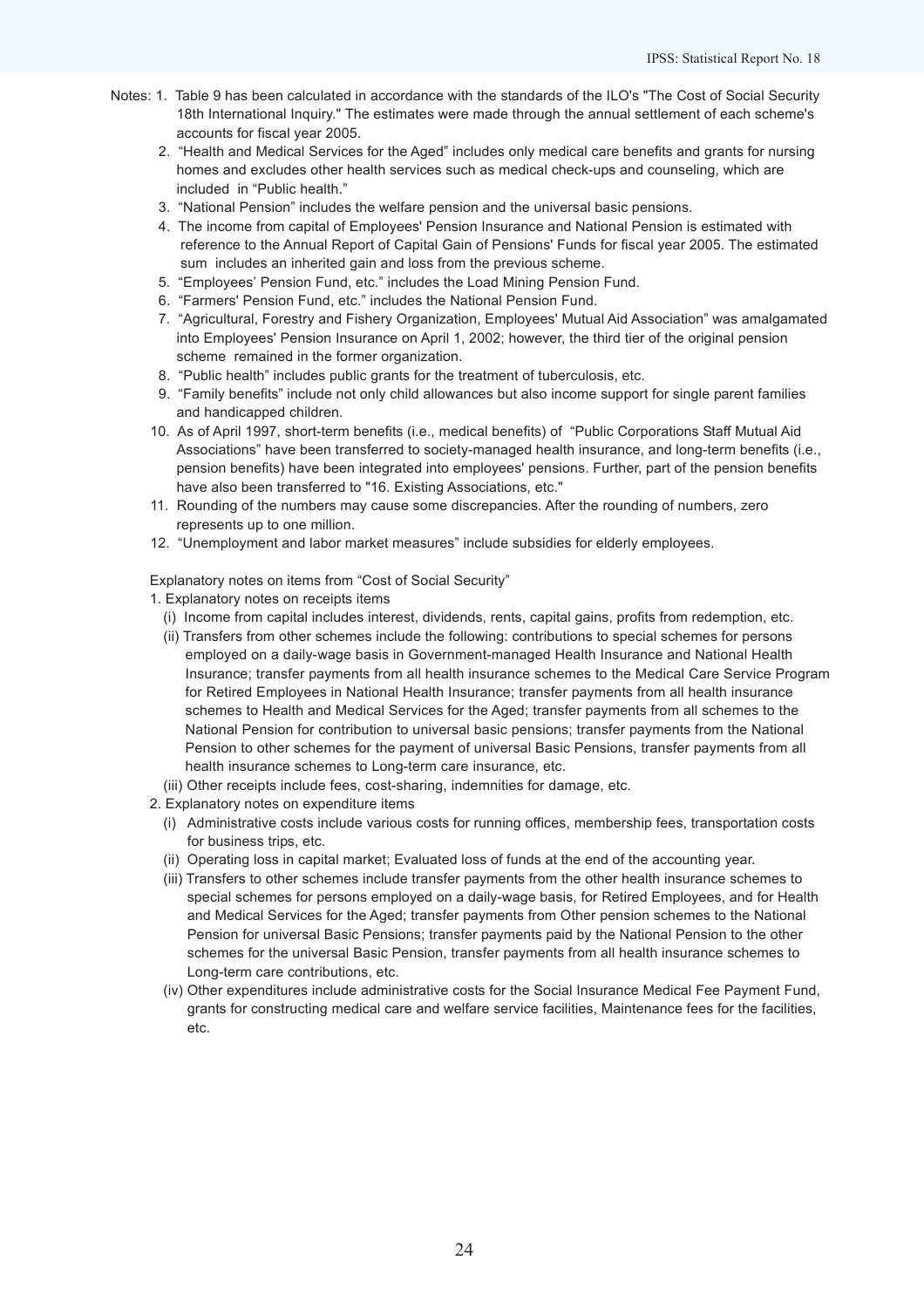|             | (Units: Hundreds of millions of yen, $\%$ ) |      |                                   |      |                                         |               |                        |      |                                               |      |
|-------------|---------------------------------------------|------|-----------------------------------|------|-----------------------------------------|---------------|------------------------|------|-----------------------------------------------|------|
| Fiscal year | Contribution<br>from insured<br>persons     | %    | Contribution<br>from<br>employers | %    | Public<br>authorities'<br>participation | $\frac{0}{0}$ | State<br>participation | %    | Other public<br>authorities'<br>participation | $\%$ |
| 1951        | 568                                         | 28.1 | 578                               | 28.6 | 738                                     | 36.5          | 478                    | 23.6 | 260                                           | 12.9 |
| 1954        | 1,047                                       | 23.7 | 912                               | 20.7 | 2,238                                   | 50.7          | 1,768                  | 40.0 | 470                                           | 10.6 |
| 1957        | 1,383                                       | 23.7 | 2,649                             | 45.4 | 1,415                                   | 24.2          | 1,068                  | 18.3 | 346                                           | 5.9  |
| 1960        | 2,430                                       | 26.2 | 3,860                             | 41.7 | 2,288                                   | 24.7          | 1,897                  | 20.5 | 391                                           | 4.2  |
| 1961        | 3,038                                       | 26.3 | 3,514                             | 30.4 | 4,053                                   | 35.1          | 3,629                  | 31.4 | 423                                           | 3.7  |
| 1962        | 3,633                                       | 26.7 | 4,227                             | 31.0 | 4,521                                   | 33.2          | 4,019                  | 29.5 | 502                                           | 3.7  |
| 1963        | 4,282                                       | 26.2 | 5,119                             | 31.3 | 5,439                                   | 33.3          | 4,815                  | 29.4 | 624                                           | 3.8  |
| 1964        | 5,031                                       | 26.3 | 5,921                             | 30.9 | 6,415                                   | 33.5          | 5,570                  | 29.1 | 845                                           | 4.4  |
| 1965        | 6,475                                       | 27.0 | 7,293                             | 30.4 | 7,792                                   | 32.5          | 6,798                  | 28.3 | 994                                           | 4.1  |
| 1966        | 7,750                                       | 26.9 | 8,680                             | 30.1 | 8,946                                   | 31.0          | 7,801                  | 27.0 | 1,145                                         | 4.0  |
| 1967        | 8,814                                       | 26.1 | 10,213                            | 30.2 | 10,303                                  | 30.5          | 9,023                  | 26.7 | 1,280                                         | 3.8  |
| 1968        | 10,580                                      | 26.5 | 11,854                            | 29.7 | 12,065                                  | 30.2          | 10,607                 | 26.6 | 1,457                                         | 3.6  |
| 1969        | 13,205                                      | 29.2 | 13,992                            | 30.9 | 13,588                                  | 30.0          | 11,964                 | 26.4 | 1,624                                         | 3.6  |
| 1970        | 15,558                                      | 28.5 | 17,043                            | 31.2 | 16,420                                  | 30.0          | 14,425                 | 26.4 | 1,995                                         | 3.6  |
| 1971        | 18,638                                      | 28.7 | 20,743                            | 31.9 | 18,481                                  | 28.4          | 16,285                 | 25.1 | 2,196                                         | 3.4  |
| 1972        | 21,779                                      | 28.0 | 24,242                            | 31.1 | 23,097                                  | 29.7          | 20,041                 | 25.7 | 3,055                                         | 3.9  |
| 1973        | 26,906                                      | 27.4 | 30,131                            | 30.7 | 30,933                                  | 31.5          | 26,701                 | 27.2 | 4,232                                         | 4.3  |
| 1974        | 37,219                                      | 27.6 | 41,415                            | 30.7 | 42,939                                  | 31.8          | 37,238                 | 27.6 | 5,701                                         | 4.2  |
| 1975        | 44,238                                      | 26.4 | 50,826                            | 30.4 | 55,421                                  | 33.1          | 48,519                 | 29.0 | 6,903                                         | 4.1  |
| 1976        | 52,368                                      | 26.1 | 60,324                            | 30.1 | 66,306                                  | 33.1          | 58,334                 | 29.1 | 7,972                                         | 4.0  |
| 1977        | 62,801                                      | 26.7 | 70,687                            | 30.1 | 77,090                                  | 32.8          | 68,003                 | 28.9 | 9,086                                         | 3.9  |
| 1978        | 71,177                                      | 26.4 | 79,081                            | 29.3 | 90,384                                  | 33.5          | 80,040                 | 29.7 | 10,344                                        | 3.8  |
| 1979        | 78,591                                      | 26.4 | 86,247                            | 28.9 | 100,626                                 | 33.7          | 89,031                 | 29.9 | 11,595                                        | 3.9  |
| 1980        | 88,844                                      | 26.5 | 97,394                            | 29.1 | 110,409                                 | 32.9          | 97,936                 | 29.2 | 12,473                                        | 3.7  |
| 1981        | 100,214                                     | 26.8 | 109,937                           | 29.4 | 119,044                                 | 31.8          | 105,794                | 28.3 | 13,250                                        | 3.5  |
| 1982        | 107,434                                     | 26.8 | 117,678                           | 29.4 | 125,474                                 | 31.3          | 111,839                | 27.9 | 13,635                                        | 3.4  |
| 1983        | 112,755                                     | 26.9 | 124,646                           | 29.7 | 125,644                                 | 29.9          | 111,057                | 26.5 | 14,587                                        | 3.5  |
| 1984        | 118,918                                     | 26.7 | 132,208                           | 29.7 | 131,142                                 | 29.4          | 115,417                | 25.9 | 15,725                                        | 3.5  |
| 1985        | 131,583                                     | 27.1 | 144,363                           | 29.7 | 138,059                                 | 28.4          | 117,880                | 24.3 | 20,179                                        | 4.2  |
| 1986        | 136,729                                     | 26.7 | 155,063                           | 30.3 | 142,984                                 | 27.9          | 119,920                | 23.4 | 23,064                                        | 4.5  |
| 1987        | 143,348                                     | 26.9 | 161,273                           | 30.2 | 145,322                                 | 27.2          | 121,474                | 22.8 | 23,848                                        | 4.5  |
| 1988        | 151,122                                     | 26.4 | 171,707                           | 30.0 | 162,899                                 | 28.4          | 137,404                | 24.0 | 25,495                                        | 4.4  |
| 1989        | 163,037                                     | 27.0 | 188,134                           | 31.2 | 153,186                                 | 25.4          | 127,420                | 21.1 | 25,766                                        | 4.3  |
| 1990        | 184,985                                     | 27.9 | 210,206                           | 31.7 | 161,974                                 | 24.4          | 134,559                | 20.3 | 27,416                                        | 4.1  |
| 1991        | 200,343                                     | 28.3 | 224,342                           | 31.7 | 170,286                                 | 24.1          | 141,106                | 19.9 | 29,180                                        | 4.1  |
| 1992        | 208,474                                     | 28.2 | 234,789                           | 31.8 | 180,766                                 | 24.5          | 147,363                | 19.9 | 33,403                                        | 4.5  |
| 1993        | 216,892                                     | 28.2 | 242,599                           | 31.6 | 188,316                                 | 24.5          | 153,403                | 20.0 | 34,913                                        | 4.5  |
| 1994        | 225,468                                     | 28.3 | 249,454                           | 31.3 | 194,766                                 | 24.5          | 156,934                | 19.7 | 37,831                                        | 4.8  |
| 1995        | 244,146                                     | 28.7 | 268,075                           | 31.5 | 207,901                                 | 24.4          | 165,683                | 19.5 | 42,219                                        | 5.0  |
| 1996        | 252,511                                     | 29.0 | 274,649                           | 31.5 | 213,323                                 | 24.5          | 168,348                | 19.3 | 44,975                                        | 5.2  |
| 1997        | 262,394                                     | 29.1 | 285,840                           | 31.7 | 217,552                                 | 24.1          | 171,127                | 19.0 | 46,425                                        | 5.2  |
| 1998        | 263,358                                     | 29.5 | 286,449                           | 32.1 | 219,898                                 | 24.6          | 171,697                | 19.2 | 48,201                                        | 5.4  |
| 1999        | 261,087                                     | 26.9 | 284,271                           | 29.3 | 246,626                                 | 25.4          | 195,064                | 20.1 | 51,562                                        | 5.3  |
| 2000        | 266,589                                     | 29.6 | 283,106                           | 31.4 | 252,184                                 | 28.0          | 197,066                | 21.9 | 55,118                                        | 6.1  |
| 2001        | 274,720                                     | 30.4 | 286,537                           | 31.7 | 266,922                                 | 29.5          | 207,075                | 22.9 | 59,847                                        | 6.6  |
| 2002        | 274,731                                     | 31.1 | 284,054                           | 32.2 | 267,141                                 | 30.3          | 205,520                | 23.3 | 61,620                                        | 7.0  |
| 2003        | 273,797                                     | 26.1 | 272,505                           | 26.0 | 277,854                                 | 26.5          | 211,416                | 20.2 | 66,439                                        | 6.3  |
| 2004        | 275,285                                     | 27.9 | 262,256                           | 26.6 | 289,691                                 | 29.3          | 217,012                | 22.0 | 72,679                                        | 7.4  |
| 2005        | 283,469                                     | 24.1 | 263,603                           | 22.4 | 300,848                                 | 25.6          | 220,521                | 18.8 | 80,327                                        | 6.8  |

Table 10 Social Security Revenue by source, fiscal years 1951-2005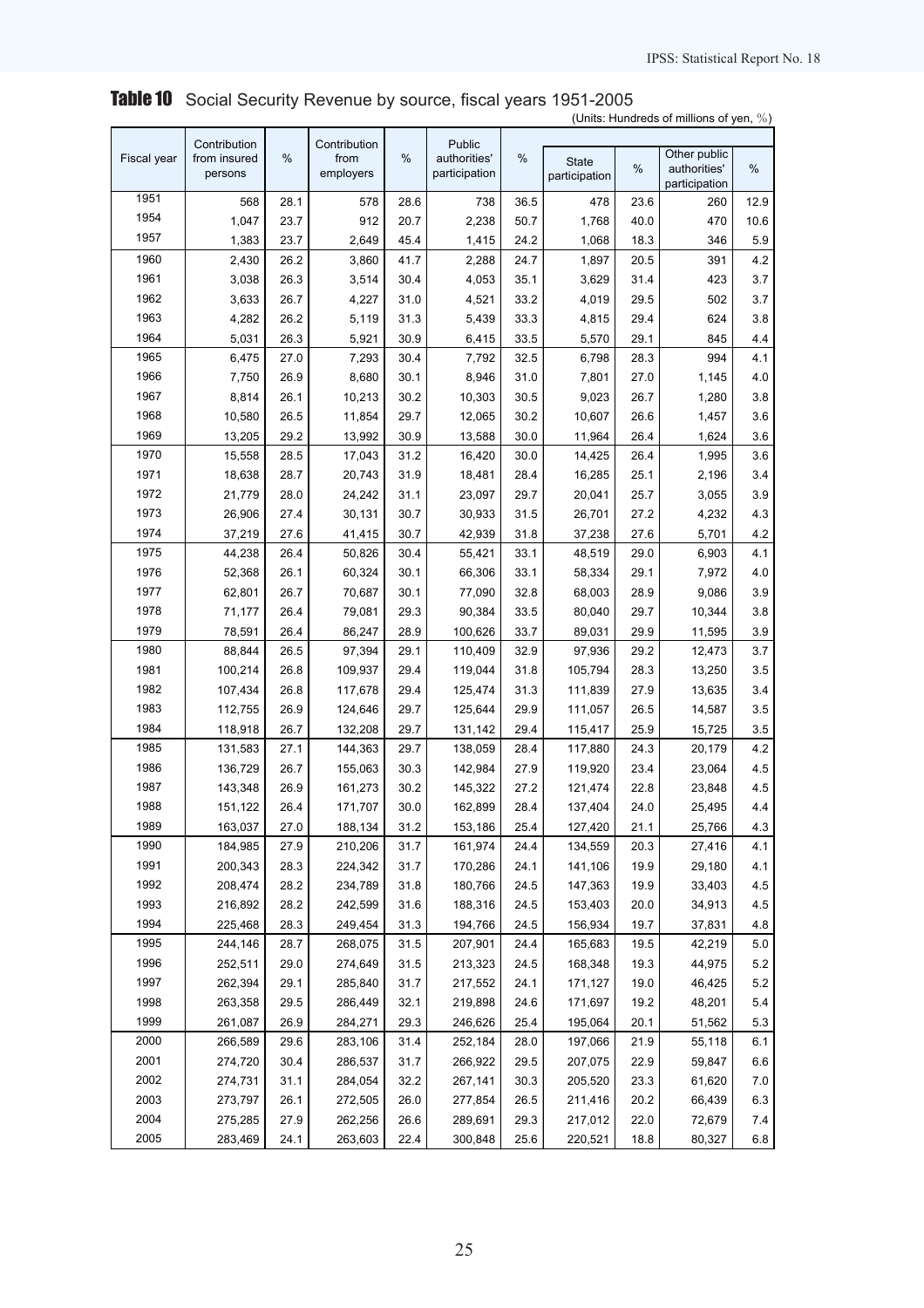| Table 10<br>continued<br>(Units: Hundreds of millions of yen, %) |             |                |            |                    |  |  |  |  |
|------------------------------------------------------------------|-------------|----------------|------------|--------------------|--|--|--|--|
| Income                                                           |             |                |            |                    |  |  |  |  |
| from<br>capital                                                  | %           | <b>Others</b>  | %          | Total              |  |  |  |  |
| 22                                                               | 1.1         | 117            | 5.8        | 2,023              |  |  |  |  |
| 96                                                               | 2.2         | 124            | 2.8        | 4,417              |  |  |  |  |
| 148                                                              | 2.5         | 245            | 4.2        | 5,839              |  |  |  |  |
| 458                                                              | 4.9         | 224            | 2.4        | 9,260              |  |  |  |  |
| 621                                                              | 5.4         | 319            | 2.8        | 11,545             |  |  |  |  |
| 787                                                              | 5.8         | 448            | 3.3        | 13,616             |  |  |  |  |
| 965                                                              | 5.9         | 549            | 3.4        | 16,353             |  |  |  |  |
| 1,203                                                            | 6.3         | 567            | 3.0        | 19,137             |  |  |  |  |
| 1,516                                                            | 6.3         | 921            | 3.8        | 23,996             |  |  |  |  |
| 1,938                                                            | 6.7         | 1,536          | 5.3        | 28,850             |  |  |  |  |
| 2,459                                                            | 7.3         | 2,030          | 6.0        | 33,820             |  |  |  |  |
| 3,087                                                            | 7.7         | 2,349          | 5.9        | 39,933             |  |  |  |  |
| 3,925                                                            | 8.7         | 536            | 1.2        | 45,247             |  |  |  |  |
| 4,796                                                            | 8.8         | 864            | 1.6        | 54,681             |  |  |  |  |
| 6,158                                                            | 9.5         | 957            | 1.5        | 64,978             |  |  |  |  |
| 7,535                                                            | 9.7         | 1,226          | 1.6        | 77,877             |  |  |  |  |
| 9,137                                                            | 9.3         | 1,095          | 1.1        | 98,202             |  |  |  |  |
| 11,737                                                           | 8.7         | 1,678          | 1.2        | 134,988            |  |  |  |  |
| 14,641                                                           | 8.7         | 2,249          | 1.3        | 167,375            |  |  |  |  |
| 17,391                                                           | 8.7         | 4,094          | 2.0        | 200,483            |  |  |  |  |
| 20,894                                                           | 8.9         | 3,515          | 1.5        | 234,987            |  |  |  |  |
|                                                                  |             | 5,114          |            |                    |  |  |  |  |
| 23,815<br>27,284                                                 | 8.8<br>9.1  | 5,502          | 1.9<br>1.8 | 269,571<br>298,251 |  |  |  |  |
|                                                                  |             |                | 1.8        |                    |  |  |  |  |
| 32,682<br>38,830                                                 | 9.7<br>10.4 | 5,929<br>6,098 | 1.6        | 335,258<br>374,123 |  |  |  |  |
| 44,366                                                           | 11.1        | 5,841          | 1.5        | 400,793            |  |  |  |  |
| 49,943                                                           | 11.9        | 6,654          | 1.6        | 419,642            |  |  |  |  |
|                                                                  |             |                |            |                    |  |  |  |  |
| 55,581                                                           | 12.5        | 7,535          | 1.7        | 445,384            |  |  |  |  |
| 62,020                                                           | 12.8        | 9,748          | 2.0        | 485,773            |  |  |  |  |
| 68,872                                                           | 13.4        | 8,793          | 1.7        | 512,442            |  |  |  |  |
| 71,981                                                           | 13.5        | 11,713         | 2.2        | 533,637            |  |  |  |  |
| 74,309                                                           | 13.0        | 13,025         | 2.3        | 573,062            |  |  |  |  |
| 77,015                                                           | 12.8        | 21,796         | 3.6        | 603,167            |  |  |  |  |
| 83,580                                                           | 12.6        | 22,932         | 3.5        | 663,678            |  |  |  |  |
| 89,374                                                           | 12.6        | 23,395         | 3.3        | 707,739            |  |  |  |  |
| 90,810                                                           | 12.3        | 24,368         | 3.3        | 739,207            |  |  |  |  |
| 95,171                                                           | 12.4        | 25,428         | 3.3        | 768,405            |  |  |  |  |
| 93,630                                                           | 11.8        | 32,389         | 4.1        | 795,707            |  |  |  |  |
| 98,118                                                           | 11.5        | 33,028         | 3.9        | 851,268            |  |  |  |  |
| 96,594                                                           | 11.1        | 34,146         | 3.9        | 871,223            |  |  |  |  |
| 104,424                                                          | 11.6        | 31,169         | 3.5        | 901,380            |  |  |  |  |
| 89,989                                                           | 10.1        | 32,928         | 3.7        | 892,622            |  |  |  |  |
| 144,381                                                          | 14.9        | 34,669         | 3.6        | 971,035            |  |  |  |  |
| 64,976                                                           | 7.2         | 34,731         | 3.9        | 901,585            |  |  |  |  |
| 43,464                                                           | 4.8         | 32,283         | 3.6        | 903,926            |  |  |  |  |
| 16,124                                                           | 1.8         | 40,170         | 4.6        | 882,219            |  |  |  |  |
| 152,229                                                          | 14.5        | 71,107         | 6.8        | 1,047,492          |  |  |  |  |
| 70,005                                                           | 7.1         | 90,145         | 9.1        | 987,382            |  |  |  |  |
| 188,465                                                          | 16.0        | 138,835        | 11.8       | 1,175,220          |  |  |  |  |

#### IPSS: Statistical Report No. 18

Notes: 1. Table 10 has been calculated in accordance with the standards of the ILO's "The Cost of Social Security 18<sup>th</sup> International Inquiry." However, a "Social Security special tax" does not exist in Japan, and therefore is not indicated in this chart.

 2. "Public authorities' participation" is the total of "State participation" and "Other public authorities' participation." "Other public authorities' participation" means local governments' participation.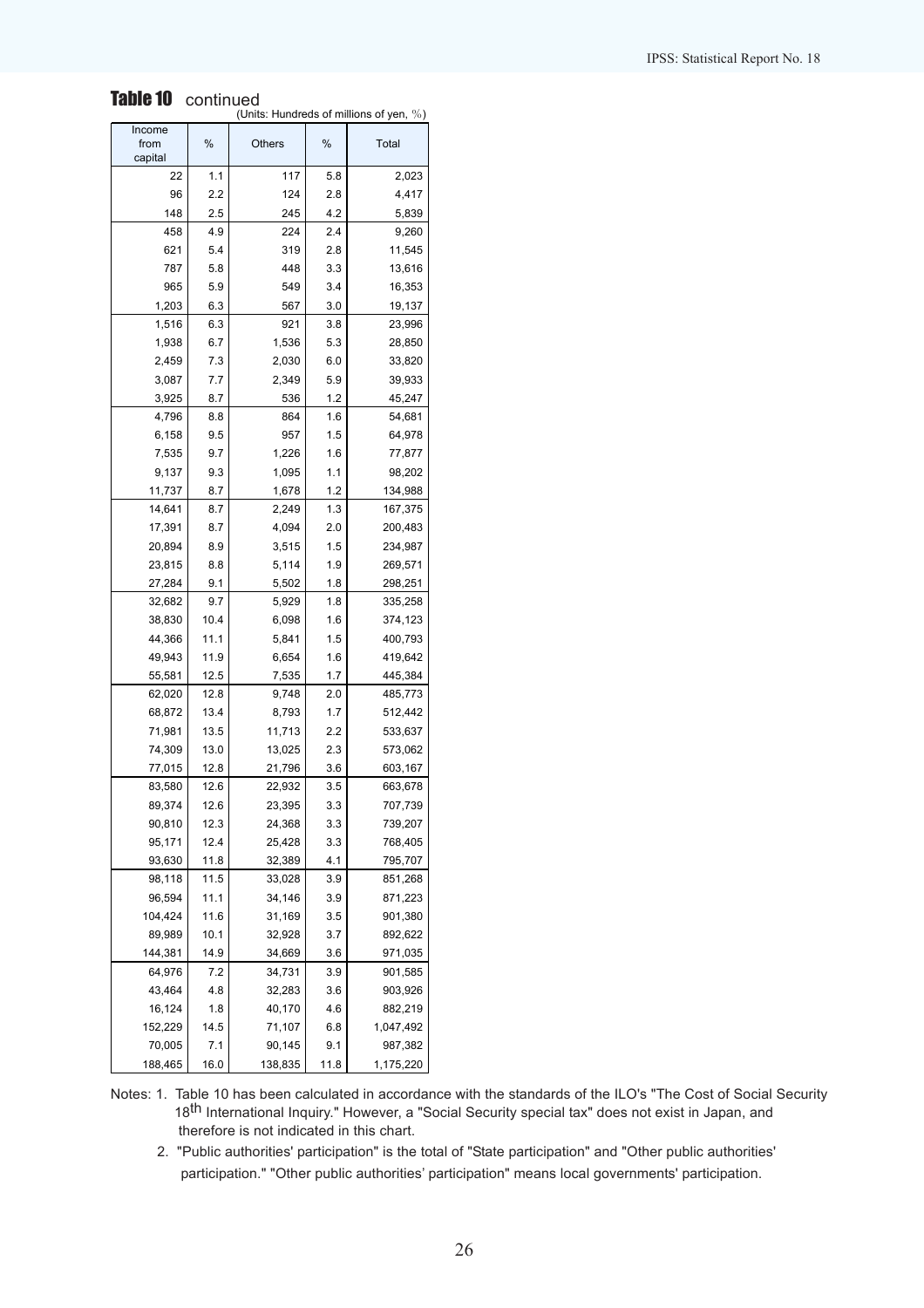|                                   |            |            |             |            | (Unit: Million of yen) |
|-----------------------------------|------------|------------|-------------|------------|------------------------|
|                                   | 2001       | 2002       | 2003        | 2004       | 2005                   |
| Total                             | 90,392,584 | 88,221,872 | 104,749,205 | 98,738,173 | 117,521,994            |
| <b>I</b> Social contributions     | 56,125,696 | 55,878,434 | 54,630,178  | 53,754,121 | 54,707,181             |
| Employers' contributions          | 28,653,657 | 28,405,372 | 27,250,489  | 26,225,584 | 26,360,251             |
| Social insurance contributions    | 23,511,410 | 23,334,507 | 22,275,300  | 21,323,333 | 21,515,951             |
| from private employers            |            |            |             |            |                        |
| Social insurance contributions    | 5,142,247  | 5,070,865  | 4,975,189   | 4,902,251  | 4,844,301              |
| from government                   |            |            |             |            |                        |
| Contribution by protected persons | 27,472,038 | 27,473,062 | 27,379,688  | 27,528,537 | 28,346,929             |
| Contributions by employees        | 20,933,815 | 20,707,898 | 20,389,369  | 20,456,230 | 21,148,942             |
| Contributions by self-employed    | 6,538,224  | 6,765,163  | 6,990,319   | 7,072,308  | 7,197,987              |
| and pensioners                    |            |            |             |            |                        |
| <b>II</b> Taxes                   | 26,692,161 | 26,714,085 | 27,785,418  | 28,969,119 | 30,084,810             |
| General revenues                  | 26,692,161 | 26,714,085 | 27,785,418  | 28,969,119 | 30,084,810             |
| Central government                | 20,707,501 | 20,552,036 | 21,141,553  | 21,701,236 | 22,052,135             |
| Other government                  | 5,984,660  | 6,162,049  | 6,643,865   | 7,267,883  | 8,032,674              |
| Earmarked taxes                   |            |            |             |            |                        |
| Central government                |            |            |             |            |                        |
| Other government                  |            |            |             |            |                        |
| <b>III</b> Other receipts         | 7,574,727  | 5,629,353  | 22,333,609  | 16,014,933 | 32,730,004             |
| Income from investments           | 4,346,421  | 1,612,356  | 15,222,875  | 7,000,469  | 18,846,485             |
| Other                             | 3,228,306  | 4,016,997  | 7,110,734   | 9,014,464  | 13,883,518             |
| <b>IV</b> Transfers from reserves |            |            |             |            |                        |

# Table 11 Social Security Revenue by source, fiscal years 2001-2005

| Compared with the previous year (%) |  |  |  |
|-------------------------------------|--|--|--|
|-------------------------------------|--|--|--|

|                                   | 2001             | 2002                  | 2003             | 2004             | 2005             |
|-----------------------------------|------------------|-----------------------|------------------|------------------|------------------|
| Total                             | 0.26             | $\triangle$ 2.40      | 18.73            | $\triangle$ 5.74 | 19.02            |
| I Social contributions            | 2.10             | $\triangle$ 0.44      | $\triangle$ 2.23 | $\triangle$ 1.60 | 1.77             |
| Employers' contributions          | 1.21             | $\triangle$ 0.87      | $\triangle$ 4.07 | $\triangle$ 3.76 | 0.51             |
| Social insurance contributions    | 1.54             | $\triangle$ 0.75      | ▲ 4.54           | $\triangle$ 4.27 | 0.90             |
| from private employers            |                  |                       |                  |                  |                  |
| Social insurance contributions    | $\triangle$ 0.28 | $\blacktriangle$ 1.39 | ▲ 1.89           | $\triangle$ 1.47 | $\triangle$ 1.18 |
| from government                   |                  |                       |                  |                  |                  |
| Contribution by protected persons | 3.05             | 0.00                  | $\triangle$ 0.34 | 0.54             | 2.97             |
| Contributions by employees        | 1.77             | $\triangle$ 1.08      | $\triangle$ 1.54 | 0.33             | 3.39             |
| Contributions by self-employed    | 7.39             | 3.47                  | 3.33             | 1.17             | 1.78             |
| and pensioners                    |                  |                       |                  |                  |                  |
| <b>II</b> Taxes                   | 5.84             | 0.08                  | 4.01             | 4.26             | 3.85             |
| General revenues                  | 5.84             | 0.08                  | 4.01             | 4.26             | 3.85             |
| Central government                | 5.08             | $\triangle$ 0.75      | 2.87             | 2.65             | 1.62             |
| Other government                  | 8.58             | 2.96                  | 7.82             | 9.39             | 10.52            |
| Earmarked taxes                   |                  |                       |                  |                  |                  |
| Central government                |                  |                       |                  |                  |                  |
| Other government                  |                  |                       |                  |                  |                  |
| <b>III</b> Other receipts         | ▲ 24.03          | ▲ 25.68               | 296.73           | ▲ 28.29          | 104.37           |
| Income from investments           | ▲ 33.11          | ▲ 62.90               | 844.14           | ▲ 54.01          | 169.22           |
| Other                             | ▲ 7.05           | 24.43                 | 77.02            | 26.77            | 54.01            |
| <b>IV</b> Transfers from reserves |                  |                       |                  |                  |                  |

Note: Table 11 has been calculated in accordance with the standards of the ILO's "The Cost of Social Security 19th International Inquiry" (excluding transfers from other schemes).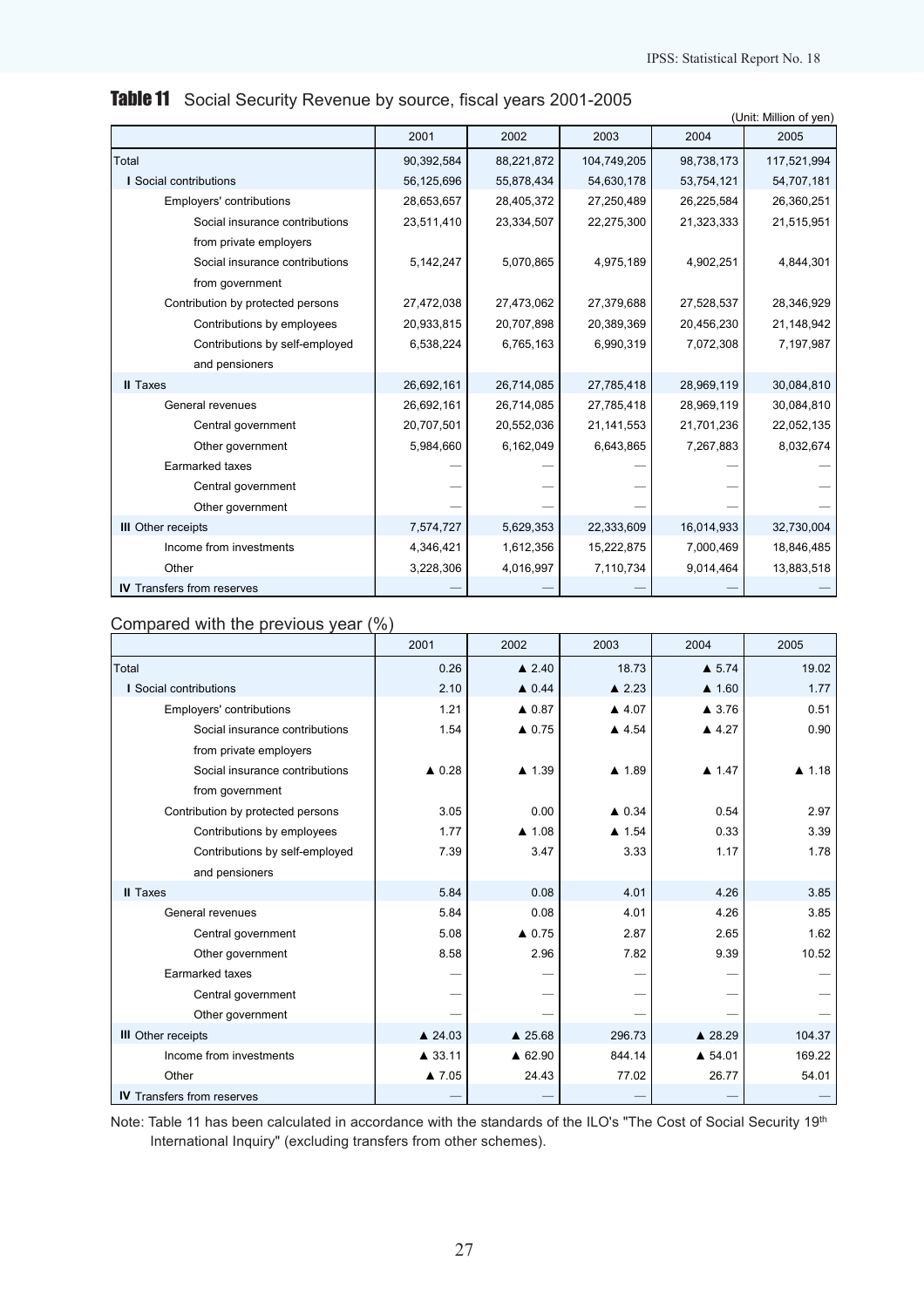# Reference: Description of functional categories in Social Security **Expenditure**

| Social Security<br>Expenditure | <b>ILO Definitions</b>                                                                                                                                                                                                                   | Japan                                                                                                                                                                                                                                                                                                                                                                                                                                                                                                                                                                                                                       |
|--------------------------------|------------------------------------------------------------------------------------------------------------------------------------------------------------------------------------------------------------------------------------------|-----------------------------------------------------------------------------------------------------------------------------------------------------------------------------------------------------------------------------------------------------------------------------------------------------------------------------------------------------------------------------------------------------------------------------------------------------------------------------------------------------------------------------------------------------------------------------------------------------------------------------|
| Old age                        | This function covers all benefits paid to<br>persons who have withdrawn from the<br>labor market due to retirement.                                                                                                                      | Employee's Pension Insurance: Old-age pension<br>National Pension: Old-age pension, Old-age welfare<br>pension<br>Employee's Pension Fund, Farmer's Pension Fund: Old-<br>age pension, etc.<br>Mutual Aid Associations: Retirement mutual aid pension<br>Various gratuities for retired public employees<br>Long-term care insurance benefit, welfare service for the<br>elderly in social welfare, etc.<br>(Note) Medical expenses for elderly are included in the<br>"Sickness and health" category.<br>(Note) Medical aid in public assistance is included in<br>"Other Public Assistance".                              |
| Survivors                      | This function covers benefits arising from<br>the death of a protected person.                                                                                                                                                           | Employee's Pension Insurance: Survivors' pension<br>National Pension: Survivors' pension and lump sum<br>payments<br>Mutual Aid Associations: Survivors' pension and lump sum<br>payments<br>War Victims: Survivors' pension, etc.<br>(Note) Of pensions paid to survivors, expenditures<br>provided from the accident compensation scheme are<br>included in the "Employment injury" category.                                                                                                                                                                                                                             |
| <b>Invalidity benefits</b>     | Benefit paid to protected persons due to<br>partial or total inability to participate in<br>gainful employment due to a chronic<br>condition.                                                                                            | Employee's Pension Insurance: Full invalidity pension and<br>lump sum payments<br>National Pension: Full invalidity pension<br>Mutual Aid Associations: Full invalidity pension and lump<br>sum payments<br>Public Health: Aid for vaccination complication<br>Social Welfare: Special allowance for child rearing,<br>Protection expenses for physically handicapped                                                                                                                                                                                                                                                       |
| Employment injury              | Benefit paid by a work injury program for<br>work-related injury, disease, incapacity or<br>death of a protected person.                                                                                                                 | Workmen's accident compensation insurance, Seamen's<br>insurance, Public corporation Staff's accident<br>compensations                                                                                                                                                                                                                                                                                                                                                                                                                                                                                                      |
| Sickness and health            | Benefit provided with a view to<br>maintaining, restoring, or improving the<br>health of the person protected - due to<br>disease or injury, or maternity. (Also<br>provides income replacement during<br>periods of inability to work.) | Nursing and maternity benefits and invalidity benefit in<br>health insurance schemes (Society-managed health<br>insurance, Government-managed health insurance, and<br>National health insurance).<br>Mutual Aid Associations: Temporary (medical) benefit,<br>maternity benefit, leave benefit<br>Public Health: Aid for vaccination complication/cash<br>benefit, etc.<br>(Note) Expenditures provided from the workmen's accident<br>compensation scheme are included in the "Employment<br>injury" category.<br>(Note) Medical aid for social assistance is included in the<br>"Social assistance and others" category. |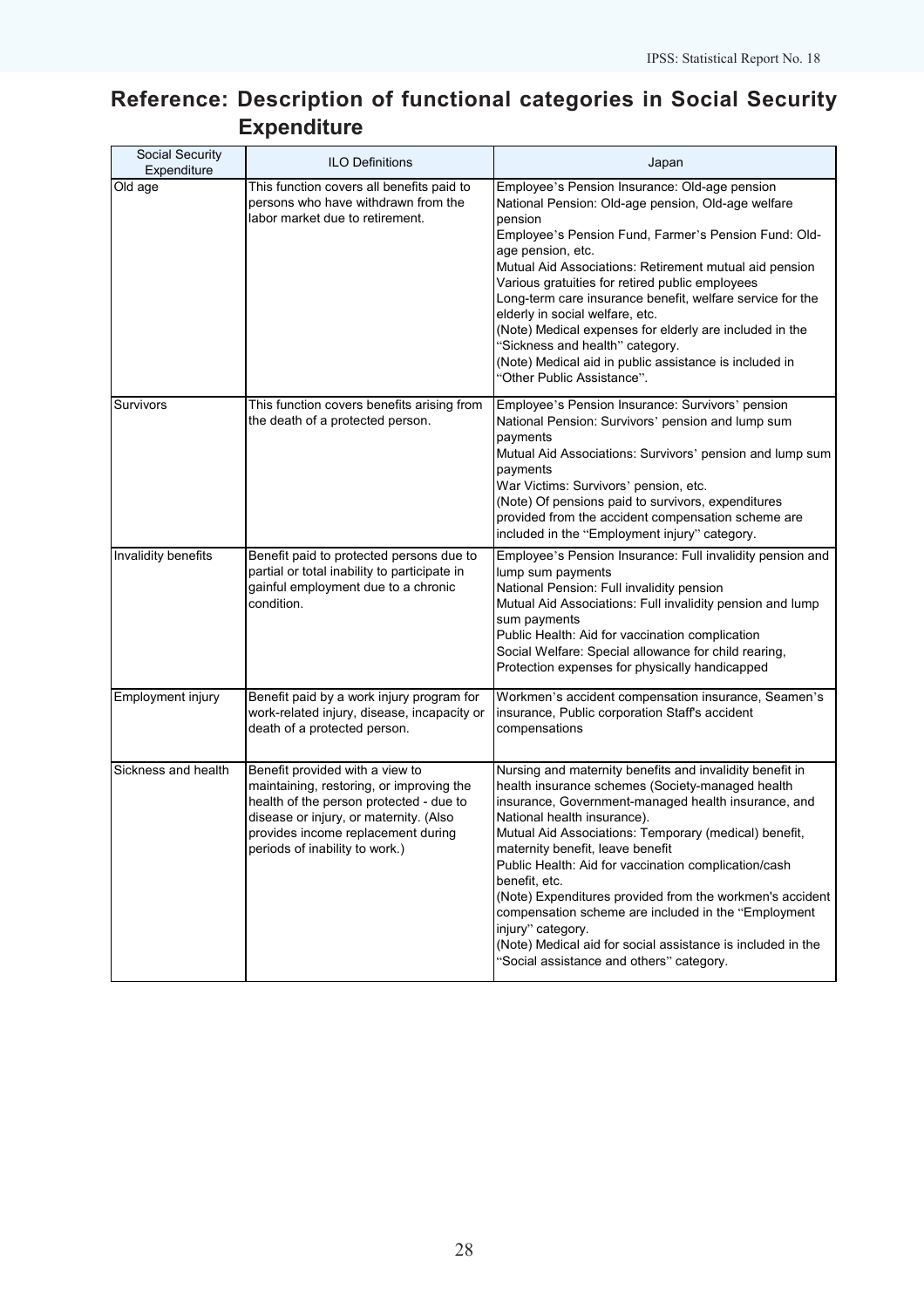| Social Security<br>Expenditure           | <b>ILO Definitions</b>                                                                                                                                                                                                        | Japan                                                                                                                                                                                                                                                                                                                                                                                                                   |
|------------------------------------------|-------------------------------------------------------------------------------------------------------------------------------------------------------------------------------------------------------------------------------|-------------------------------------------------------------------------------------------------------------------------------------------------------------------------------------------------------------------------------------------------------------------------------------------------------------------------------------------------------------------------------------------------------------------------|
| <b>Family benefits</b>                   | Benefits provided to assist families with<br>children and other dependents.                                                                                                                                                   | Maternity leave benefit and family-care leave benefit in<br>employment insurance, etc.<br>Child allowance<br>Public Sanitation: Family-care allowance, supplemental<br>benefit for long-term care.<br>Social Welfare: Child rearing allowance, Child welfare<br>service (child protection allowance and business for the<br>sound fosterage of children)                                                                |
| Unemployment                             | Benefits provided to protected persons due to<br>the loss of gainful employment.                                                                                                                                              | Employment Insurance, Seamen's Insurance: Jobseeker<br>allowance, allowance for employment maintenance,<br>employment stabilization business.<br>(Note) Maternity leave benefit and family-care leave<br>benefit in continuous employment benefit is included in<br>"Family".<br>(Note) Employment stabilization businesses include<br>benefits paid for the incumbent and employers, as well<br>as for the unemployed. |
| Housing                                  | Benefits provided (on a means-tested basis) to Social Assistance Scheme: Housing aid<br>assist with the cost of housing.                                                                                                      |                                                                                                                                                                                                                                                                                                                                                                                                                         |
| <b>I</b> Social assistance<br>and others | Benefits in cash or in kind provided to<br>individuals or certain targeted groups who<br>require specific assistance in order to obtain a<br>defined minimum level of income and to meet<br>minimum subsistence requirements. | Social Assistance: Various aids<br>Mutual Aid Associations: Special payment for disasters.<br>(Note) Housing aid in social assistance is included in the<br>"Housing" category.                                                                                                                                                                                                                                         |

Note: ILO Definitions are the criteria used in "The Cost of Social Security, 19<sup>th</sup> International Inquiry."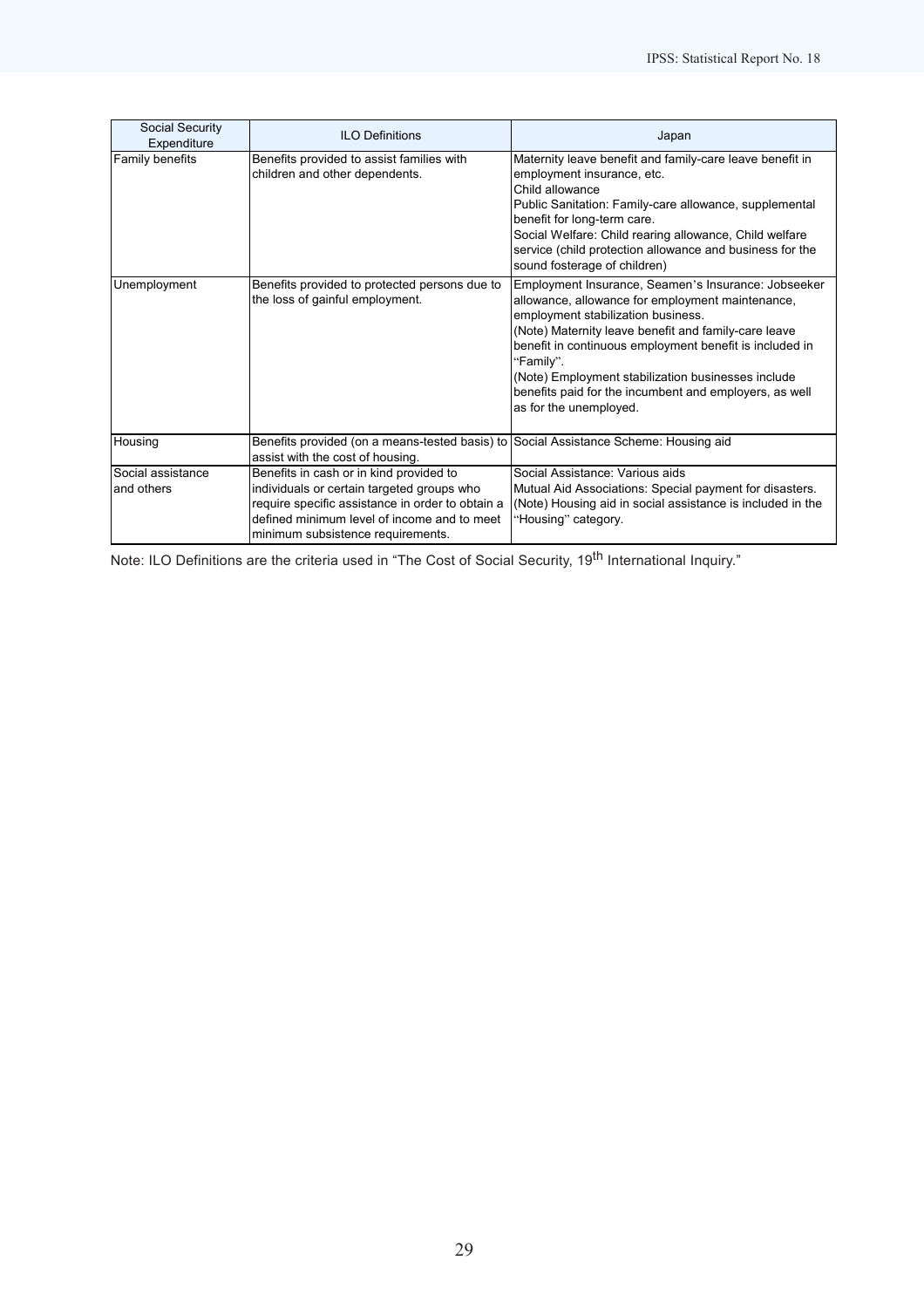## Estimation of Japan's Social Expenditure by OECD standards

The Social Expenditures were previously put together according to International Labor Organization (ILO) standards, and were an important indicator of changes from the past situation; however, data for this standard from the various countries has not been updated since 1996, and there are no indications that it will be updated in the future.

On the other hand, although its scope is somewhat different, the Social Security Expenditure for the OECD standard makes public relatively up-to-date annual data from the various countries, and therefore this report has since last year contained the OECD's estimations.

The scope of the OECD standard of Social Expenditure is broader than that of the ILO, and it includes the figures for expenditure not directly spent on individuals, such as expenditure on equipping facilities.

Japan's Social Expenditure by OECD standards

According to the OECD standards, Japan's Social Expenditure in 2003 was 91.9 trillion yen. Looking at the different policy areas, expenditure on "Old age" was the greatest at 42.9 trillion yen (46.7%), followed by, in order, "Health" at 30.4 trillion yen (33.1%) and "Survivors" at 6.3 trillion yen (6.8%).

Social Expenditure grew by 1.0% in comparison with the previous year, to 18.6% of GDP.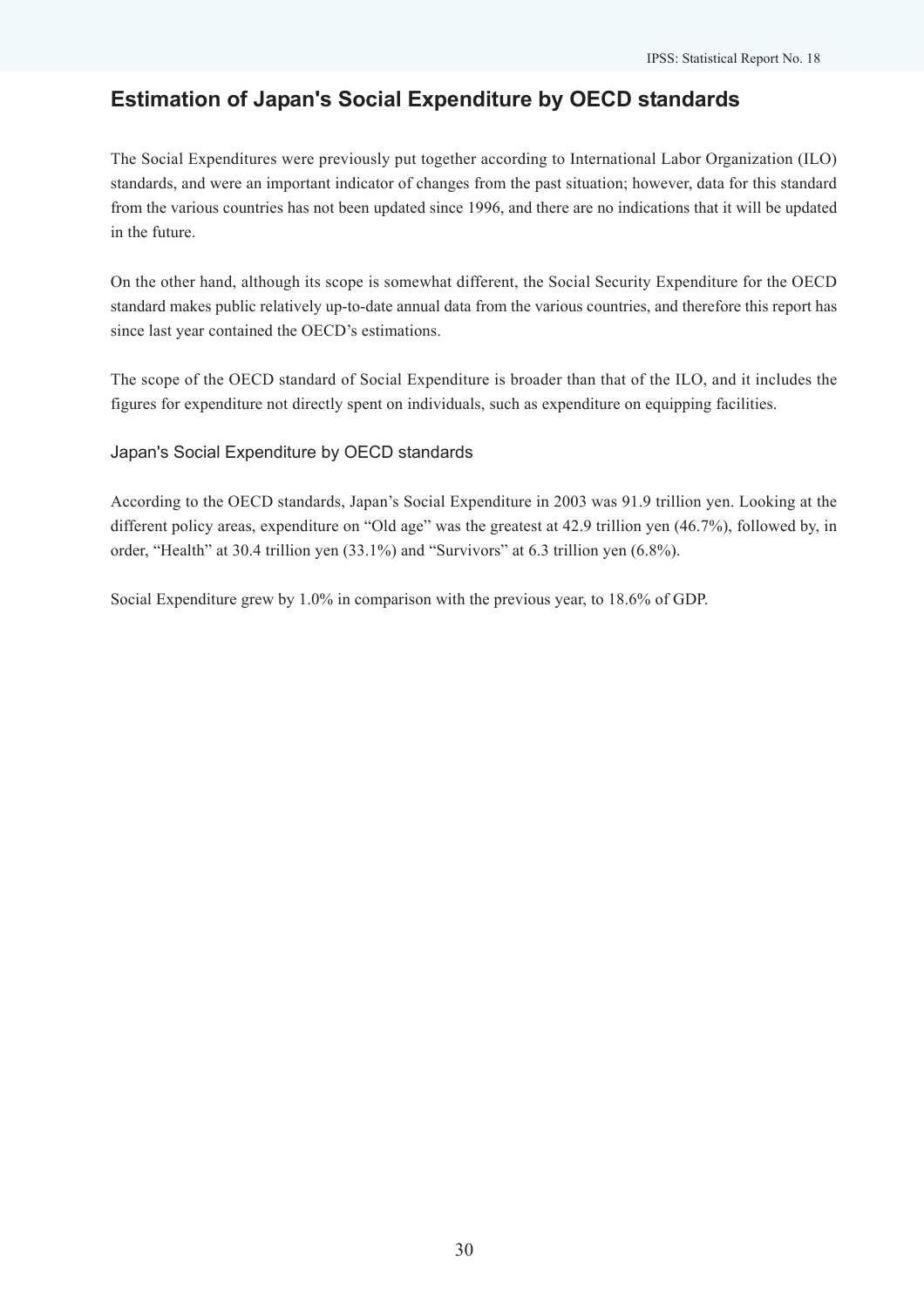|                                   | 1997               | 1998               | 1999               | 2000               | 2001               | 2002               | 2003               | Rate of increase<br>compared with<br>the previous year<br>(% ) |
|-----------------------------------|--------------------|--------------------|--------------------|--------------------|--------------------|--------------------|--------------------|----------------------------------------------------------------|
| Old age                           | 305,240<br>(40.5)  | 324,115<br>(41.3)  | 334,781<br>(41.5)  | 373,474<br>(44.1)  | 396,779<br>(44.9)  | 419,951<br>(46.2)  | 429,044<br>(46.7)  | 2.2                                                            |
| Survivors                         | 54,971<br>(7.3)    | 56,708<br>(7.2)    | 58,423<br>(7.2)    | 59,814<br>(7.1)    | 61,129<br>(6.9)    | 61,947<br>(6.8)    | 62,780<br>(6.8)    | 1.3                                                            |
| Incapacity-related<br>benefits    | 33,116<br>(4.4)    | 33,253<br>(4.2)    | 31,689<br>(3.9)    | 33,050<br>(3.9)    | 39,020<br>(4.4)    | 39,310<br>(4.3)    | 39,202<br>(4.3)    | $\triangle$ 0.3                                                |
| Health                            | 293,264<br>(38.9)  | 296,885<br>(37.9)  | 304,066<br>(37.7)  | 297,657<br>(35.1)  | 305,676<br>(34.6)  | 299,071<br>(32.9)  | 303,932<br>(33.1)  | 1.6                                                            |
| Family                            | 23,618<br>(3.1)    | 28,751<br>(3.7)    | 29,766<br>(3.7)    | 32,588<br>(3.8)    | 35,272<br>(4.0)    | 36.663<br>(4.0)    | 36,849<br>(4.0)    | 0.5                                                            |
| Active labor market<br>programmes | 15,639<br>(2.1)    | 13,207<br>(1.7)    | 14,732<br>(1.8)    | 14,653<br>(1.7)    | 14,416<br>(1.6)    | 14,400<br>(1.6)    | 14,888<br>(1.6)    | 3.4                                                            |
| Unemployment                      | 21,364<br>(2.8)    | 24,127<br>(3.1)    | 26,005<br>(3.2)    | 28,272<br>(3.3)    | 23,221<br>(2.6)    | 28,926<br>(3.2)    | 22,201<br>(2.4)    | $\triangle$ 23.2                                               |
| Housing                           | $(-)$              | $(-)$              | $(-)$              | $(-)$              | $(-)$              | $(-)$              | $(-)$              |                                                                |
| Other social policy<br>areas      | 6,734<br>(0.9)     | 7,072<br>(0.9)     | 7,575<br>(0.9)     | 8,004<br>(0.9)     | 8,394<br>(0.9)     | 9,107<br>(1.0)     | 9,703<br>(1.1)     | 6.5                                                            |
| Total                             | 753,945<br>(100.0) | 784,118<br>(100.0) | 807,037<br>(100.0) | 847,512<br>(100.0) | 883,906<br>(100.0) | 909,375<br>(100.0) | 918,598<br>(100.0) | 1.0                                                            |
| Percentage of NI                  | 19.7%              | 21.3%              | 22.2%              | 22.8%              | 24.5%              | 25.6%              | 25.7%              | 0.09                                                           |
| Percentage of GDP                 | 14.8%              | 15.6%              | 16.2%              | 17.0%              | 17.9%              | 18.5%              | 18.6%              | 0.11                                                           |

**Reference Table 1** Trends in Japanese social expenditure

(Units: 100 million yen)

Notes: 1. Figures within brackets, ( ), represent the percentage of total expenditure.

2. The column showing "Rate of increase compared with the previous year" for percentage of national income and GDP, shows the rate at which these areas have increased in comparison with the previous year (Unit: percentage points).

Source: OECD Social Expenditure Database 2007 ed.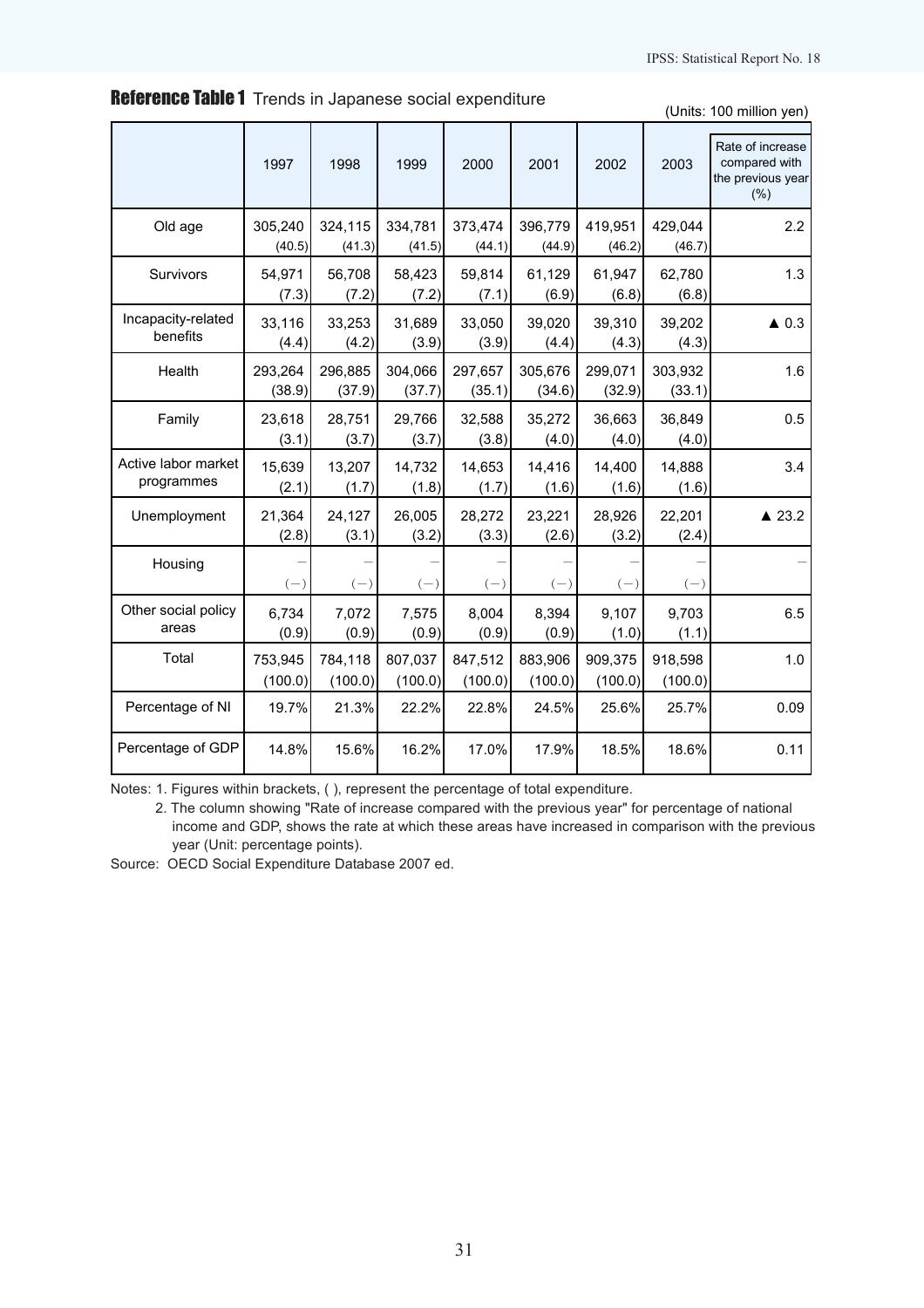## International Comparison according to OECD Social Expenditure database

When the Social Security Expenditure of various countries is compared against their Gross Domestic Product (GDP), that of Japan is higher than the United States but lower than Europe.

We see a similar trend in terms of the burden, as well as invisible burden of tax and social contribution to the National Income in Japan. (Reference Figure 1)

In addition, looking at the structural makeup of the Social Expenditure, the share of areas such as family, active labor market policies and unemployment expenses is low in Japan compared with that in European countries (Reference Figure 2)

Reference Figure 1 International comparison of social expenditures and visible and invisible tax and social contributions ratio to the National Income in FY 2003

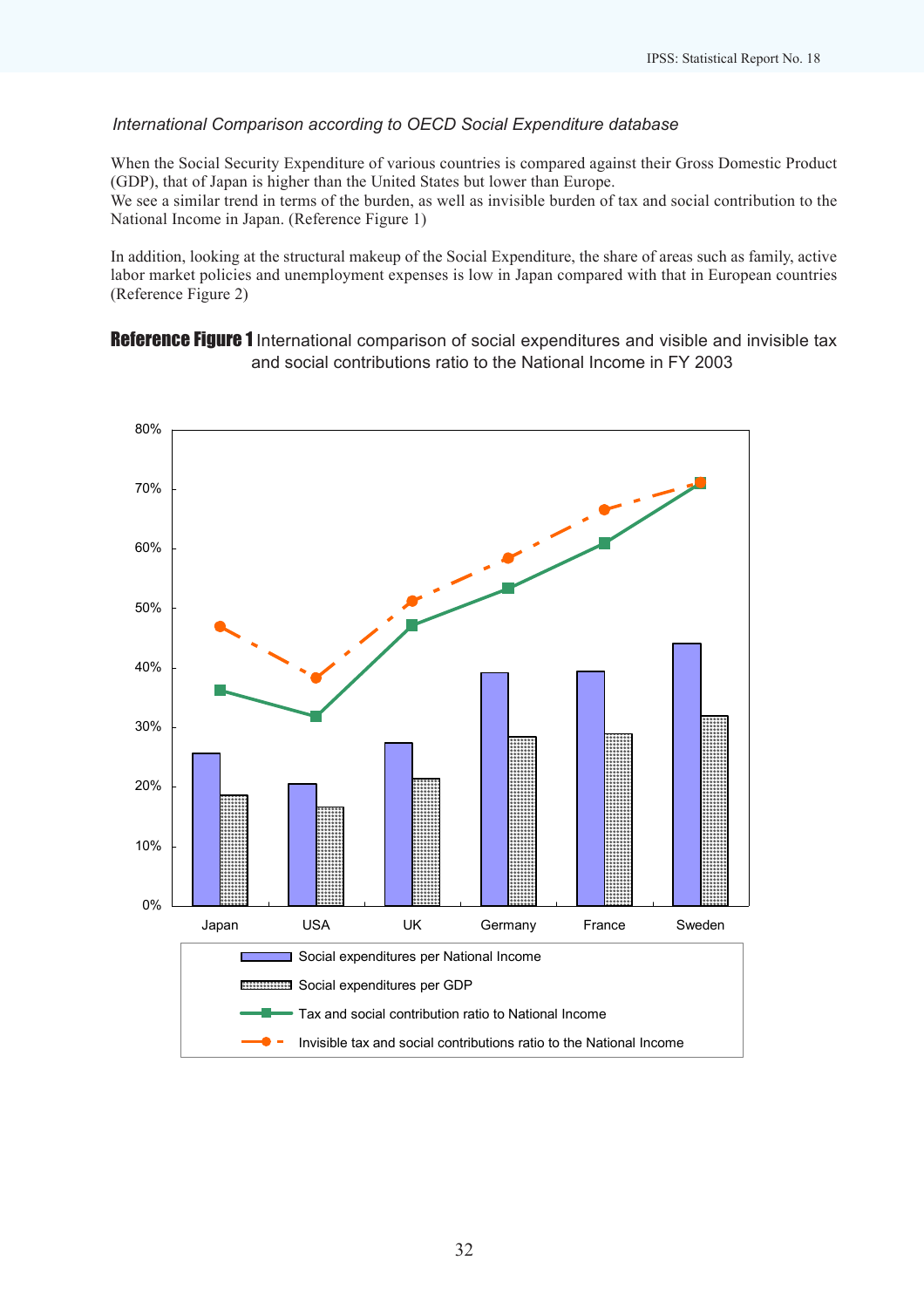Reference Table 2 International comparison of social expenditures and visible and invisible tax and social contributions ratio to the National Income in FY 2003

|                                                                           | Japan  | <b>USA</b> | <b>UK</b> | Germany | France | Sweden |
|---------------------------------------------------------------------------|--------|------------|-----------|---------|--------|--------|
| Social expenditures per<br>National Income                                | 25.65% | 20.55%     | 27.40%    | 39.17%  | 39.39% | 44.14% |
| Social expenditures per GDP                                               | 18.60% | 16.60%     | 21.38%    | 28.43%  | 28.90% | 31.86% |
| Tax and social contribution<br>ratio to National Income                   | 36.2%  | 31.8%      | 47.1%     | 53.3%   | 60.9%  | 71.0%  |
| Invisible tax and social<br>contributions ratio to the<br>National Income | 46.9%  | 38.3%      | 51.2%     | 58.4%   | 66.5%  | 71.1%  |

Note: Taxes include social security costs as well as other expenses.

Source: Regarding the Social Expenditure in 2003 of counties outside Japan OECD Social Expenditure Database 2007 ed.

The national income and GDP of Japan are from the "System of National Accounts 2007" Cabinet Economic and Social Research Institute (as are all listed below). The (invisible) tax and social contributions to national income are presented by the Ministry of Finance, Japanese Government.

## Reference Figure 2 International Comparison of Social Expenditure by Policy Area in FY 2003

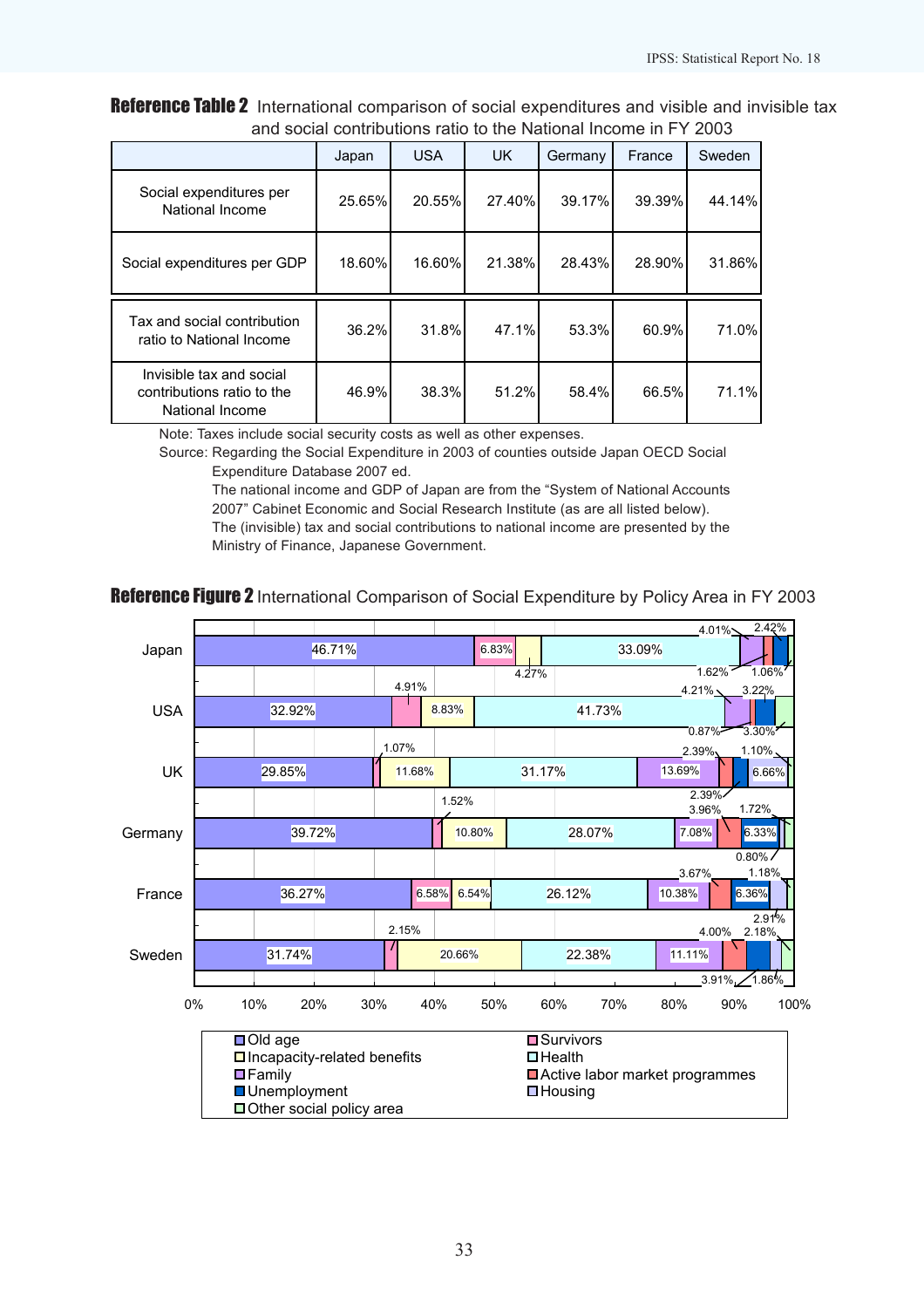## Reference Table 3-1 International Comparison of Social Expenditure relative to National Income in FY 2003

|             | Old age | <b>Survivors</b> | Incapacity-<br>related<br>benefits | Health | Family   | Active labor<br>market<br>programmes | Unemployment | Housing | Other social<br>policy area | Total  |
|-------------|---------|------------------|------------------------------------|--------|----------|--------------------------------------|--------------|---------|-----------------------------|--------|
| Japan       | 11.98%  | 1.75%            | 1.09%                              | 8.49%  | 1.03%    | 0.42%                                | 0.62%        |         | 0.27%                       | 25.65% |
| <b>IUSA</b> | 6.77%   | 1.01%            | 1.82%                              | 8.58%  | $0.87\%$ | 0.18%                                | 0.66%        |         | 0.68%                       | 20.55% |
| IUК         | 8.18%   | 0.29%            | 3.20%                              | 8.54%  | 3.75%    | 0.65%                                | 0.66%        | .82%    | 0.30%                       | 27.40% |
| Germany     | 15.56%  | $0.60\%$         | 4.23%                              | 11.00% | $2.77\%$ | 1.55%                                | 2.48%        | 0.31%   | 0.67%                       | 39.17% |
| France      | 14.29%  | 2.59%            | 2.58%                              | 10.29% | 4.09%    | 1.45%                                | 2.51%        | 1.15%   | 0.47%                       | 39.39% |
| Sweden      | 14.01%  | 0.95%            | 9.12%                              | 9.88%  | 4.91%    | 1.77%                                | i.72%        | 0.82%   | 0.96%                       | 44.14% |

# Reference Table 3-2 International Comparison of Social Expenditure relative to GDP in FY2003

|                           | Old age | Survivors | Incapacity-<br>related<br>benefits | Health   | Family   | Active labor<br>market<br>programmes | Unemployment | <b>Housing</b> | Other social<br>policy area | Total  |
|---------------------------|---------|-----------|------------------------------------|----------|----------|--------------------------------------|--------------|----------------|-----------------------------|--------|
| Japan                     | 8.69%   | 1.27%     | 0.79%                              | $6.16\%$ | 0.75%    | $0.30\%$                             | 0.45%        |                | 0.20%                       | 18.60% |
| <b>USA</b>                | 5.47%   | 0.82%     | 1.47%                              | $6.93\%$ | $0.70\%$ | 0.14%                                | 0.54%        |                | 0.55%                       | 16.60% |
| $\overline{\mathsf{U}}$ K | 6.38%   | 0.23%     | 2.50%                              | $6.66\%$ | 2.93%    | 0.51%                                | 0.51%        | 1.42%          | 0.24%                       | 21.38% |
| Germany                   | 11.29%  | 0.43%     | 3.07%                              | 7.98%    | 2.01%    | 1.13%                                | 1.80%        | 0.23%          | 0.49%                       | 28.43% |
| France                    | 10.48%  | 1.90%     | 1.89%                              | 7.55%    | $3.00\%$ | 1.06%                                | 1.84%        | 0.84%          | 0.34%                       | 28.90% |
| <b>Sweden</b>             | 10.11%  | 0.69%     | 6.58%                              | $7.13\%$ | 3.54%    | 1.27%                                | 1.24%        | 0.59%          | 0.70%                       | 31.86% |

Note: The OECD Social Expenditure Database has no estimates of revenue data.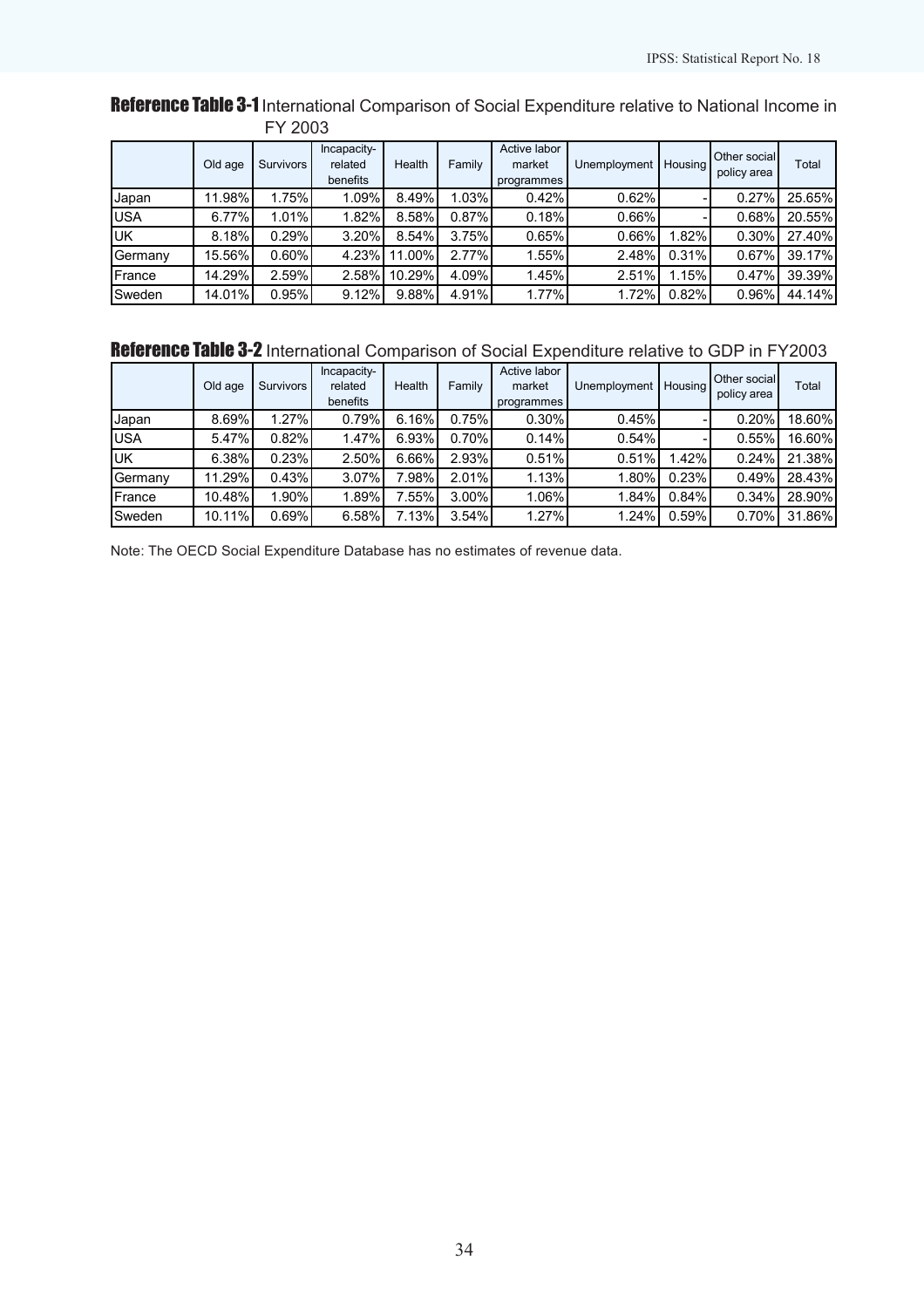# Reference Chart 4 Definitions of OECD of Social Expenditure by policy area

| Social Security<br>Expenditure | Definitions by OECD 1)                                                                                                                                                                                                                                                                                                                                                                                                                                                                                                                                                                                                                                                                                                                                                                                                                                                                                                                                                                                                                                                                                                                                            | Examples in Japan                                                                                                                                                                                                                                                                                                                                                                                                                                                                                                                                                                                                                         |
|--------------------------------|-------------------------------------------------------------------------------------------------------------------------------------------------------------------------------------------------------------------------------------------------------------------------------------------------------------------------------------------------------------------------------------------------------------------------------------------------------------------------------------------------------------------------------------------------------------------------------------------------------------------------------------------------------------------------------------------------------------------------------------------------------------------------------------------------------------------------------------------------------------------------------------------------------------------------------------------------------------------------------------------------------------------------------------------------------------------------------------------------------------------------------------------------------------------|-------------------------------------------------------------------------------------------------------------------------------------------------------------------------------------------------------------------------------------------------------------------------------------------------------------------------------------------------------------------------------------------------------------------------------------------------------------------------------------------------------------------------------------------------------------------------------------------------------------------------------------------|
| $\overline{1}$ . Old age       | Old-age comprises all cash expenditures<br>(including lump-sum payments) on old-age Retirement pension<br>cash benefits provide an income for<br>persons retired from the labour market or<br>guarantee incomes when a person has<br>reached a 'standard' pensionable age or<br>fulfilled the necessary contributory<br>requirements. This category also includes<br>early retirement pensions: pensions paid<br>before the beneficiary has reached the<br>'standard' pensionable age relevant to the<br>programme. Excluded are programmes<br>concerning early retirement for labour<br>market reasons which are classified under<br>unemployment.<br>The Social Expenditure Database includes<br>supplements for dependants paid to old-<br>age pensioners with dependants under<br>old-age cash benefits. Old age also<br>includes social expenditure on services for<br>the elderly people, services such as day<br>care and rehabilitation services, home-<br>help services and other benefits in kind. It<br>also includes expenditure on the provision<br>of residential care in an institution (e.g.,<br>the cost of operating homes for the<br>elderly). | Employees' Pension Insurance: Old age pension,<br>pensions within the public sphere. Old-age National Pension: Old age pension, Old age Welfare<br>pension, Retirement pension paid under the mutual aid<br>associations, Lump sum payment for temporary foreigner<br>residents<br>Employee's Pension Fund, etc.: Old age pension Seamen's<br>Insurance: Old age pension, non contributory pension paid<br>under the former gratuity schemes<br>Long-term care insurance: Old age care services, etc.<br>Social Welfare: Old age welfare services, residential care,<br>etc. Old age care services under a scheme of public<br>assistance |
| 2. Survivors                   | Many countries have social expenditure<br>programmes in the public sphere which<br>provide the spouse or dependent of a<br>deceased person with a benefit (either in<br>cash or in kind). Expenditure in this policy<br>area has been grouped under survivors.<br>Allowances and supplements for<br>dependent children of the recipient of a<br>survivors' benefit are also recorded here.                                                                                                                                                                                                                                                                                                                                                                                                                                                                                                                                                                                                                                                                                                                                                                        | Employees' Pension Insurance: Survivors' pension<br>National Pension: Survivors' pension, lump-sum payment<br>for survivors<br>Seamen's Insurance: Survivors' pension, support for<br>funeral, Survivors' pension paid under the mutual aid<br>associations, lump-sum payment for survivors, support for<br>funeral, Survivors' pension under the aid for war victims,<br>Support of funeral expenses under the scheme of health<br>insurance<br>Note: Survivors' pension paid under the scheme of<br>workmen's Accident Compensation Insurance is allocated<br>into 3. Incapacity-related benefits                                       |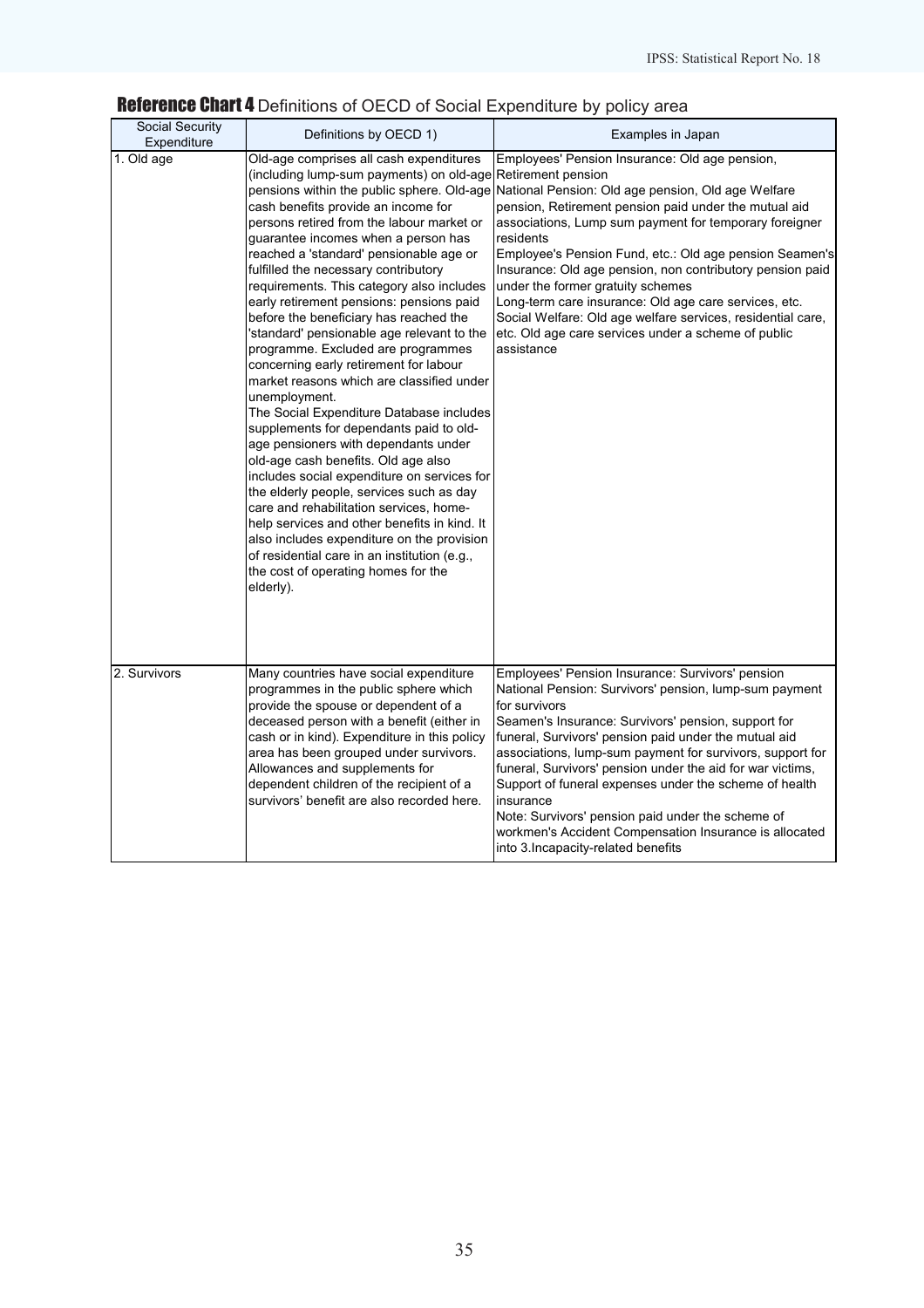| continued (No. 2) |  |
|-------------------|--|
|-------------------|--|

| Social Security<br>Expenditure    | Definitions by OECD 1)                                                                                                                                                                                                                                                                                                                                                                                                                                                                                                                                                                                                                                                                                                                                                                                                                                                                                                                                                                                                                                                                                                      | Examples in Japan                                                                                                                                                                                                                                                                                                                                                                                                                                                                                                                                                                              |
|-----------------------------------|-----------------------------------------------------------------------------------------------------------------------------------------------------------------------------------------------------------------------------------------------------------------------------------------------------------------------------------------------------------------------------------------------------------------------------------------------------------------------------------------------------------------------------------------------------------------------------------------------------------------------------------------------------------------------------------------------------------------------------------------------------------------------------------------------------------------------------------------------------------------------------------------------------------------------------------------------------------------------------------------------------------------------------------------------------------------------------------------------------------------------------|------------------------------------------------------------------------------------------------------------------------------------------------------------------------------------------------------------------------------------------------------------------------------------------------------------------------------------------------------------------------------------------------------------------------------------------------------------------------------------------------------------------------------------------------------------------------------------------------|
| 3. Incapacity-related<br>benefits | Disability cash benefits are comprised of<br>cash payments on account of complete or<br>partial inability to participate gainfully in<br>the labour market due to disability. The<br>disability may be congenital, or the result<br>of an accident or illness during the victim's<br>lifetime.<br>Spending on Occupational injury and<br>disease records all cash payments such<br>as paid sick leave, special allowances and<br>disability related payments such as<br>pensions, if they are related to prescribed<br>occupational injuries and diseases.<br>Sickness cash benefits related to loss of<br>earning because of the temporary inability<br>to work due to illness are also recorded.<br>This excludes paid leave related to<br>sickness or injury of a dependent child<br>which is recorded under family cash<br>benefits. All expenditure regarding the<br>public provision of health care is recorded<br>under health. Social expenditure on<br>services for the disabled people<br>encompasses services such as day care<br>and rehabilitation services, home-help<br>services and other benefits in kind. | Disability pension paid under the public pension scheme<br>including Employee's pension Insurance, National Pension,<br>mutual aid associations, Sickness leave payments are also<br>included. Services provided under disability welfare<br>scheme, cash benefits for households of handicapped<br>children,<br>Payment under the Workmen's Accident Compensation<br>Insurance, Government Employees' Accident<br>Compensation, Local Government Employees' Accident<br>Compensation, etc. are allocated under this category.<br>Protection measures for sickness such as AIDS and<br>leprosy |
| 4. Health                         | Social expenditure data in the health<br>datafile (OECD, 2007). All public<br>health expenditure): current expenditure<br>(HC.1 to HC.7 in the ICHA) and<br>investment (HC.R.1). Expenditure in this<br>category encompasses, among other<br>things, expenditure on in-patient care,<br>ambulatory medical services and<br>pharmaceutical goods. Individual health<br>expenditure, insofar as it is not reimbursed<br>by a public institution, is not included. As<br>already noted, cash benefits related to<br>sickness are recorded under sickness<br>benefits.                                                                                                                                                                                                                                                                                                                                                                                                                                                                                                                                                          | The costs of care service financed by long-term care<br>policy area is taken from the OECD Health linsurance for the elderly and prosthetic equipment (for<br>injuries, workmens' accident compensation, illnesses) have<br>expenditure on health is included (not total been deducted from the total public health expenditure,<br>OECD Health datafile 2007 in order to avoide double<br>on health (personal and collective services accounting. The deducted costs are estimated by the<br>Institute for Health Economic and Policy.                                                        |
| 5. Family                         | Family includes expenditure which<br>supports families (i.e., excluding one-<br>person households). This expenditure is<br>often related to the costs associated with<br>raising children or with the support of other<br>dependants. Expenditure related to<br>maternity and parental leave is grouped<br>under the family cash benefits sub-<br>category. The public expenditures for pre-<br>primary education are included in this<br>policy area from 2007 edition.                                                                                                                                                                                                                                                                                                                                                                                                                                                                                                                                                                                                                                                    | Child allowance, child allowances for single parent family,<br>child allowance for households having handicapped<br>children, Lump-sum payment for maternity leave, Leave<br>compensation during parental leave and care leave. The<br>public expenditure data for pre-primary education is taken<br>from the OECD education at a glance 2007.                                                                                                                                                                                                                                                 |